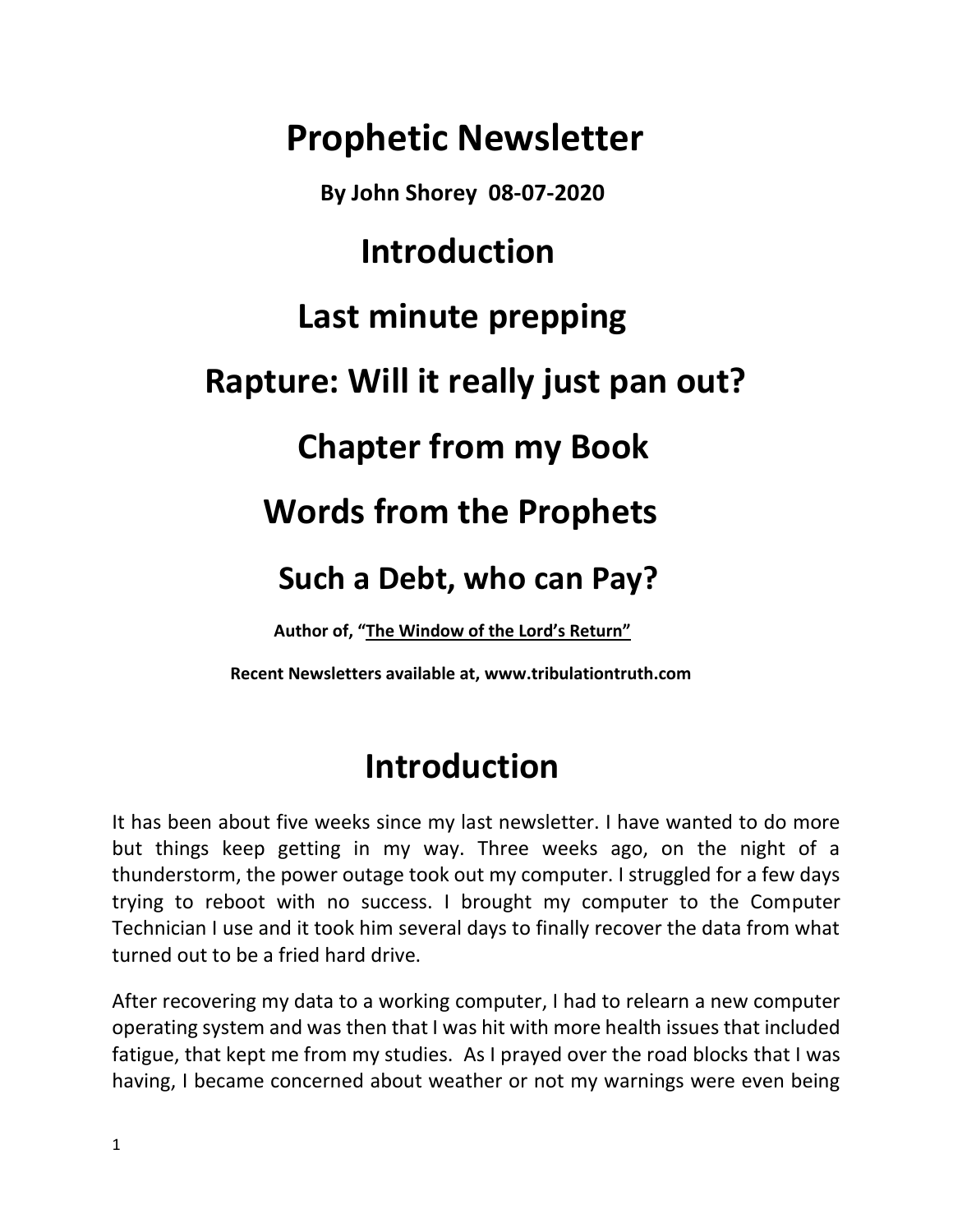taken seriously. As I was praying over this, I heard the Holy Spirit tell me to take a break and work on my own final preps for my home base. God has instructed me very clearly to prepare to help a large number of people on our property in Arizona. Over the last couple of years things have fallen into dis-repair or showing such wear that things will break down in the middle of hard times. So, I have been busy getting things fixed and updated as I am convinced, we only have a few weeks left to prepare.

I have never in my years of study on the end times been so confident that we have arrived at the time for the beginning of the Days of Sorrows. I see the Days of Sorrows as the beginning of the Great Tribulation.

Many in the church are confused by the timing of the Lord's coming because many watchmen and prophets who carry a large audience on TV or even the internet are what David Wilkerson called, "Pillow Prophets". I picked up on this term years ago as I see Pillow Prophets putting the church to sleep.

There is a common teaching among those I call pillow prophets. It has many names and this teaching has affected most ministries we hold dear to our hearts. Just because a ministry has been influenced by this teaching does not mean they are less then sincere. The Bible says we are to judge them by their fruits.

I love watching Pat Robertson on the 700 club and his ministry touches thousands of lives. Yet he has openly taught a variant of what I see as a false teaching on the Lord's Coming. He refers to it as "Kingdom Now" In this teaching he quotes the Bible that says man is to have dominion of the earth. He takes this verse to mean that Jesus will not return until the church has conquered evil and then Jesus will come back and rule on the earth. This teaching is also called Dominionism.

This teaching causes these leaders and many pastors to believe the Lord's coming is several years away. Things are getting worse not better and the church will never conquer evil. The Bible teaches the opposite. In the Book of Revelation and the Book of Daniel, God instructed these writers concerning a coming War on the Saints during the last seven years. Both of these writers were told that the Anti-christ would be given power or authority over the saints for 3.5 years. Even saying that the saints would be conquered or defeated.

#### **Bible verses from Daniel and the Book of Revelation below:**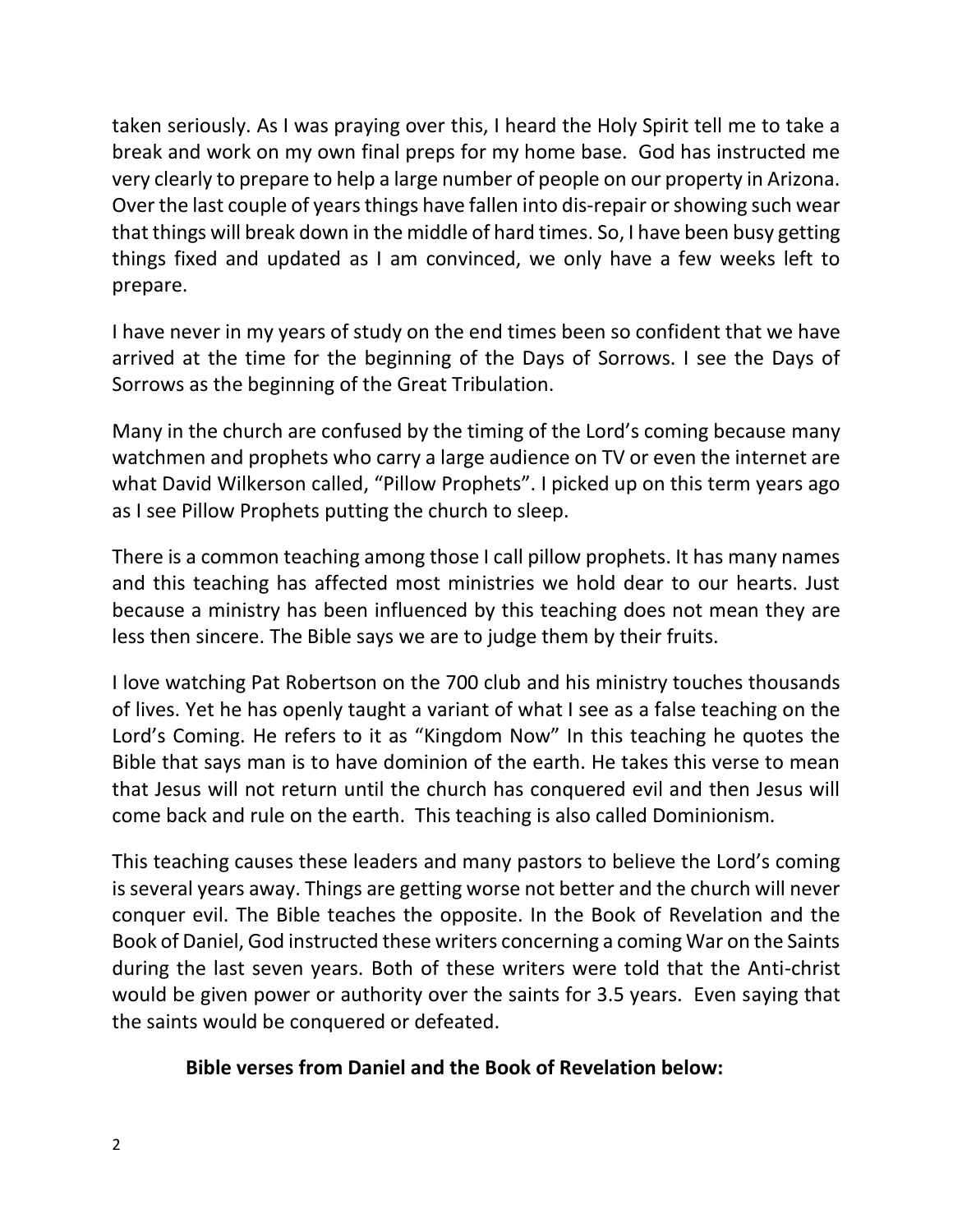Daniel 7:21,22,25, "As I watched this horn was waging war against the saints and **defeating them**, until the Ancient of Days came and pronounced judgment in favor of the saints of the Most High, and the time came when they **possessed the kingdom." (The Rapture will allow the saints to possess the kingdom)**

Verse 25, "He will speak against the Most High and oppress his saints and try to change the set times and the laws. The saints will be handed over to him, **for a time, times, and half a time. (3.5 years until Mid-Trib)"**

**Revelation** 13: 5,7 "The beast was given a mouth to utter proud words and blasphemies and to exercise his authority for forty-two months."

Verse 7, "He was **given power** to make war against the saints and **to conquer them**, and he was **given authority over every tribe, people, language and nation."**

Some Christians believe that because America is not mentioned in the Bible that we may not be affected by the last seven years at all. Read verse 7, again. It says the anti-christ is given authority over every nation. Think about this, less then half of the 200 nations of the world are mentioned in the Bible. The End times will affect the whole world.

If God has given the anti-christ power and authority to conquer or defeat the saints then how can we think that the saints can conquer evil?

As I have already mentioned, this teaching is putting the church to sleep because we are always years away from defeating evil.

I have come up with what could be a way of knowing if this teaching is followed by the many ministries we watch on TV or even by the pastors of our churches. If a ministry we follow shows no urgency during these times we are currently living in, and they are not warning their audience or congregtions that the Lord is coming really soon, then I believe they hold to some form of the Kingdom Now or Dominionism teaching that the Lord's Return is years down the road. Thus, confirming my belief that these ministries are putting the church to sleep.

A second teaching that is causing both confusion and descension in the church today concerns the timing of the rapture. I will discuss this in greater detail in a separate topic later in this newsletter.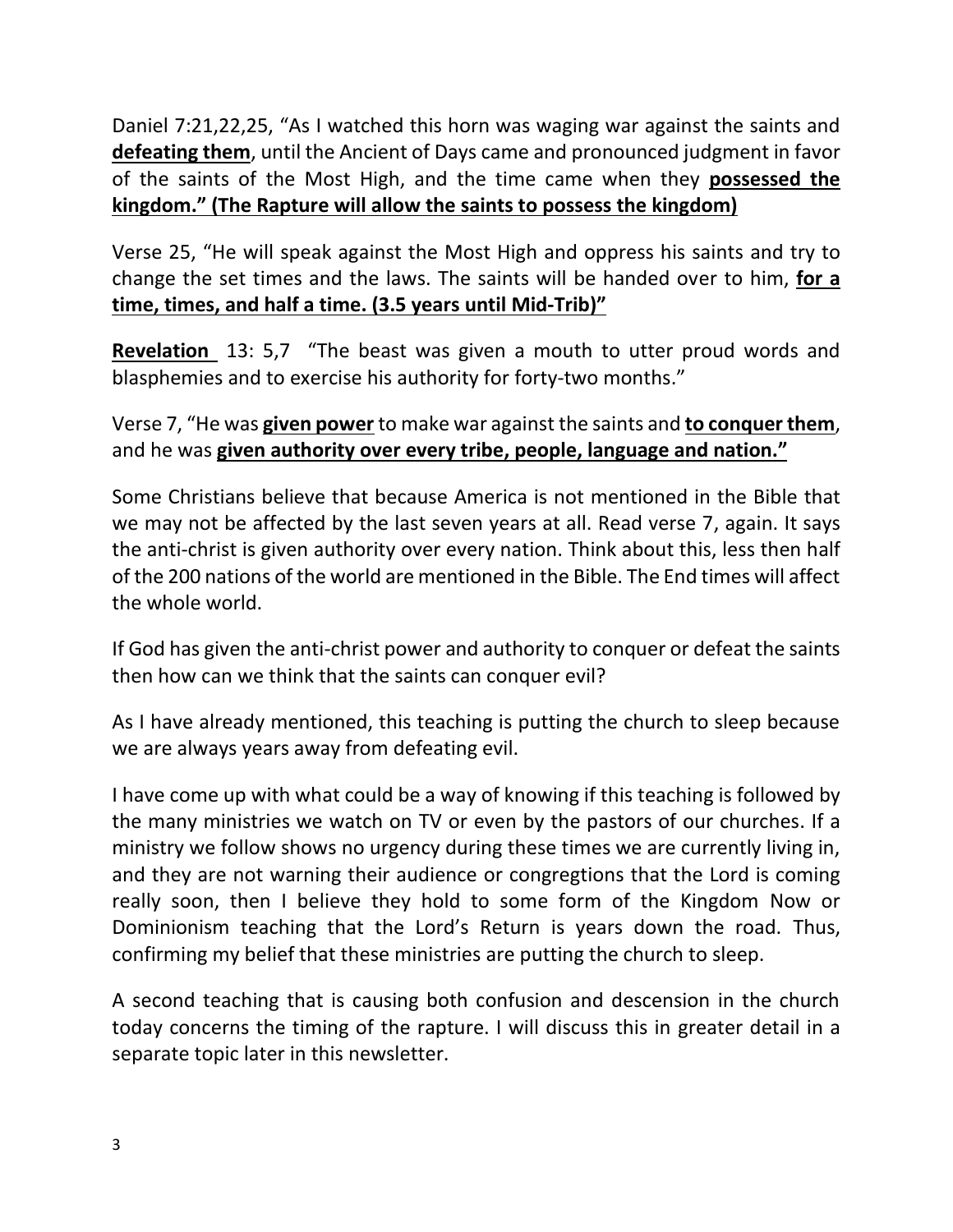I have learned over the years that most believers in a certain doctrine are not even open to investigating if what they hold as truth is really correct. I will later be discussing why holding to the wrong view and teaching can have horrific consequences. If you are a pastor or Christian leader, you should consider it your obligation to study to show yourself approved. You must study the different positions so thoroughly that you can prove your position is correct with chapter and verse and be able to disprove the other positions wrong with chapter and verse.

If you are unwilling to rise up to this task then you are not a good shepherd desiring to protect those in your charge. In fact, I will go one step further and say that incorrect teaching concerning the Lords return could cause some to commit suicide. If this happens on your watch, their blood will be on your head.

When I started studying the end times, I held to the Pre-Trib. position. God called me out by using a prophet from Africa and this led me to study for my first book on the end times. When I realized God was calling me into this study, I was convinced that the Holy Spirit would guide my studies into the truth of God's Word.

I can confidently say that I can prove my position of a mid-week rapture with sound studies from God's Word and I can disprove all other positions as incorrect with sound teaching from chapter and verse from God's Word. Can you with scripture prove me wrong?

I had a very interesting call a few days ago. This call was from a pastor I met on the phone and by emails over five years ago. This Pastor was at the time the pastor in the Southern Baptist denomination, pastoring a church of about 500.

Around five years ago I was contacted by this Baptist pastor and he wanted to purchase 12 of my books, "The Window of the Lord's Return" He shared with me how a lady he knew years before when he pastored a different church contacted him and told him that he must read my book.

When he started reading it, he complained to her, saying this book teaches a midtribulation rapture. She just continued to insist, she continued to insist that he must read this book. Because of his trust in this lady he gave my book a serious read. When he first contacted me, he wanted to purchase 12 of my books for his deacons and leaders in his church. When they arrived, he met with these leaders and told them he wanted them to read this book with an open mind and then they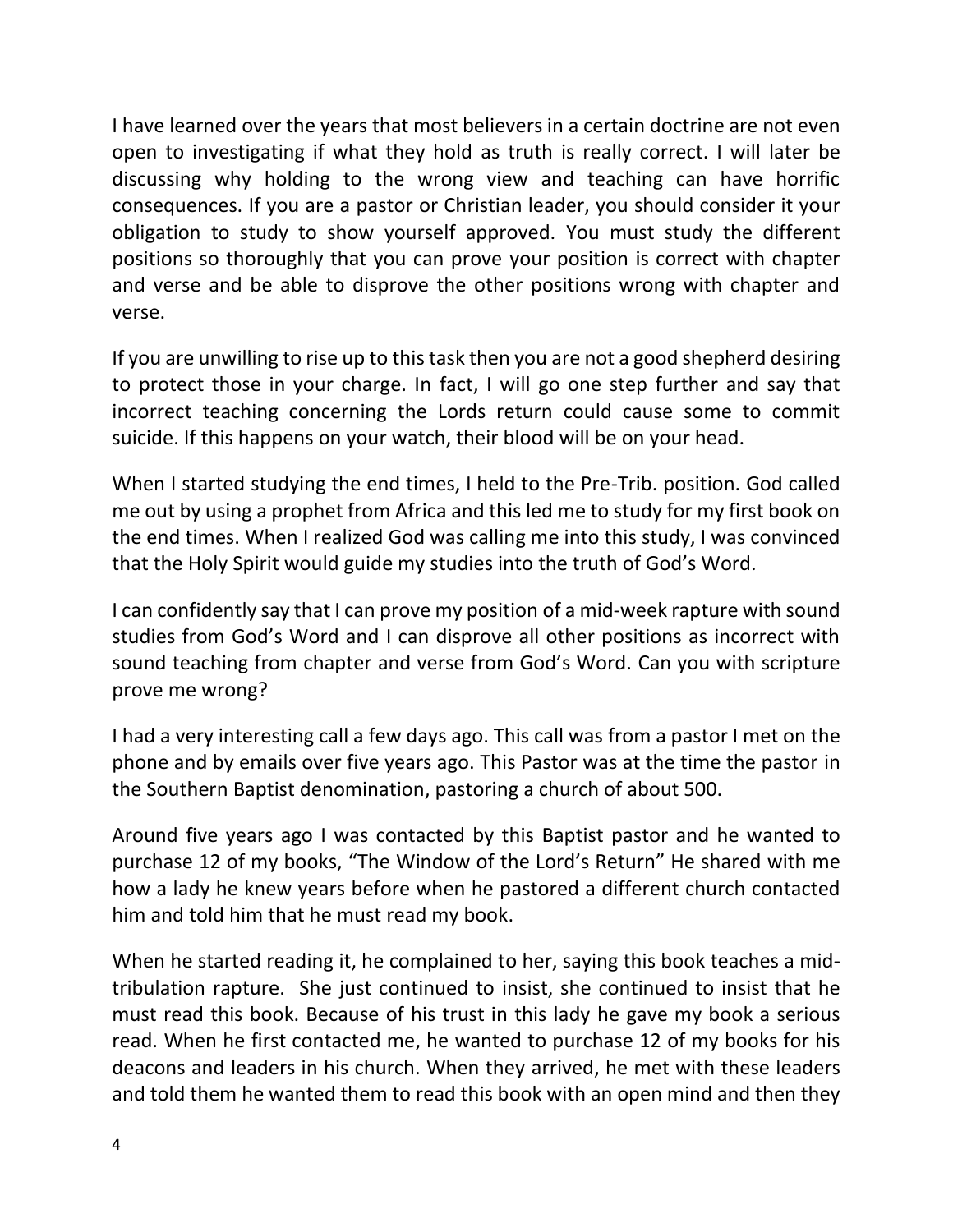would meet again and talk about the book. A week later he met with the 12 leaders and asked their opinion. The response was unanimous, they told him, "How can you argue with John Shorey's conclusions, he has backed up every thing with te Word of God.

This pastor then contacted me and told me he was about to preach a message to his whole congregation telling them that he has been wrong teaching a pretribulation rapture.

This pastor sent me a CD of his Sunday sermon telling his congregation that he was wrong. He told them that he had a signup sheet for those who wanted to read my book, to sign up and he would send in a large order for books. He had 125 families in his church sign up for the book order.

This pastor had guts to admit he and his denomination was wrong. Too many pastors are gutless and are moved by the fear of man instead of the fear of God.

**Pastors are you afraid of loosing your job or your credentials?** You should be afraid of the God who holds your eternity in His hands. **Pastor's Man Up**, you must study to show yourself approved by God and not man. Many lives are depending on you teaching the truth.

So, what happened to this Southern Baptist preacher for telling his congregation that the teaching of a pre-trib. rapture was wrong? Did they kick him out of his church? No! they thanked him for teaching the truth.

So why did this Baptist preacher call me last week? He has since retired and does fill in preaching. He was recently asked to fill in for a church for a year while they search for a new pastor. He has started sharing my book again and he called to order 12 more books, He is starting all over again to preach the truth to a new congregation.

### **Later in this newsletter I am sharing a whole chapter from an earlier edition of my book on the subject of the rapture. Will you just ignore it? Or will you study to prove it right or wrong?**

When the rapture does not happen before great tribulation unfolds, many will fall away from God and some will even commit suicide. Pastor Dana saw Christians committing suicide. We must understand and accept what is coming , or it could be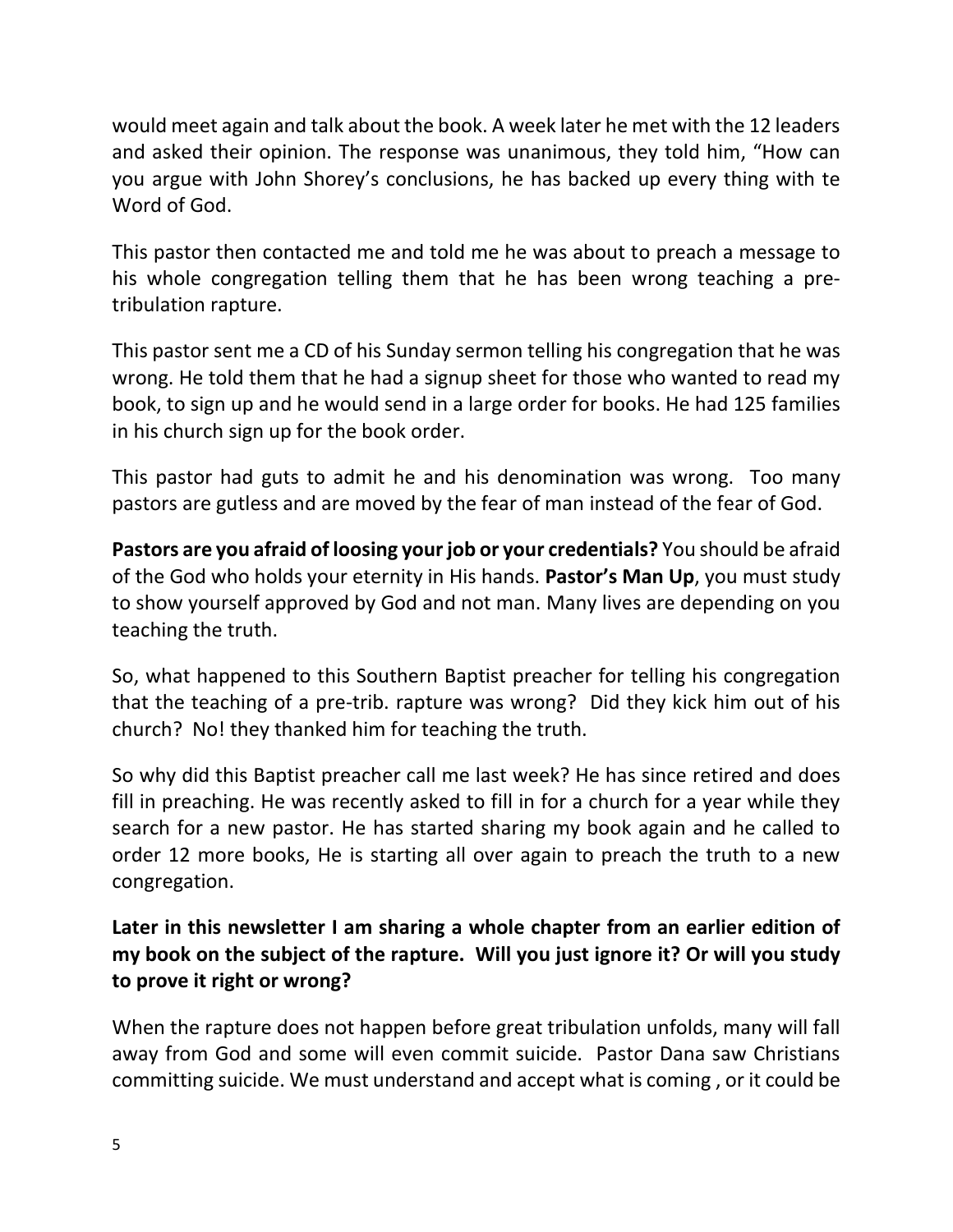you and others you care for who will find themselves in a situation they have not prepared themselves to handle.

It amazes me that American Christians see themselves as so special to God that God would never allow them to go through tribulation. Think about this. all of the disciples of Jesus except Judas died a martyr's death. The Jews, the apple of God's eye, faced the holocaust in WW2 with around 6 million dying.

Jesus died for our sins. Are you willing to die for Christ? Or will you take the mark of the Beast so you can have food to eat? Remember this, where you will spend your eternity is at stake. will it be heaven or hell????

## **Update on my health**

For some months now I have had some severe health challenges. For over two months now I have been challenged with a pinched sciatic nerve. This has at times been very painful and has kept me from being able to focus on my studies. I am getting better but it has been slow. Please keep this issue in your prayers.

I don't totally understand why I have had these health challenges but I know this is an area that I am to trust God in and I recently had a personal God Word sent to me that confirmed that God has His hand on my health and He is not going to let me go home to heaven early. God told me that I am still needed and have work to finish. I continue to covet your prayers as I strongly believe in a prayer answering God.

God has numbered my days and I am confident God will renew my strength day by day so I can accomplish my God given assignments

### **Update on Finances**

My Ministry is faith based. If I bless those who I minister too, I will be blessed. I continue to trust God as I always have and God has never let me down. I have learned that God can supply through the gifts of many or through the gifts of a few. Because of health issues I have not communicated my thanks to all those who have given me support. Please be understanding. I have no staff; it is just me and God.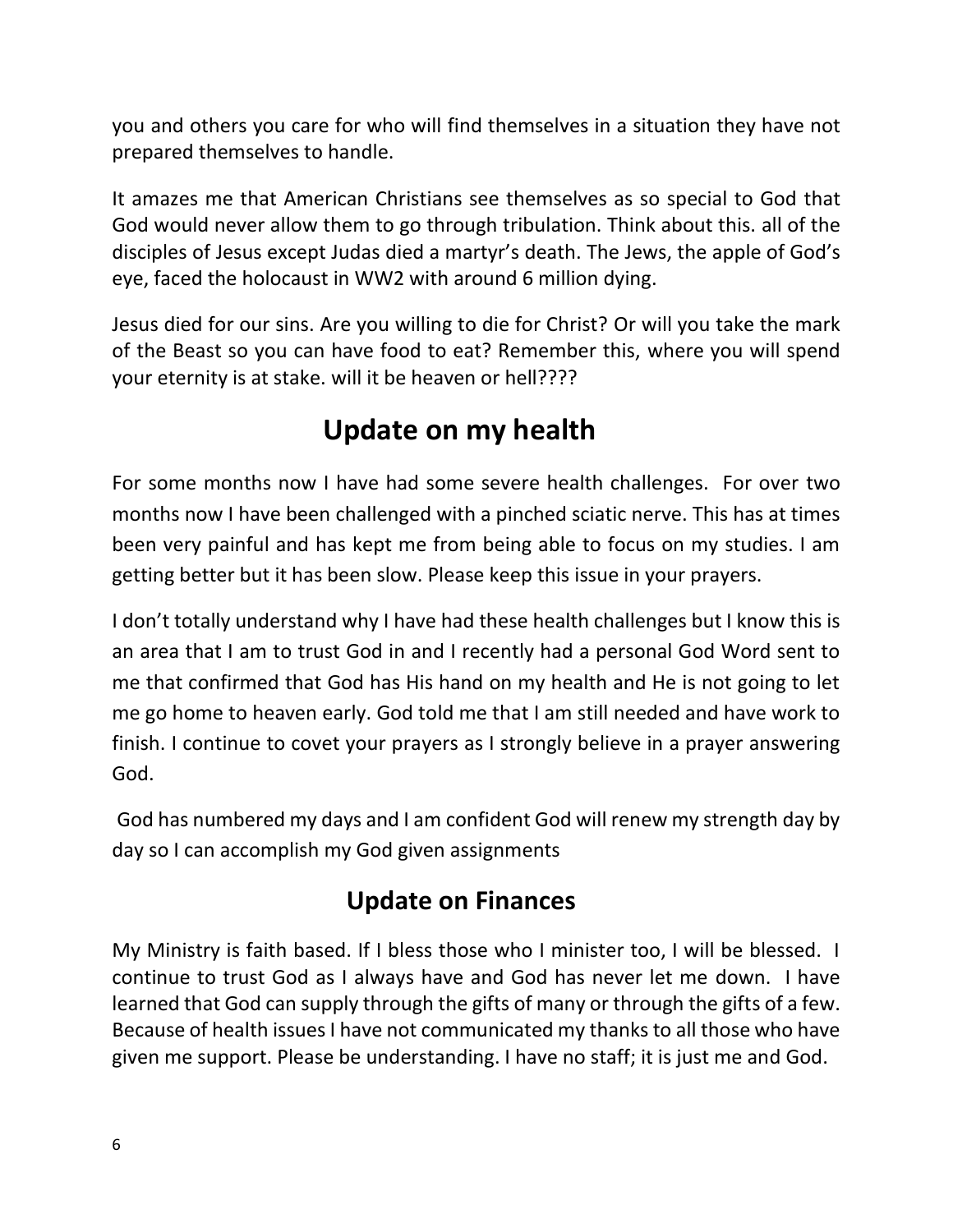If the Lord lays it on your heart to give to the support of my Ministry, I thank you in advance. The needs of my ministry at my ranch in Arizona will continue to have needs even during the Great Tribulation. How this will happen is in God's hands but He will take care of us as we trust in Him.

At the end of this newsletter, I share how you can give to this ministry

## **Last minute prepping**

In recent weeks God has used many prophets and watchmen to give us a last warning to prepare. Many of you have heard of the Pastor Dana who was given a dream in December. It really caught his attention when it came accurately to pass. Then in June he had two dreams in a row with the same kind of detail about the coming calendar months of September and November.

His second dream covered events from September to November. I don't know the exact dates the events he saw will happen but it truly sounds like America will be sold out to the Global Government system. The Bible has warned us that a global beast Government is coming and it will be ruled by the anti-christ.

Pastor Dana's third dream was an overlay of the second dream and the important point I picked up was the warning to prepare for these events that are coming soon.

My Prophet friend Byron has been hearing weekly warnings telling us that we only have weeks left to prepare. These warnings Byron has been receiving are giving us until the end of August to prepare. I am already seeing shortages appear in the stores.

I have a few things I want to recommend that you consider purchasing while you still can.

1. I have no doubt that the National grid will come down. Either by cyber attack or from the coming mega earthquakes. I am recommending you have a gas backup generator and enough gas to run it for at least two weeks. You will need this so you don't lose the food in your refrigerator and freezer. You need to have time to either eat or can this food to prevent lose. Most solar generators will not be able to meet this need and you never know if the sun will provide all the sun energy you will need.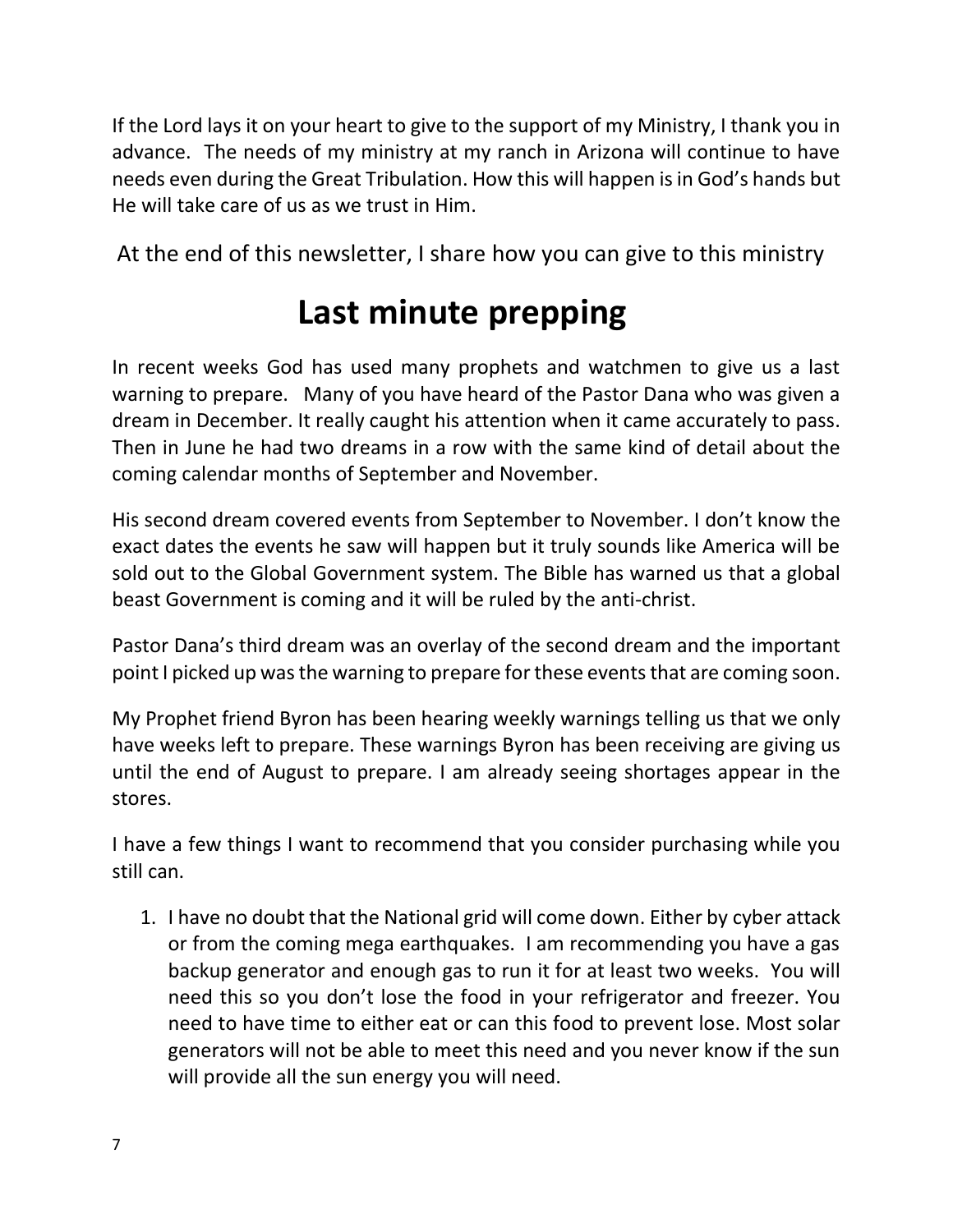Tips for running a gas generator. Keep gas safe and secure. Only run your generator during daytime. Running your generator for your refrigerator and freezer will only require you to run for one hour twice during the day and only open once or twice a day if possible. Running your generator at night could allow someone can steal it. Store your generator indoors at night so it is not stolen. Run your generator in your backyard so it is not seen from the street.

- 2. Buy as much extra food as you can afford, so you have food to share with the needy. Rice and beans will store for years. Can meats will store for years and I just discovered that top brand Mayonnaise can last for 3 years if stored in a cool dark place.
- 3. If you have chickens or pets, purchase food for them ASAP. I am already seeing shortages of chicken feed.
- 4. Check the needed ingrediances of your favorite recipes. Have as much flour, sugar and yeast as you can get. If you vacuum seal flour it will stay fresh for four years.

Pastor Dana has now had a  $4<sup>th</sup>$  and a  $5<sup>th</sup>$  dream. The  $4<sup>th</sup>$  dream mostly concerns the Month of September. It appeared to me that something huge was going to start around the first of September. He saw the calendar month of September take the shape of a USA map. It appeared that on the first of September he was standing on the map of Washington and Oregon. Could this be a warning of the coming mega earthquake on the Cascadia Fault?

The 5<sup>th</sup> dream concerns the months of August to or through December. I only have a basic outline for this dream and I will post it below. I am sharing this to try to create an urgency that will motivate people to prepare while you still can.

#### **JULY 26, 2020** *DANA COVERSTONE 5<sup>TH</sup> DREAM*

- Calendar months of July faded away, August December highlighted in bold.
- Demon Sleeper cells preparing for war activated, attack on minds of pastors and Christian leaders in form of sexual temptation and accusations , lust and pornography.
- Ministry marriages under attack, focus on your prayer life. There is coming attacks on minds and sexual purity.
- I saw outline of the nation and smoke rising from what appeared to be outdoor funerals.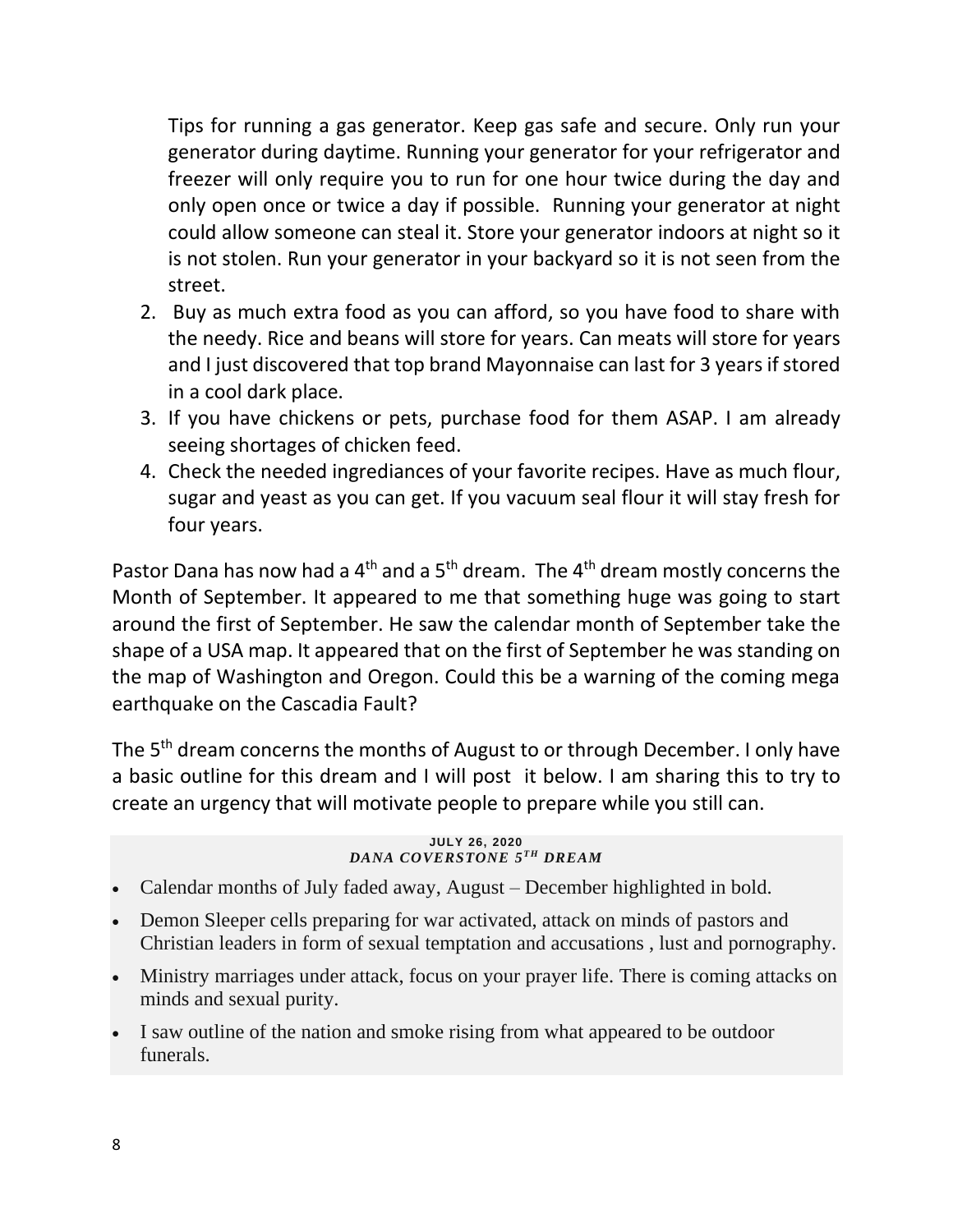- I saw headlines of sin increase and nationwide suicide rates spike, that included those in Ministry. People demanding government fix the suicide mainly caused by financial losses: forced evictions, job loss, depression spikes ramped up drug overdoses. rapid increase in abuse, emotions, sexual, and physical because of the Covid 19 shutdowns.
- Post office open 2 to 3 times a week not Monday Saturday. I saw fields full of postal trucks,
- I saw unemployment rate hit over 50% in the headlines with no help from the Government that spurred a lot of violence toward the government people in Washington DC.
- I saw the same white figure and he said *"Brace yourself brace yourself Brace yourself"* with the emphasis on "BRACE"

•

These things are coming and we have to be ready for them, be in pray. be in the word. Keep your eyes and your hearts pure.

## **Rapture: Will it really just pan out?**

There are three main positions and teachings on the timing of the rapture.

- 1. The one with the most adherents is called Pre-Tribulation Rapture.
- 2. The Second, not necessarily second most popular is Mid-Trib. Rapture.
- 3. The Third is Post- Tribulation Rapture.
- 4. Some hold to a position that is really not a position on the timing of the rapture but is what I call a cop-out, called Pan-Tribulation Rapture. This position does not require you to prepare. Those who hold to this position often say, " I am just going to trust God and it will all pan out. I will make more comments on this position later in this section.

### **What I really want to talk about in this section is the consequences of being wrong on your position for the timing of the Rapture.**

**I will start by talking about the Post Tribulation Rapture position.** It amazes me that anyone would buy into this position. The Bible clearly says that, "We are not accounted to wrath." I have seen the greatest Bible reason that would lead some to believe we will go through that whole 7 years as coming from Matthew 24: 29-31. It says, "After the tribulation of those days" If the Great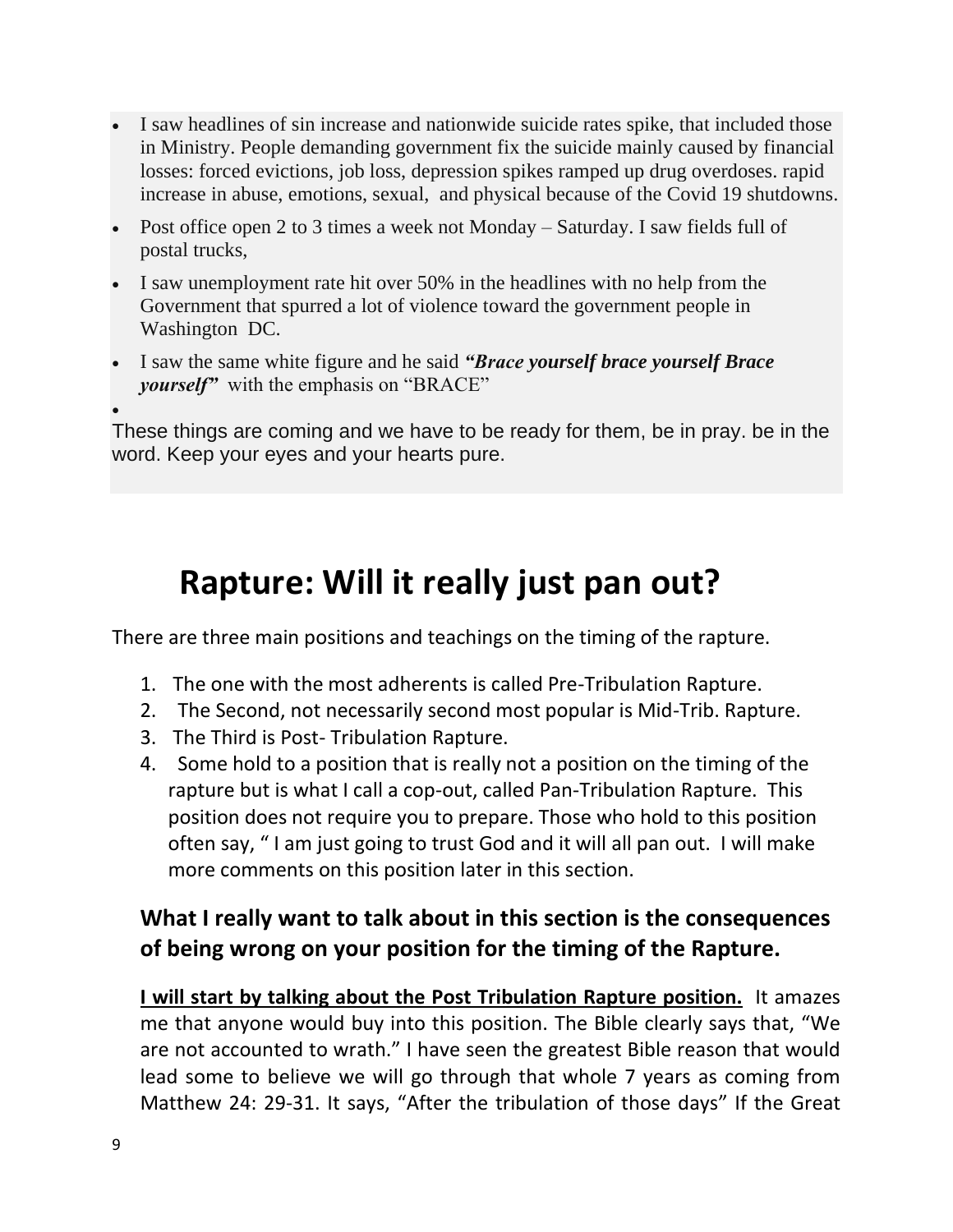Tribulation was 7 years long, I could understand but I did a study that proves that the Great Tribulation is only 42 months long. This period of time is then followed by 42 months of God's wrath.

If I thought I was to go through any of God's wrath, I would volunteer to have my head cut off and receive my reward in heaven.

Now to make my point. If you hold to a Post Trib. Position for the Rapture and it was to turn out that you were wrong, what would be the consequences for this error? You would be happy to realize that the rapture would come sooner than expected.

**Now let us look at what I call the Mid-Week Rapture position.** I call it Mid-Week because it shows the rapture happening in the middle of Daniels 70<sup>th</sup> week.

My studies have shown that this 42 month period will actually be shortened. The Bible says, "That unless those days are shortened, no one would survive. For the sake of the elect, I will shorten those days."

Now for those who believe we will go through say 3 years of Great Tribulation, what will be consequences be if they are wrong? If the rapture was pre-trib there would be no negative consequences because they would go to heaven earlier then expected.

**Now let us look at what we call the Pre-Tribulation Rapture position**. If you believe the Rapture will happen before the Great Tribulation begins and you will be taken to your home in heaven, if you are wrong will there be any negative consequences?

To start off, let me remind you that the Bible says Jesus is coming back for a Bride without spot or wrinkle. The Bible says that if you are lukewarm, God will spit you out of His mouth. I don't believe the church especially in America is ready for the Lord's Return and it will be a period of Tribulation that will bring the church to its knees in repentance that will prepare the church for the Lord's return.

Now back to the consequences of being wrong. If you hold to a Pre-Trib Rapture position, then you will not have seen a need to store much food for staying around for hard times. But if you are wrong and the Great Tribulation starts with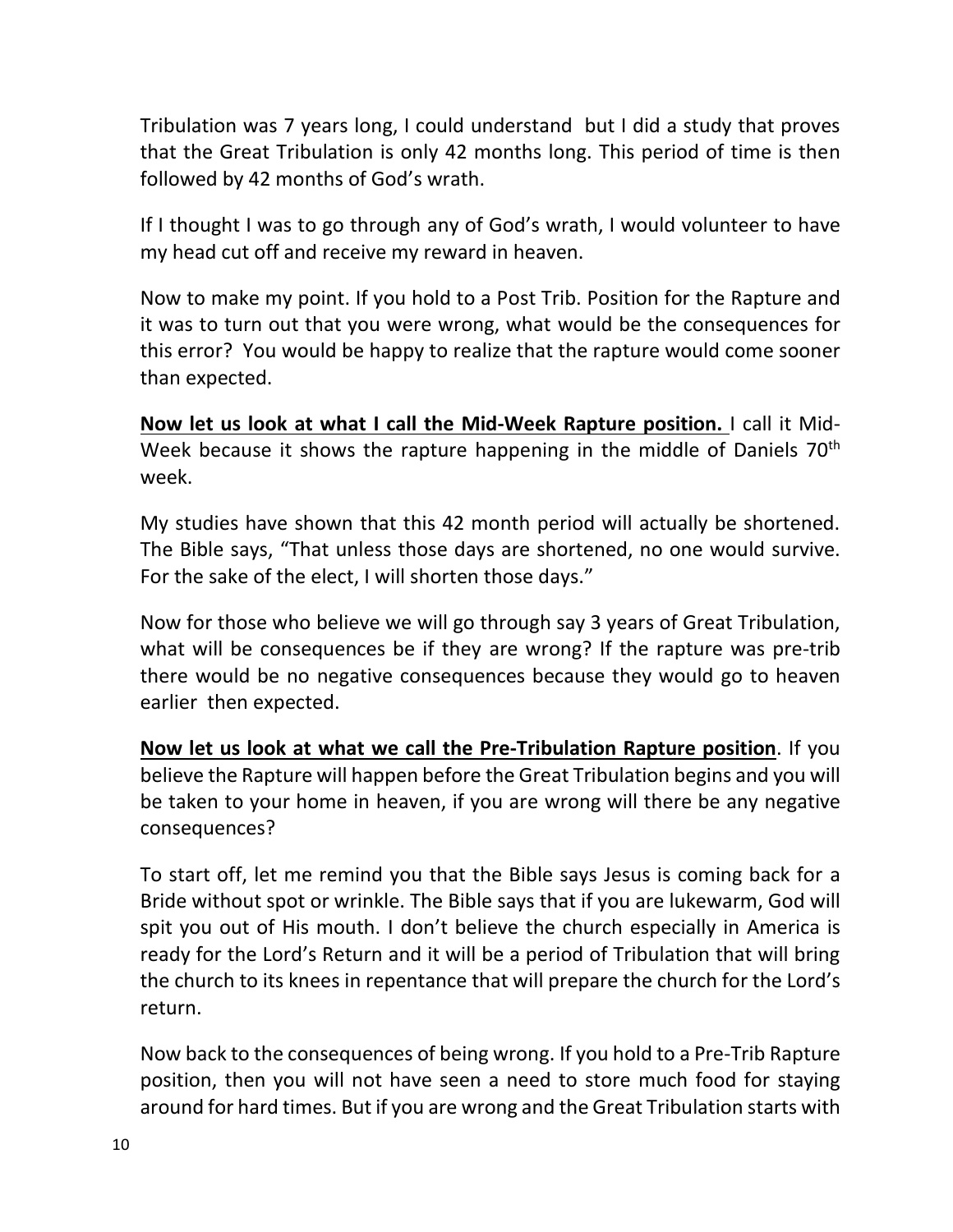famine, starvation, war, and all those events the Bible warns us about and you have not physically, spiritually or emotionally prepared yourself for these coming events. I see the greatest disappointment causing many to totally lose it. I can see horrific consequences for being wrong. I can see many falling away from God, many taking the mark of the beast so they can buy food and I can even see many committing suicides out of despair.

My prophet friend Byron was shown a vision of many Christians committing suicide. My friend Byron was even shown Christians killing their Pastors for teaching them errors on the timing of the Lord Coming that caused them to be in this horrific position.

This is why it is so important that you don't just trust the words of generations past and the traditions that have been handed down to you. You must study to show yourself approved and give you peace that you have it right.

Now let us look at that non position called Pan-Trib. That says it will all pan out. I see this as a cop-out. For those who are to lazy to really study God's Word. They will say things like I am just going to trust God. Do you trust God for a paycheck or do you go out and earn it? Do you go out and mow your lawn or do you just trust God that it will be taken care of?

I was thinking this week as I was doing last minute prepping. It hit me that it is almost totally prepared to cover all bases and be totally prepared for what is coming. Then I believe the Holy Spirit gave me an insight. I will prepare to the best of my ability and resources and Trust God to make up the difference.

Those who hold to Pan-Trib. Are just lazy in my book and will suffer the consequences.

Please forgive me if I am coming across a bit harsh. I am telling you the truth and pray I can wake up a few.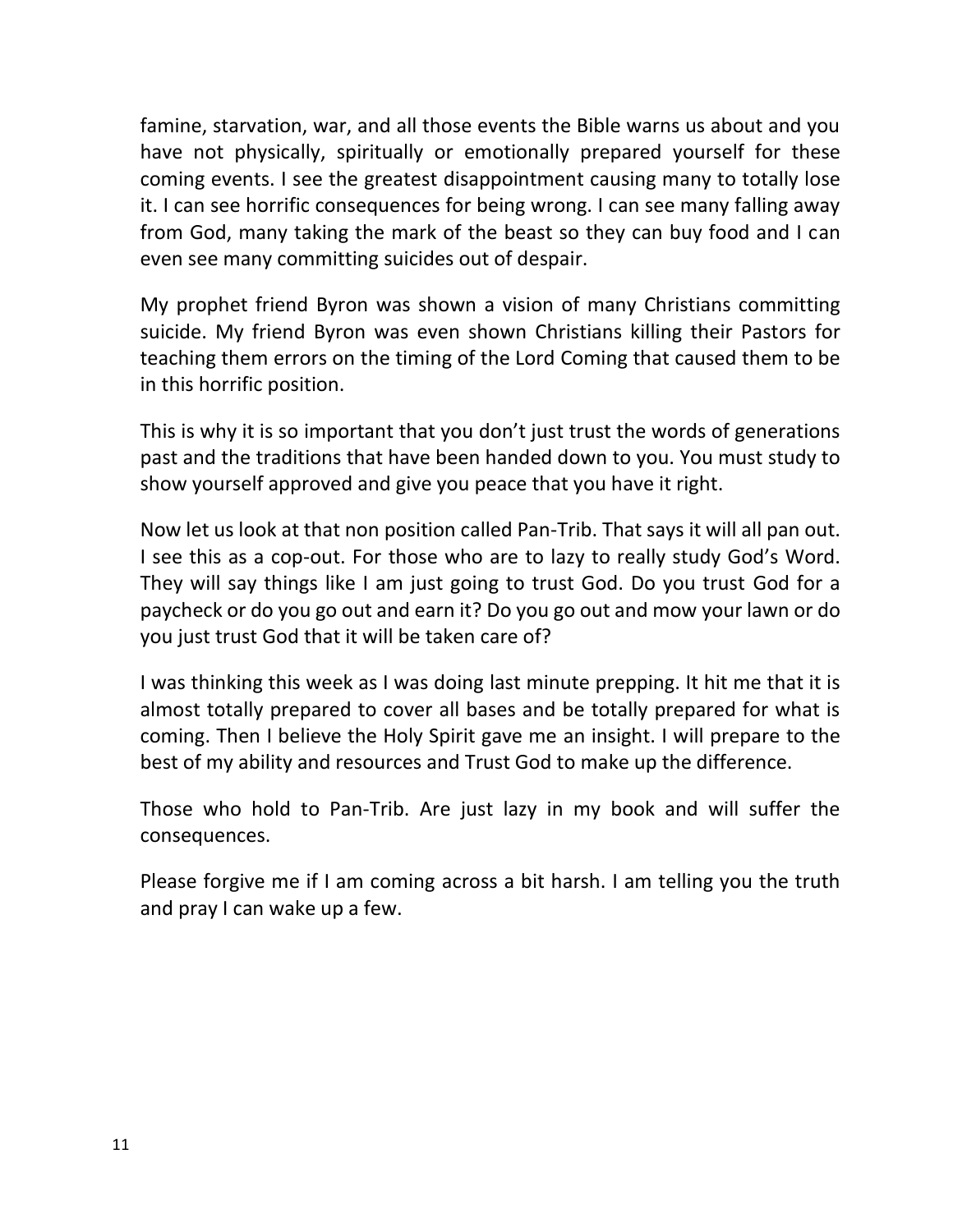## **Chapter from my Book**

The Chapter below is from an earlier edition of my book, "The Window of the Lord's Return." I have learned much more on the topics included but this has opened the eyes of thousands. I am praying you will as many have, read this chapter with an open heart, in your search for truth.

### **1. Could we be wrong about a pre-Tribulation rapture?**

Could it be possible that many mainstream churches have taken a doctrinal position for their churches - a doctrine on the second coming and the imminent return of Christ that was based on incomplete information and poor interpretation of Scripture?

I do not understand why it is so hard to accept the fact that we do not always get our theology right. Throughout church history, time has had a way of revealing the truth and correcting our errors. Based on what Jesus said about John, Jesus disciples thought that Jesus would return in their lifetime. All but one of Jesus disciples was martyred and they were wrong. Then replacement Theology came along and it taught that the nation of Israel was rejected and the church replaced Israel. Therefore, Israel did not have to be reborn as a nation. Again they were wrong. Then almost 200 years ago John Darby had a revelation that said that Christ would return for his bride before the seven year Great Tribulation started and his teaching along with the dream of a teenage girl, switched the church from a mid-Tribulation view of the rapture to a pre-Tribulation view. If you will do a study on the internet, on the history of the pre-Tribulation view of the rapture, you will see it was cloaked in confusion and disagreement. But over time, this change in doctrine was accepted because it sounded good and makes people feel comfortable. Just because a doctrine sounds good doesn't make it right.

What I have discovered in sharing the first printing of this book with pastors is, some pastors are not open to the possibility that they have believed a doctrine on Christ's coming that could be flawed. Sid Roth wrote a book called, "They Thought for Themselves". This book is about Jews who have discovered Jesus as their Lord, because they thought for themselves. It's interesting the reaction I get from lay Christians who are students of the word, and have an open mind to read this study. I hear comments like the following all the time: "I read it twice, I looked up the Bible verses, I believe you are right, and I just can't believe we didn't see it." A friend I went to college with told me, "John, when I saw where you was going with the mid-Tribulation view of the rapture, I did not want you to be right, But after I studied your position, I have to say, I believe you are right." One Christian leader told me. "If anyone would read your book with an open mind, they will get it. The case for the mid-Tribulation rapture is so plain in your book."

When I went to Bible College, one of the top doctrinal professors told us that the rapture doctrine is most popular in America, yet in many parts of the world, Christians have suffered and are suffering persecution, hunger, and martyrdom. It is interesting that American Christians believe so strongly in God's never allowing his people to suffer and go through tribulation. What we have lost sight of is the early history of the church where many of Christ's disciples were martyred. We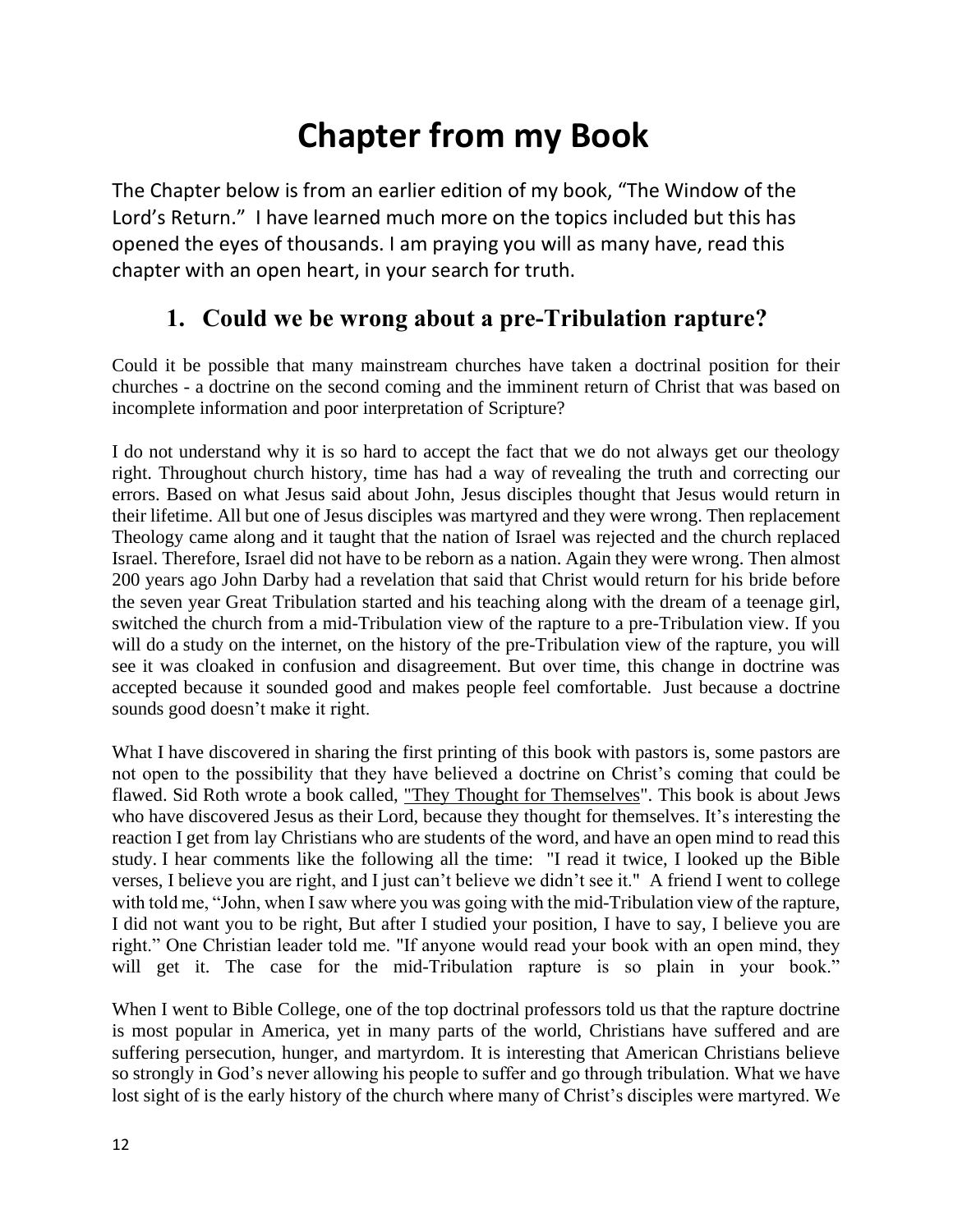should all read the book, Foxe's Book of Martyrs. We would realize that as the church was standing up to persecution, the fruit of their lives was the salvation of souls.

Could the church be wrong about the timing of the rapture, and what would be the ramifications of this mistake? Please do not be offended that my conclusions fly totally contrary to what most Christian churches believe. I have been exploring this question from the beginning of this study because, I am seeing too many Scriptures that don't add up, indicating that we will not see a pre-Tribulation rapture.

I really would like someone to show me why I am wrong in my interpretation; because, I would much rather see a pre-Tribulation rapture, as opposed to having to go through part of the Great Tribulation. One question I have asked; Is it possible to misread God's Word and have a belief system based on poor interpretation of God's word?

Here is an example. John 14:2-3, (KJV). "In my Father's house are many mansions; if it were not so, I would have told you. I go to prepare a place for you and if I go and prepare a place for you, I will come again and receive you to myself, that where I am, there you may be also." Many Christians read this and believe that we will all have a mansion in heaven. In fact, hymns and songs have been written, enforcing this belief. If you read this verse carefully, you will see that this verse does not say that we will all have a mansion. What it says is, "In my Father's house are MANY mansions...". Many mansions, do not mean that all places in heaven are mansions. In Hollywood, there are many mansions, but all homes in that area are not mansions. The Word goes on to say "...I go to prepare a place for you..." The key word here is 'PLACE'. A place could be a tent and a cot. Does not God's word teach us that we can lay up treasures in heaven? It is similar to having a heavenly bank account. Does not the word say that only what is done for Christ will last? If your place in heaven is based on your heavenly bank account, do you believe you will have a mansion or a tent waiting for you?

I believe that the most important book we should ever read is the Bible, inspired and breathed into his chosen writers to deliver the word of God to man. I believe a mistake we can make is to take the writings and teachings of man as gospel-truth, instead of checking these teachings against the word of God. In the New Testament, during the time of Paul, when he was preaching to the Bereans, (Acts 17:11, NIV) says, "Now the Bereans were of more noble character than the Thessalonians, for they received the message with great eagerness and examined the Scriptures every day to see if what Paul said was true."

A book I recently read is a good example of why we need to examine what we read against what God's word says. It is entitled, The Rapture and What We Should Do Until Christ Returns, by Dr. David Jeremiah. In his chapter on the rapture of the church, he says that 2 Thessalonians assures its readers that no Saint will experience the seven year Great Tribulation. Dr. Jeremiah does not quote chapter and verse to back up this statement. After reading 2 Thessalonians, I could not find any verse to back up this statement.

We need to be like the Bereans, who search the Scriptures to see if the word of God backs-up what our Bible teachers are telling us. Please do not question my motives for using examples. Dr David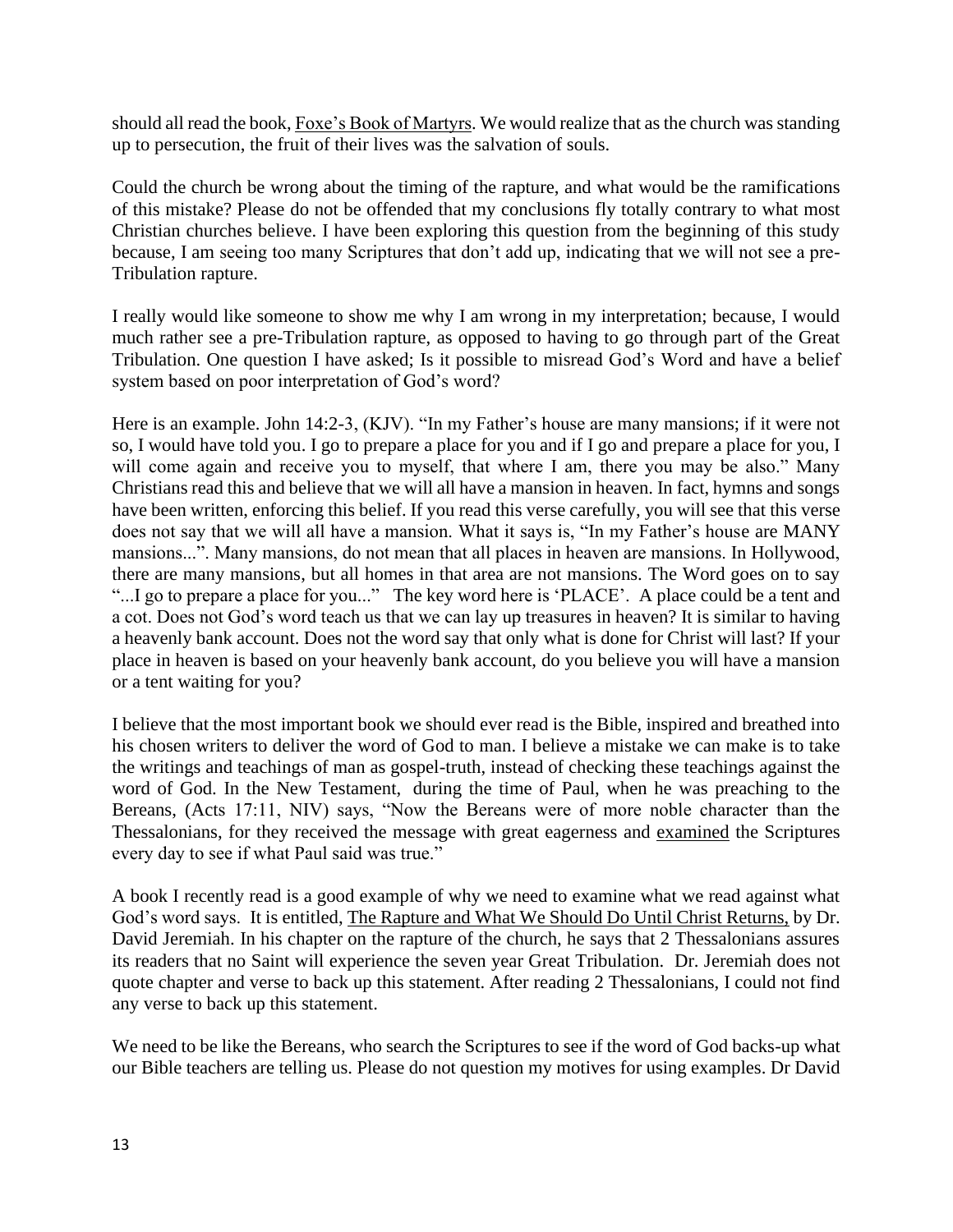Jeremiah is a great teacher, but I am finding that even great teachers can be wrong in their interpretations of the Bible. I am sure that I will have mistakes pointed out to me, as well.

As I mentioned at the beginning of these writings, I have always had a keen interest in prophecy and end-time teachings, much of which came from the book of Revelation. I have always enjoyed reading Revelation and have always been spurred-on to read more of Revelation, from the admonition given in Revelation 1:3, (NIV). "Blessed is the one who reads the words of this prophecy, and blessed are those who hear it and take to heart what is written in it, because the time is near."

As I have read the book of Revelation over the years, from the time that I was a new Christian, it has generated more questions than answers. I have always believed that as we approach the time of the Lord's coming, all these things will be made plain to us. Over the years I have read many of the classic books on the end-times. But as I look at Revelation, in light of what has been happening in the last few years, I am seeing events coming together that make total sense. These events were never thought about thirty years ago, when I was only a few years old in the Lord. Thirty years ago, who would have imagined the problems we are having with the Muslim nations and terrorists today. How could we have thought that the Muslim countries would hate America and want to see us destroyed so that we would not stand in the way of the Muslim nation's ultimate goal of destroying Israel? Today, things are becoming so clear, that I believe we need to revisit how we have put the whole end-time events calendar together.

To start off, I will examine this question, "Will the rapture be pre-Tribulation or not?" I will start off by looking at the beginning of the Tribulation, and as we move along, I will bring us back to the key Scriptures for the pre-Tribulation rapture.

When does the Great Tribulation start? This is easy for my discussion, as it seems that all are in agreement with its starting at the opening of the seven seals, in chapter 6 of Revelation. (Studying the seals is a fascinating study of its own). As you study Revelation, you will see the opening of the seals, the seven trumpet judgments, and lastly, the seven bowls of God's wrath.

The opening of the seals reveals events that will take place at the beginning of the Great Tribulation, but the events that mark the wrath of God will occur during the trumpet judgments and the bowls of God's wrath later in the Great Tribulation. As I have studied for this book, I have learned that many believe that the wrath of God starts with the four horses at the opening of the seals. I will address this in greater detail later in this study as to why I believe that the seals are not part of God's wrath. So for the sake of my discussion, I need to bring you through the opening of the seals.

I believe that the seals represent events during the beginning of the Great Tribulation that is not the wrath of God that is yet to come. One reason that points to the seals as representing events happening during the Great Tribulation that are not the outpouring of God's wrath is that the fifth seal is the martyrdom of the Saints. It is not God, doing this to his Saints.

A second reason why I do not believe that the opening of the seals represents the wrath of God is that God promised his Saint that we would not be accounted for the wrath to come. If you carefully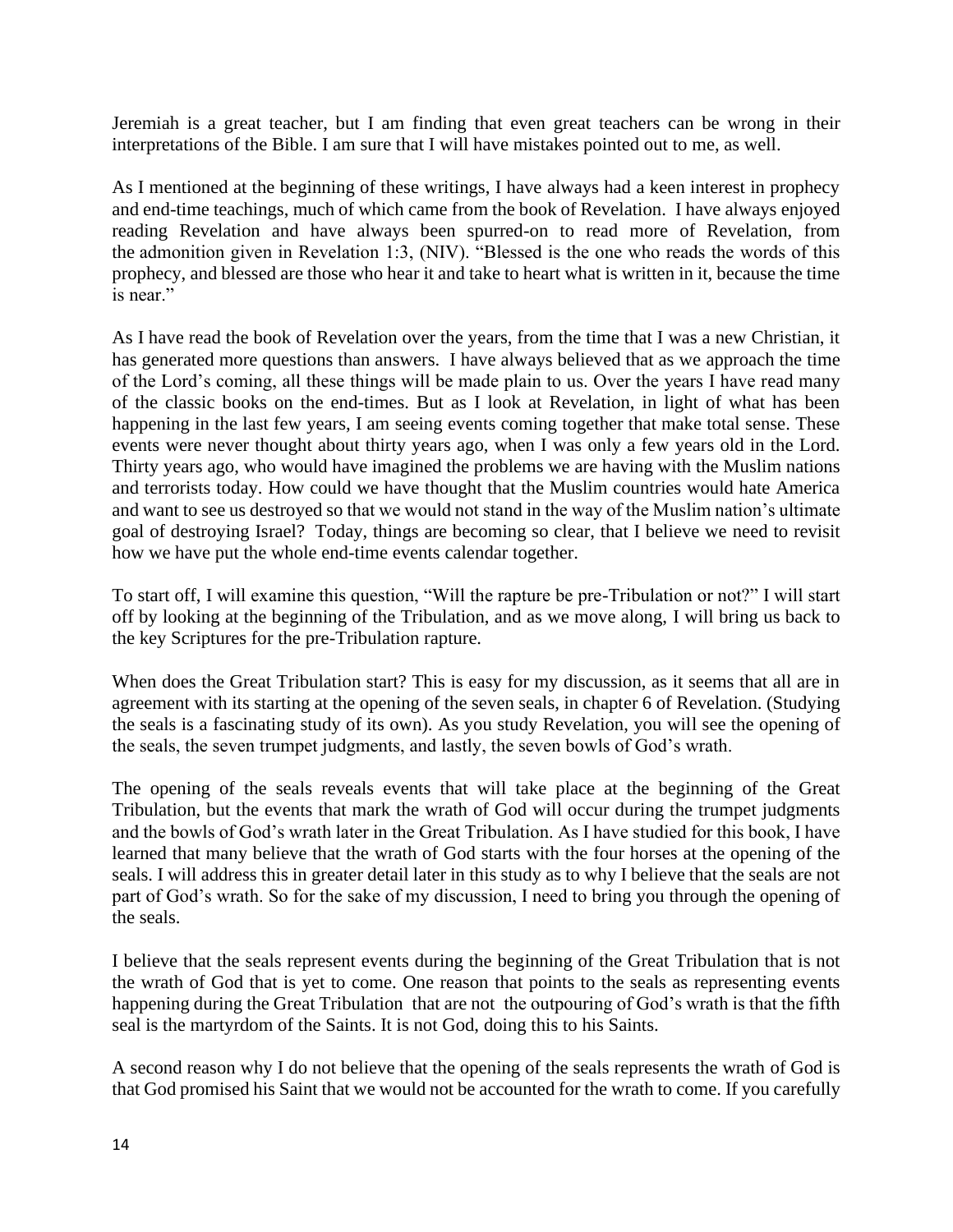read Revelation 5:2, (NIV), it says "And I saw a mighty angel proclaiming in a loud voice, 'Who is worthy to break the seals and open the scroll?' But no one in heaven or on earth or under the earth could open the scroll or even look inside it." As you read this, you see that there was a message in the opening of each seal, but it is the scroll that contains the wrath of God. The seals are only the locks that are opened by the Lamb, to reveal what is contained inside the scroll.

The Lamb opened the first seal in Revelation, chapter 6:1. Here, it talks of a white horse, and its rider held a bow. This is seen as a false Christ coming. I believe this is revealing the antichrist. We have seen false Christ's for generations, but this one is riding a white horse, imitating Christ. He has a bow and no arrows, for he is only an imitator without the power. My chapter on the coming antichrist is very insightful and will help in understanding this seal.

The second seal is a red horse whose rider is to take peace from the earth and makes wars happen all over the earth. This will be far worse than wars and rumors of wars. I believe we will see many wars breaking out throughout the earth to mark this event, yet these wars are not the ones to come at the end of the seven-year time of the Great Tribulation. Later, I will discuss some thoughts I have on which nations I believe will be part of this seal.

The third seal talks about a black horse. It says that its rider will hold a pair of scales and is saying, "A quart of wheat for a day's wages." This is talking about global famine. And this famine will result in the starvation of millions. Economists are saying that hyperinflation is coming. It is no longer a question of if, but when, it will hit our dollar. It has been said that 2009 was a year of many crop failures in America. We, in America, have been used to having all the food we need, just a few minutes away, at the local grocery store. In America, we have had our silos full of wheat and other food commodities for years. What I have recently learned is that our back-up reserves have been disappearing, much being sold to China and Russia. China, a country that has been content to live on a bowl of rice, is now expanding their diet, as their economy has expanded. 2010 has dealt even more crop and food failures. A drought in Russia has destroyed twenty-five percent of their wheat crops, and they cut off all exports of wheat in the year 2010. Russia is the world's largest exporter of wheat. When the seals start to open, and food shortages start to emerge, it will cause food panics unlike anything we have ever seen in America. It will lead to rapid inflation and rationing to try to keep food on store shelves. Ultimately, this will lead to a system of rationing that will require you to accept the antichrist system, in order to buy your food.

The fourth seal was Death followed by Hades, revealed a rider on a pale horse. It says that he was given power over a fourth of the earth, to bring death by war, famine, plague, and wild beasts. I believe that the plagues could be the work of terrorists using biological weapons to bring plagues and death to those whom this event is describing. It may also be possible that the plagues could be epidemics from viruses like Sars or the Swine flu. I have heard some say that this seal will lead to the death of one quarter of the inhabitants on the earth, but if you read this carefully, you will realize it is saying that it will effect one quarter of the earth, geographically. It does not say that all will die in this one quarter of the earth. Later, I will explain which countries could be involved. Three of these countries comprise about one quarter of the earth.

The fifth seal talks about Christians who are slain for their testimony of Christ during this part of the Great Tribulation. Read the following from Revelation 6:9-11, (NIV): "When he opened the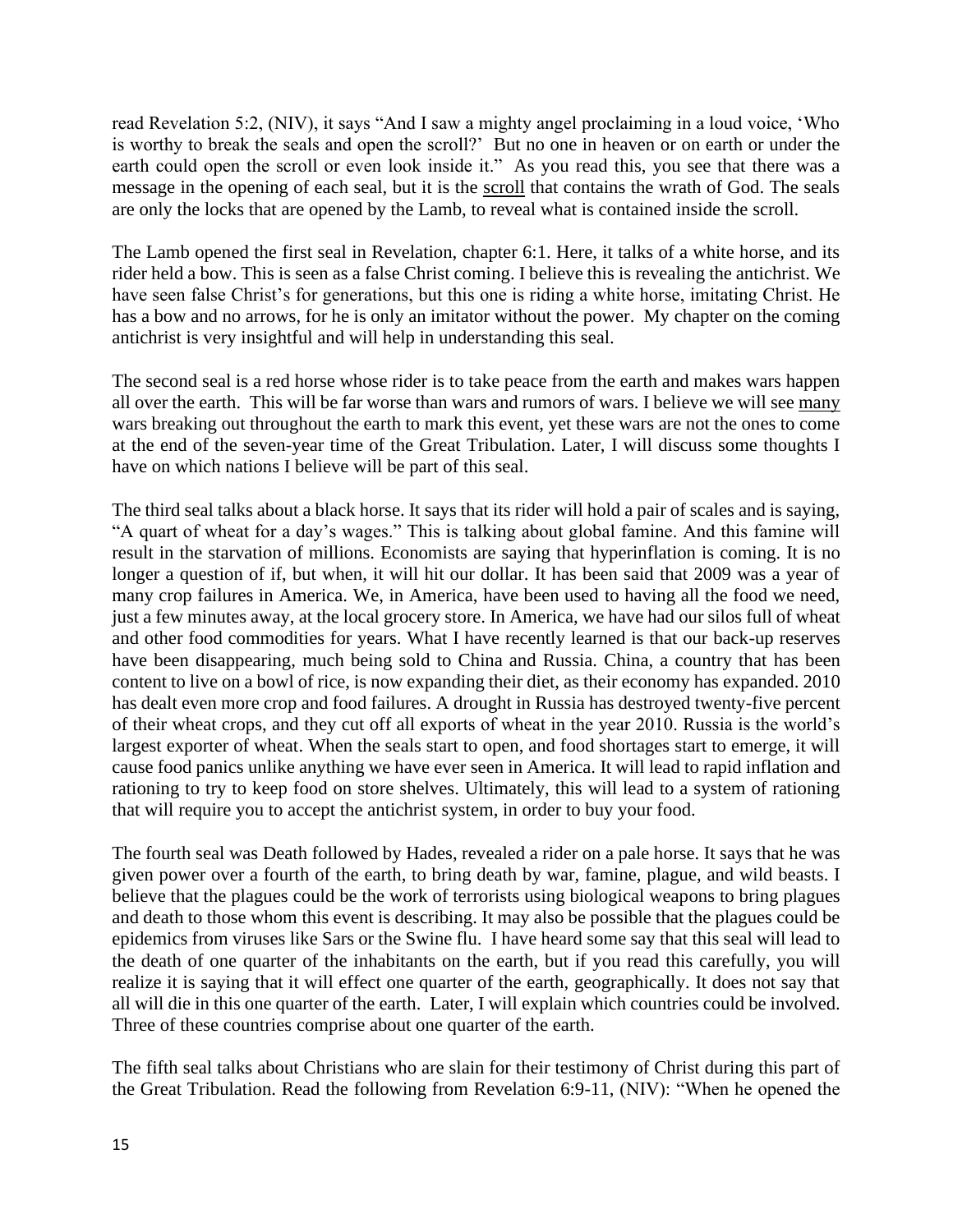fifth seal, I saw under the altar, the souls of those who had been slain because of the word of God and the testimony they had maintained. They called out in a loud voice, 'How long, Sovereign Lord, holy and true, until you judge the inhabitants of the earth and avenge our blood?' Then each of them was given a white robe, and they were told to wait a little longer, until the number of their fellow servants and brothers who were to be killed as they had been, was completed."

These are interesting verses to think about. These are Christians killed for staying true to God under the rule of the antichrist. One point to note is that they are under the altar, not at the throne. They are being told to wait for others who are to be killed, for they were to join them. Remember this phrase, "under the alter". It will be important later in this study. Also, note that those who are being killed for their testimony for Christ are asking God, "How long, Sovereign Lord, holy and true, until you judge the inhabitants of the earth and avenge our blood?" They could only ask this question if the wrath of God had not yet started. I will be showing more reasons later that express why the wrath of God does not start until Revelation, chapter 8.

The sixth seal describes events happening in the heavens with the sun and the moon being affected. It says that the sun would be turned black and the moon would be blood-red. It talks about great earthquakes affecting the whole earth. I will cover this seal in greater detail later in this study. I believe that a cataclysmic event has been waiting to happen, that will fulfill this seal.

Now something interesting happens during a break before the seventh seal is opened. In fact, all of chapter 7 takes place and it is not until chapter 8 that the seventh seal is opened. When the seventh seal is opened at the beginning of chapter 8, it says that when se opened the seal, there was silence in heaven for about half an hour, and the seventh seal was left a mystery.

What I want to do is go back and look at what happened in chapter 7. I have read other writers of prophecy talk about this as being an interlude during which millions of souls would be reached with the Gospel. This is the time the one hundred forty-four thousand Jews will be sealed to go out and take the Gospel and salvation-knowledge of Christ to the Jews. I have heard, over the years that a time was coming when the time of the Gentiles would be over, and the dispensation for the revealing of Christ to the Jews would begin. At this time, I want to show you some events that are happening in Revelation, chapter 7 about which I have some interesting thoughts.

The first observation I have made about the events of this chapter is that if this is the time of the sealing of the one hundred forty-four thousand Jewish evangelists, then would it not make sense that this is the beginning of the dispensation of the salvation of the Jews? And would it also not make sense that at about this time, it would be the end of the time of the Gentiles? Well, it is at this time that I want to look for the Scripture verses that talk about the rapture of the church.

In John Hagee's book on the End-time events, he often quotes Revelation, chapter 4:1, as the rapture verse. Jack Van Impe and many other teachers of the pre-Tribulation rapture, also use this verse to denote the rapture of the church. Before we go back and look at this verse, I want to show you an event that happens in chapter 7, after the sealing of the one hundred forty-four thousand Jews.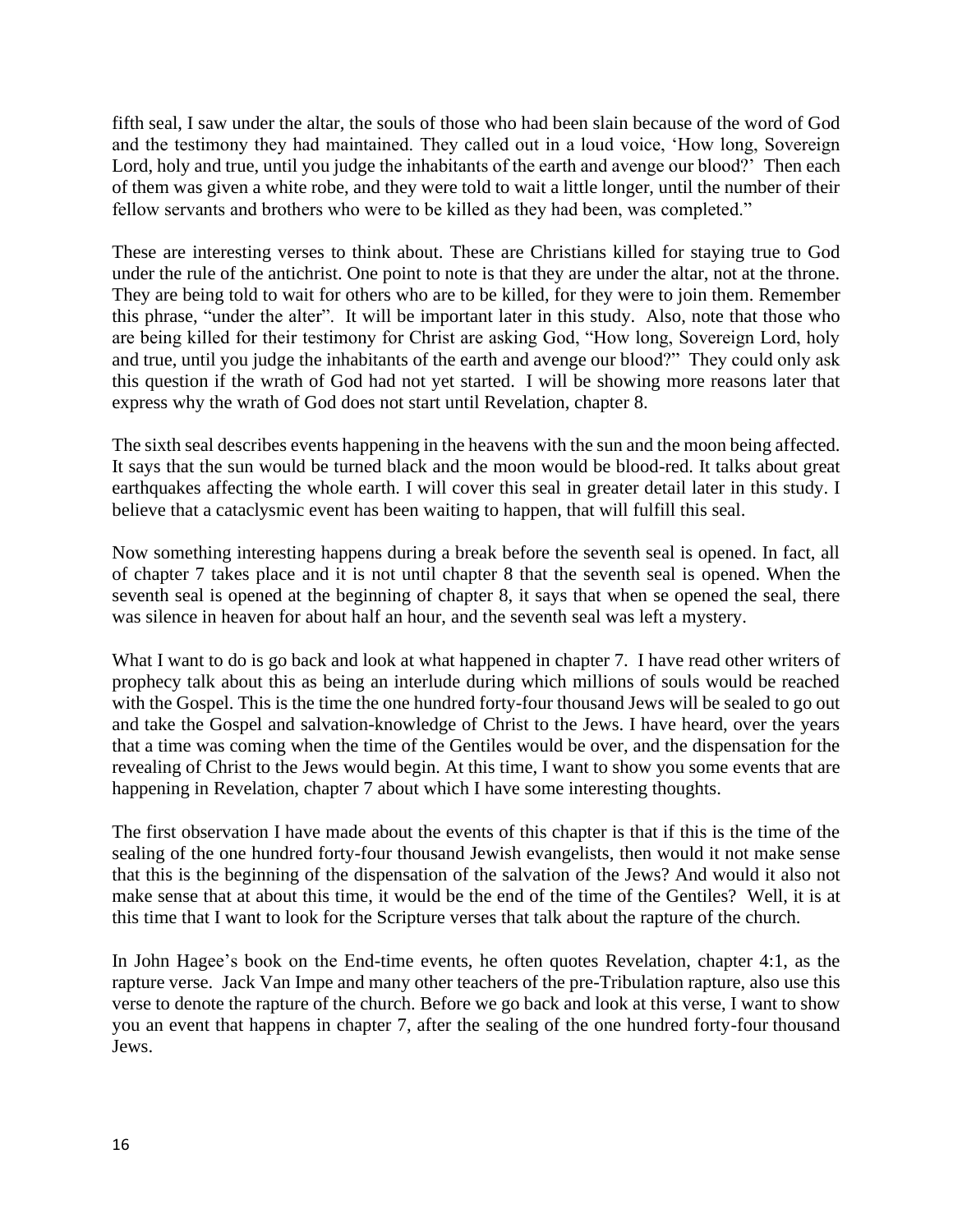Start reading Revelation 7:9-12, (NIV). "After this I looked and there before me was a great multitude that no one could count, from every nation, tribe, people and language, standing before the throne and in front of the Lamb. They were wearing white robes and were holding palm branches in their hands. And they cried out in a loud voice: 'Salvation belongs to our God, who sits on the throne, and to the Lamb.' All the angels were standing around the throne and around the elders and the four living creatures. They fell down on their faces before the throne and worshiped God, saying, Amen! Praise and glory and wisdom and thanks and honor and power and strength be to our God for ever and ever, Amen!" Look at Verse 9. It says, "...a great multitude ….. from every nation, tribe, people and language, and people were standing before the throne." Now go down to verse 13, and hear what one of the elders standing there has to say about this. "Then one of the elders asked me, 'These in white robes -- who are they, and where did they come from?"

Now, get the picture? One of the elders, who day and night is around the throne of God, suddenly notices millions of uncountable Christians standing around the throne worshiping God, and he does not know from where they have come! Listen to the answer in verse 14, "I answered, 'Sir, you know.' And he said "These are they who have come out of the great tribulation; they have washed their robes and made them white in the blood of the Lamb.'

My question is, "If these millions just now showed up in heaven after the sixth seal, and the rapture happened in Revelation 4:1, before the Great Tribulation started, then who are these who just showed up?" Is there a second rapture for the tribulation saints? I do not see that as Scriptural. To me, what we are seeing here is the church going through part of the Great Tribulation, until it gets to the part where the one hundred forty-four thousand Jews are sealed to be God's chosen messengers to start preaching and revealing the love of Christ to the Jewish nation. To me, this looks like the end of the day of the Gentiles and the start of God's plan to reach out to the children of Israel.

One argument I have heard against what I just said is that this is a second rapture for the Jews. One big problem with this explanation is, Why you would have the rapture of the Jews when you just had the sealing of the one hundred forty-four thousand Jews to evangelize the Jewish nation. Besides, the two witnesses who play a part in this evangelism are not even mentioned yet. They are to witness to the Jewish nation for three and a half years! So how can Revelation 7:14 be talking about a second rapture of the Jews? I believe that the Jews that have accepted Christ will go up in the only rapture. Also, when you read Revelation 7:9, it says that these people who have just appeared in heaven came from every nation, tribe, people, and language. The same argument is used that these are Jews, who are living in every nation and speak in every language. But this verse says every people, nation and language. This verse ties into another verse, and this gets very exciting. Look at Revelation 5:9, (NIV). This is where only Jesus was qualified to open the seals, and it says, "You are worthy to take the scroll and to open its seals, because you were slain, and with your blood you purchased men for God from every tribe, language, people, and nation." THIS IS ME AND YOU THAT ARE BEING TALKED ABOUT; THIS IS THE CHURCH THAT CHRIST REDEEMED WITH HIS BLOOD. Now look at Revelation 7:9, (NIV), and you will see Christ collecting in the rapture what he has already purchased! "After this I looked, and there before me was a great multitude that no one could count, from every NATION, TRIBE, PEOPLE, and LANGUAGE. Standing before the throne and in front of the Lamb."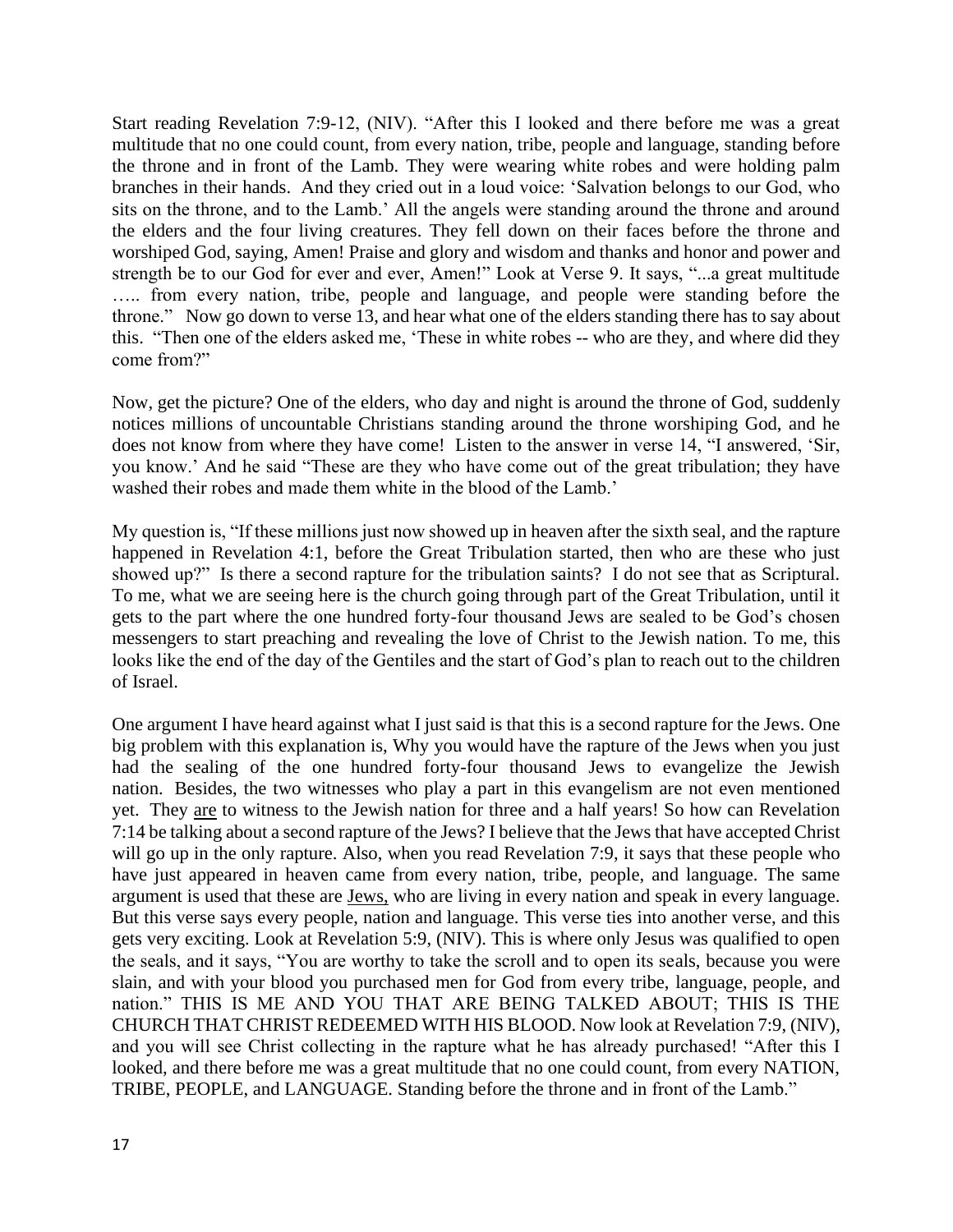Please pay close attention to what I am going to show you. I want to bring you back to an event that lies between Revelation 4:1 and Revelation 7:11-14. Remember, Revelation 4:1, is the pre-Tribulation verse for when the rapture takes place. Look at Revelation. 5:11-12, (KJV). "And I beheld, and I heard the voice of many angels around the throne and the beasts and the elders: and the number of them was ten thousand times ten thousand and thousands of thousands; Saying with a loud voice, 'Worthy is the Lamb that was slain to receive power and riches and wisdom and strength, and honor and glory and blessing.' Look at who are described as being around the throne. It is angels, beasts, and elders, but there is no mention of Saints around the throne. If the church were raptured in Revelation 4:1, they would be around the throne in white robes in this passage. Now when you read Revelation 7:11-14, you hear the elder, who is always around the throne, asking, "Who are these multitudes that no one can number in white robes..." Who have suddenly shown up? The elder then reflects, and he says that they are the Saints who have come out of the Great Tribulation. Now stop right here and think about this. If the rapture had already happened pre-Tribulation in Revelation 4:1, then the millions of pre-Tribulation Christians would have been in white robes around the throne in both Revelation, chapter 5 and chapter 7. They would have blended in with the multitude that the elder was asking about in Revelation 7:11-14. Do you think that there are two raptures? No. I do not see this in the word. These verses show that the rapture just did not happen in Revelation 4:1.

Next, I would like you to go to 1 Thessalonians 4:15-18. This Scripture shows why the rapture could not have happened until after Revelation 5:11-12. Read 1 Thessalonians 4:15-18, (KJV). "For this we say unto you by the word of the Lord, that we which are alive and remain unto the coming of the Lord shall not prevent them which are asleep. For the Lord himself shall descend from heaven with a shout, with the voice of the archangel, and with the trump of God: and the dead in Christ will rise first: Then we which are alive and remain shall be caught up together with them in the clouds, to meet the Lord in the air: and so shall we ever be with the Lord. Wherefore comfort one another with these words."

This Scriptures show why the rapture could not have happened until after Revelation 5:11-12. Read 1 Thessalonians 4:17. It says that both the dead in Christ and those who are alive will both be raptured together to meet the Lord in the air, and then it says that we shall ever be with the Lord. If, from the point of the rapture, we will forever be with the Lord, then think about it, if we will be with the Lord, then we would be with the Lord in Revelation 5:11-12, around the throne. But if there is no mention of Saints in white robes around the throne in Revelation 5:11-12, then the rapture has not yet happened. So when the elder in Revelation 7:9, 13, (NIV) asks who the multitudes in white robes are, which no man can number, he is told that they are the Saints who have come out of the Great Tribulation. Revelation 7:9 (NIV), "After this I looked and there before me was a great multitude that no one could count, from every nation, tribe, people, and language standing before the throne and in front of the Lamb. They were holding palm branches in their hands." Can it be any clearer? The rapture, the only rapture, has just taken place according to Revelation 7:9.

#### **Martyred Saints Show the Timing of the Rapture**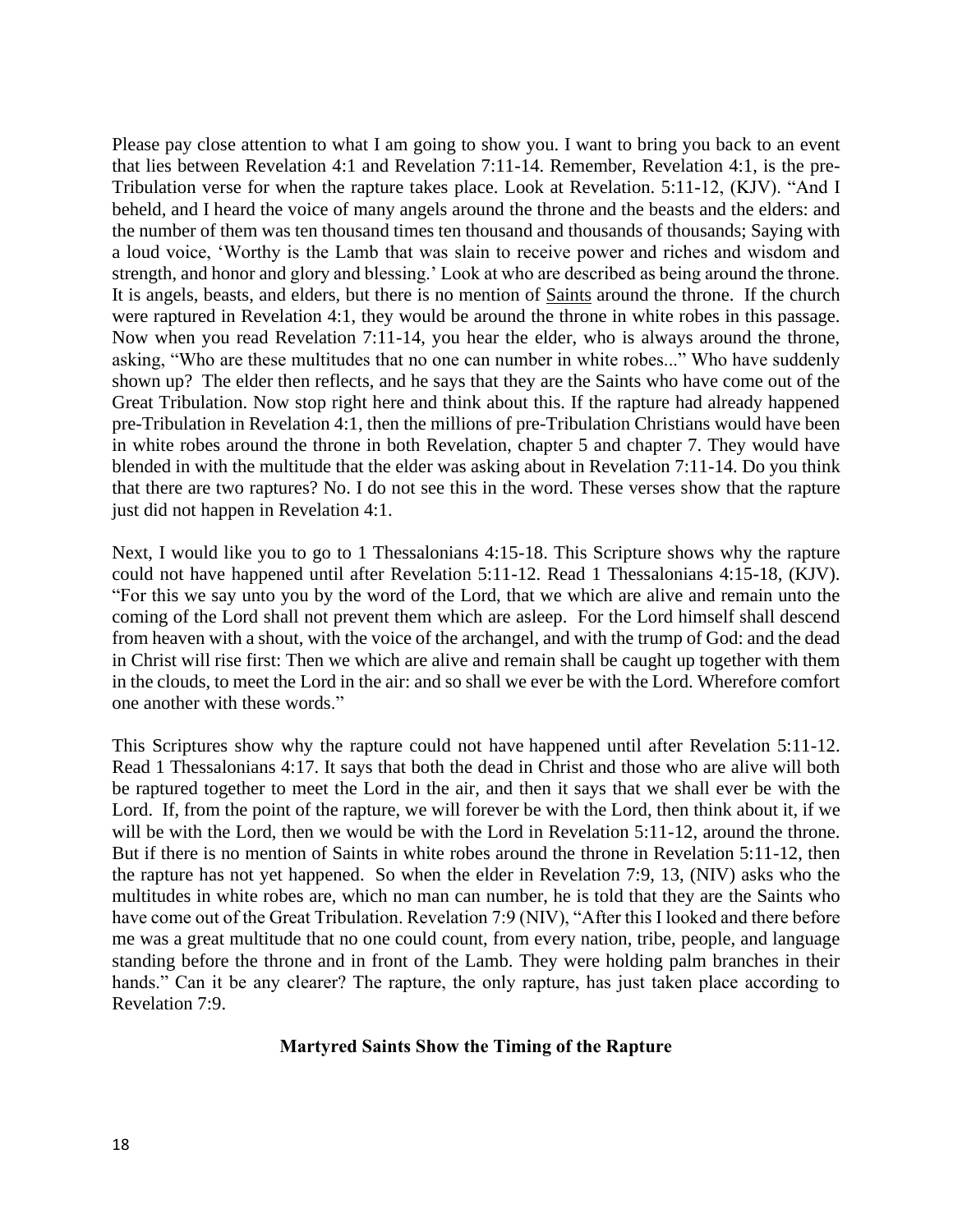One argument I get is that these Saints who suddenly appeared around the throne are martyred Saints who are coming out of the Great Tribulation as they are being killed for their not taking the mark of the beast. I want you to think about this as I share why this could not be the case. To begin with, this event around the throne happens in an instant, proven by the fact that the elder who is asking the question is always at the throne. It is like he blinked, and suddenly there were millions in white robes around the throne. This would mean, if they were the Great Tribulation martyred Saints, they would have had to have been killed at the same time. I do not think this is possible. Also, there is a second problem with this opinion. When the Saints are being martyred, as described in the fifth seal in Revelation 6:9, it says that the martyred Saints are under the altar and not at the throne. Also, they are asking, (Revelation 6:10-11, NIV), "….How long, Sovereign Lord, holy and true, until you judge the inhabitants of the earth and avenge our blood?" 'Then each of them was given a white robe, and they were told to wait a little longer, until the number of their fellow servants and brothers who were to be killed as they had been was completed.'

Then it says that they were each given white robes. Notice, they are still under the altar, not at the throne! If these martyred Saints were at the throne in Revelation 6:10, in the white robes that they were given while under the altar, then the elder in Revelation 7 would not have even noticed a second multitude showing up; because, for over the last two thousand years, millions of Christians have been martyred. At the point of the rapture, they would all have been at the throne. Now think about this, if all the martyred Saints of all time do not show up at the throne until Revelation 7:9, then how can you say that the rapture happened in Revelation 4:1?

Now let us go back and look at the verse in Revelation 4:1 that is taken to be the pre-Tribulation rapture verse. "After this I looked, and there before me was a door standing open in heaven. And the voice I had first heard speaking to me like a trumpet said, 'Come up here, and I will show you what must take place after this.' At once I was in the Spirit, and there before me was the throne in heaven with someone sitting on it."

I just do not see the rapture in Revelation 4:1. What I do see is John, the Revelator, being taken to heaven to the very throne of God where God tells him, "...I will show you what must take place after this." Paul had a similar experience when Christ was revealing revelations to him. Then, if you will go to Revelation 19:11, you will see the heavens opened up again, just like what happened in Revelation 4:1. Read, Revelation 19:11, (NIV). "I saw heaven standing open, and there before me was a white horse, whose rider is called Faithful and True. With justice he judges and makes war." This is a revelation of Christ after the battles have been won and the marriage supper of the Lamb is about to take place. This heaven standing open, does not mean that a gateway is open for a rapture event; because, if you will go back to Revelation 19:6-8, you will see that the Saints are already in heaven about to celebrate with Christ at the marriage supper of the Lamb. Read Revelation 19:6-8, (NIV). "Then I heard what sounded like a great multitude, like the roar of rushing waters, and like loud peals of thunder, shouting: 'Hallelujah! For our Lord God Almighty reigns. Let us rejoice and be glad and give him glory! For the wedding of the Lamb has come, and his bride has made herself ready. Fine linen, bright and clean, was given her to wear."

I would like to know where is a second or third Scripture that shows the timing of the rapture as being pre-Tribulation. I was taught in Bible school that doctrine has to be backed with the witness of two or three Scriptures. You might ask, "Where do I see two or more Scriptures to support the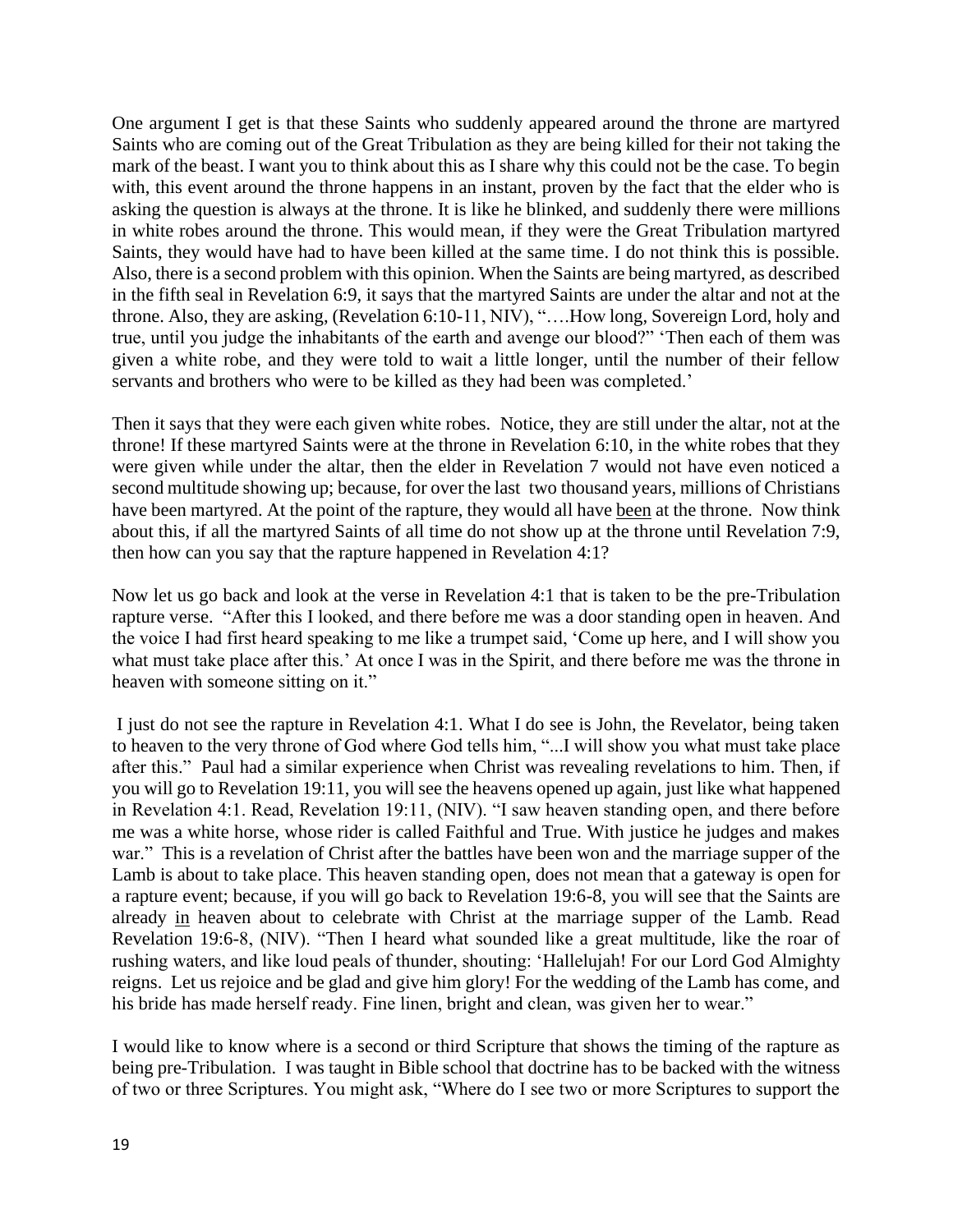rapture as happening after the opening of the six seals in Revelation, chapter 6?" I have already shown you a number of verses in Revelation that show a rapture happening after the opening of the seals during the Great Tribulation. Now I want to show you, from the Gospels, where I see three places that describe, almost verbatim, what is happening in the opening of the seven seals of Revelation, chapter 6. All three describe, what I believe is, the rapture as happening after the opening of the sixth seal.

If you will go to Matthew 24:4-5, (NIV), "Jesus answered: 'Watch out that no one deceives you. For many will come in my name claiming, 'I am the Christ', and will deceive many." This verse coincides with the first seal about false Christ's.

(Matthew 24:7a, NIV), "Nation will rise against nation, and kingdom against kingdom." This coincides with the second seal.

(Matthew 24:7b, NIV), "There will be famines and earthquakes in various places." This coincides with the third seal.

(Matthew 24:9, NIV), "Then you will be handed over to be persecuted and put to death, and you will be hated by all nations because of me." This coincides with the fifth seal.

(Matthew 24:29, NIV), "…the sun will be darkened, and the moon will not give its light, the stars will fall from the sky, and the heavenly bodies will be shaken." This coincides with the sixth seal.

Now read Matthew 24:30-31, (NIV). "At that time, the sign of the Son of Man will appear in the sky, and all the nations of the earth will mourn. They will see the Son of Man coming on the clouds of the sky, with power and great glory. And he will send his angels with a loud trumpet call, and they will gather his elect from the four winds, from one end of the heavens to the other." Maybe I am taking this wrong, but, to me, this sounds like the rapture of the church.

Now look at Mark 13:6-27, and you will see a similar parallel. Then look at Luke 21:8-27, and you will see another.

One of the established arguments for the pre-Tribulation rapture is conjectured from Revelation, chapter 3. Some people are saying that the church is not mentioned after Revelation 3. I do not see this as true, for it says that the Saints would be martyred during the fifth seal of the Great Tribulation in Revelation 6 and again in Revelation 14:11-13. It talks of those who are taking the mark of the beast and the needed patience of the Saints. During this time, it goes on to say, many Saints will be martyred. Now, I know that there are some who teach that those are Tribulation Saints. Tell me, where are the words, "Tribulation Saints" found in the Bible? Realize, we are setting the time of the rapture, as a pre-Tribulation event, not based on Scripture verses, but based on the omission of the word, church, after Revelation chapter 3. As I see it, the timing of the rapture is too important to establish this doctrine without Scripture, chapter, and verse to back-up this position. Plus, think about this. What is the church? It is the Saints that make the church, so if the Saints are mentioned after Revelation, chapter 3, then the church is mentioned.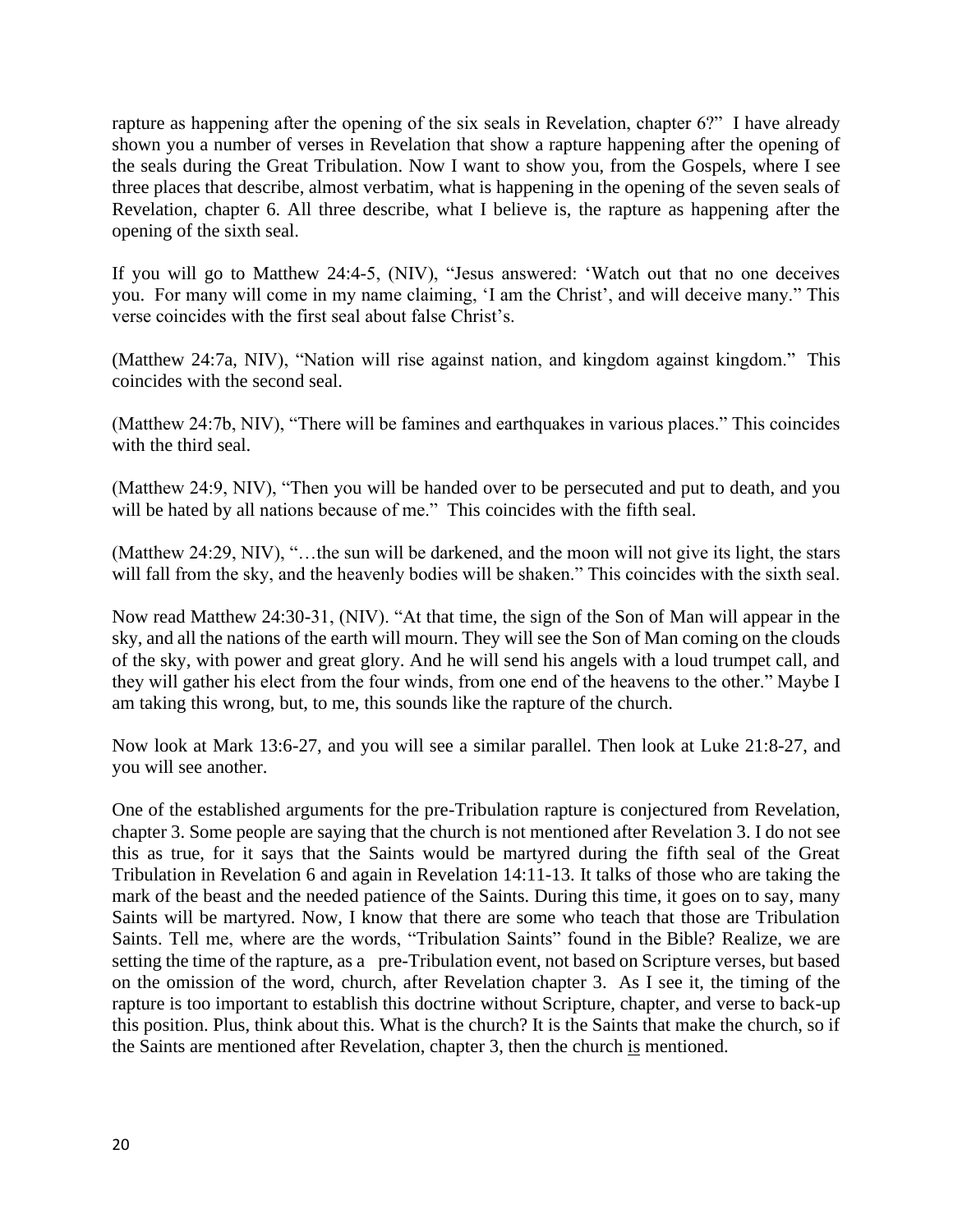In closing, I want to pose the question that some will ask, "Is it really that important as to when the rapture happens? Should not we just be ready?" This is a good question. The problem I see is that if the churches are teaching that the rapture will come before the Great Tribulation, then this gives the church a false sense of security. I have heard pastors say that God would not allow his church to go through suffering. Yet as I mentioned above, in Revelation 14:11-13, it says that the Saints will have to have patient endurance during the Great Tribulation, when the antichrist is pushing his system of the mark of the beast. If the Saints, who have expected the pre-Tribulation rapture are all of a sudden seeing themselves in the Great Tribulation without warning and no time to get ready for this turbulent time, I believe it will cause many Christians to turn away from God. They may start believing that they have been abandoned by God and I believe it will lead to many accepting the system of the antichrist rather than starve to death. I believe that the events happening today, with the world economies on the verge of collapse, are setting the world-stage to cause the world populations to look for a savior in the form of the antichrist. We, as Believers, need to be the ones who are looking for the signs of Christ's coming and prepare for the tribulation of these times as Joseph did. When the hard times come, we will be able to take care of the needs of our families and others. We will be in a position to be used by God for the greatest revival the world has ever seen.

Before moving to the next section, I want to add some thoughts that will answer questions that I often hear when this Bible verse is referenced from 1Thessalonians 1:10, (KJV), "...even Jesus, which delivered us from the wrath to come..." This text is often taken to mean that the rapture of the church will be a pre-Tribulation event in order to spare the church from the wrath of the Great Tribulation, but the Bible calls the time period leading up to the return of Christ, "the Great Tribulation", a seven-year time period that will become more and more intense as we get closer to Christ's second coming.

If you look at the beginning of the Great Tribulation and the opening of the seven seals, you will see events that are similar to what has happened for all of time: wars, earthquakes, and famine, and even the martyrdom of the Saints, which is the fifth seal. Just like a woman's labor pains grow in intensity at the time of delivery of the child, it will be the same growth of intensity when the seals are opened at the beginning of the Great Tribulation. The intensity of wars will be higher, the earthquakes will be more devastating, and the famines will be more widespread.

Most Christians who hold to the pre-Tribulation rapture, believe that we will miss out on the seals and all of the Great Tribulation. Many people refer to 1Thessalonians 1:10, (KJV). "And to wait for his Son from heaven, whom he raised from the dead, even Jesus, which delivered us from the wrath to come." If you look closely at this verse, it says that we will be delivered from the wrath to come. This means the "wrath of God". This verse does not say that we will be delivered from tribulation to come. In fact, think about it, the Great Tribulation is not called the Great wrath of God. When the seals are being opened, I don't believe that the seals are the wrath of God. God does not start wars, create famine, and certainly does not martyr his Saints, as described in the fifth seal. The wrath of God does not start until Revelation, chapters. 8-9, and then it picks up again in chapter 15.

We need to understand what the Bible teaches about tribulation. The Bible says that tribulation worketh patience. During the Great Tribulation, it is interesting that during the time that the Saints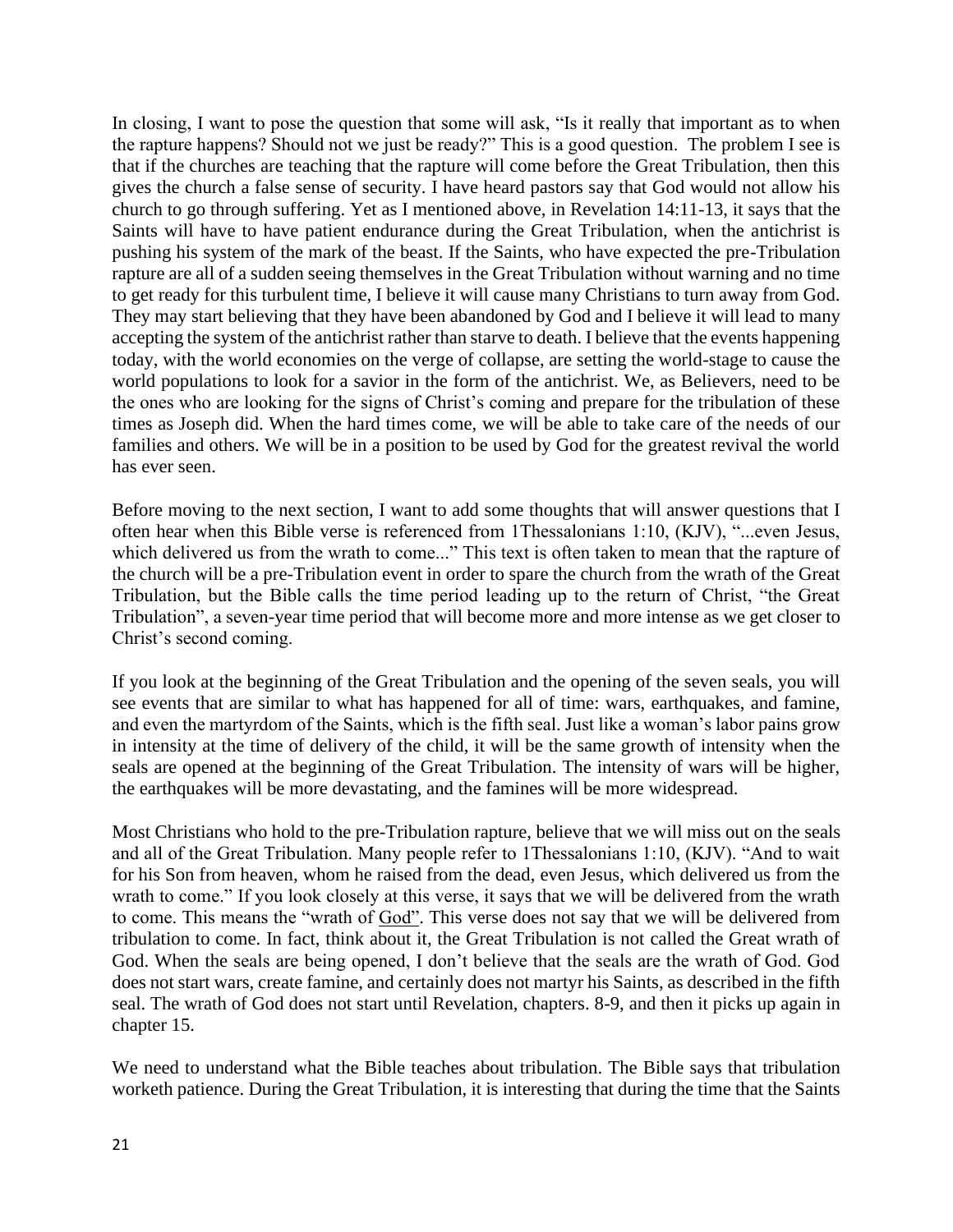are battling with the antichrist, God's word tells us in Revelation 13:10, (NIV), "If anyone is to go into captivity, into captivity he will go. If anyone is to be killed with the sword, he will be killed. This calls for patient endurance on the part of the Saints". I believe this passage of text is teaching us that the Saints will be going through a period of tribulation that will, at the same time, bring about a purification of the church. Does the Bible not teach us that Christ is coming back for a pure bride worthy of being called the bride of Christ? To put this into further Biblical context, read, Revelation 13:7-10, (NIV). "He was given power to make war with the Saints and to conquer them. And he was given authority over every tribe, people, language, and nation. All inhabitants of the earth will worship the beast -- all whose names have not been written in the book of life, belonging to the Lamb that was slain from the creation of the world. He, who has an ear, let him hear. If anyone is to go into captivity, into captivity he will go. If anyone is to be killed with the sword, with the sword he will be killed. This calls for patient endurance and faithfulness on the part of the saints."

These verses are describing some different scenarios that the church will be subjected to during the first part of the Great Tribulation. Basically, they are saying that for our unswerving faithfulness and testimony of Christ, some Christians will be thrown in jail while others will be killed. We just have to stay true to Jesus Christ, knowing that they may take our physical life but not our eternal soul that will be united with Christ in heaven to live forever and ever.

## **Words from the Prophets**

## Multiple Watchmen ~ Dreams & Word: Invasion of U.S. by Foreign Troops – Prayer & Intercession Needed NOW , July 25, 2020 By [Expat Gal](https://z3news.com/w/author/expat-gal/)

In a span of 12 hours, God has directed me to Words & Dreams of different Watch people ALL sounding the alarm regarding the necessity of prayer to prevent the U.S. from being invaded and attacked. Please pray for God's mercy and protection over the invasions purposed against the U.S.. Do not stop praying for God's Protection. Please pray for the people in the U.S. to repent for their sins. If the nation's people repent of their sins and turn from the evil, God will hold back the judgment planned for that nation.

Jeremiah 18:7-8, KJV & 2 Chronicles 7:13-14 KJV

For anyone who missed it, I shared this [Word](https://z3news.com/w/invasions-word-julie-whedbee/) "Invasions are Upon You" from Julie Whebdee posted here on 6/26

Pastor Dana Coverstone saw invasions in his [dreams](https://z3news.com/w/brace-warning-sept-nov-major-chaos-foreign-troops-hyperinflation/) posted here on 6/28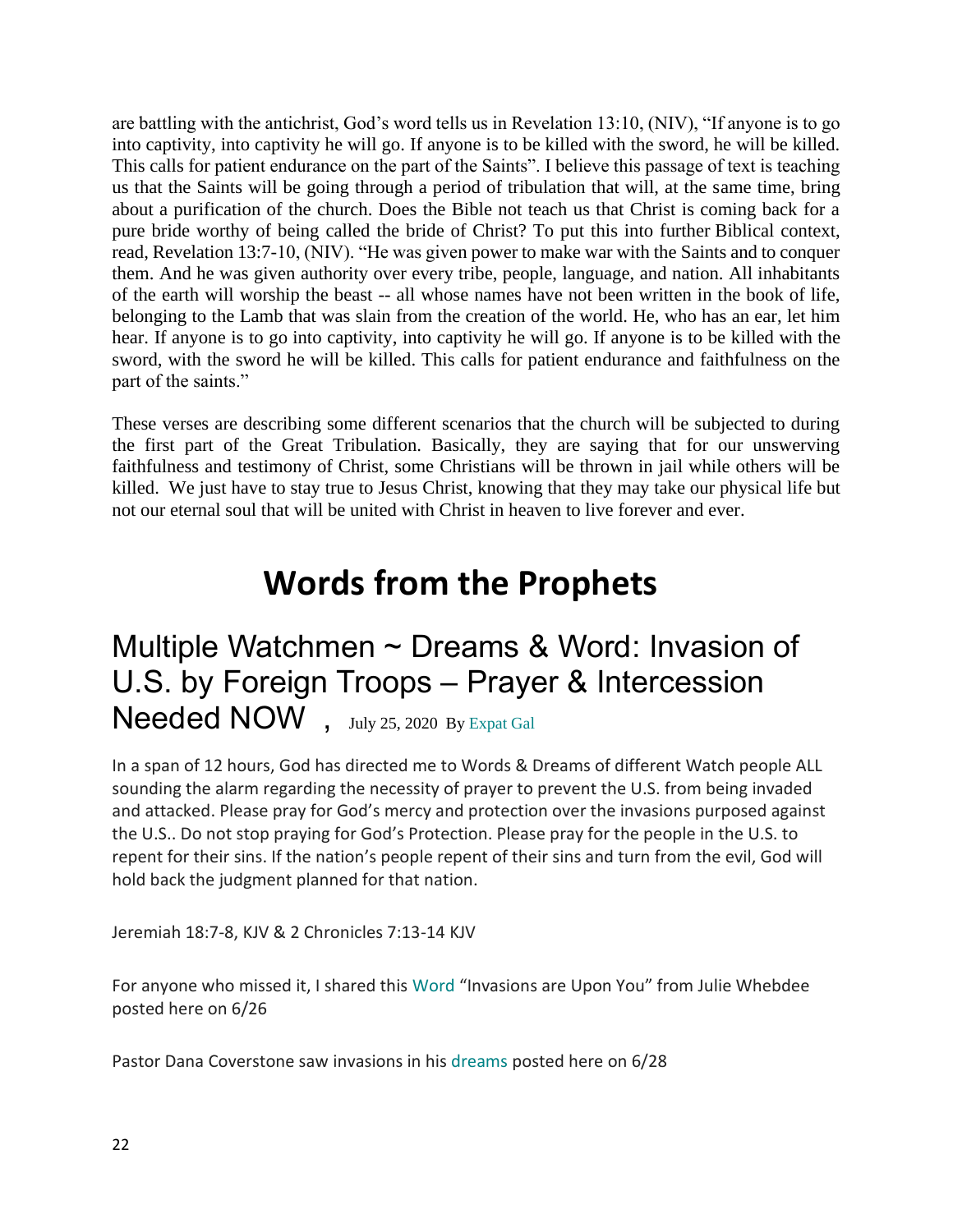Youtube Channels, God's Messenger & Torch of Light Ministries, also shared [dreams](https://z3news.com/w/messages-invasion-war-allies-split-orleans-pacific-northwest/) of invasions of the U.S. by foreign troops posted here on 7/2

Youtube Channel, John Phillips, also shared his [dreams](https://z3news.com/w/prophetic-dreams-comforts-removed-listen-holy-spirit-rely-human-understanding-russian-invasion-john-phillips/) of invasion by both Chinese & Russian troops posted here on 7/13

A few [prophetic dreams](https://thecommonsenseshow.com/agenda-21-conspiracy-economics/prophetic-dreams-and-matching-eyewitness-accounts-foretell-imminent-chinese-led-red-dawn-invasion) regarding foreign troops on U.S. soil linked in prior article posted 6/18

Today, I have seen 3 new warnings about invasions in the U.S.! God has this heavy on my Spirit to share these warnings about invasion; we must intercede in prayer on behalf of the U.S. If you are led to do so, please pray for God's protection over America.

Despite all the warnings from God's Watchmen, there are people that still do not believe these invasions can happen. If you live in the U.S., now is the time to get prepared. The window to prepare is closing with shortages in ammunition, guns, some staple foods, etc. Please take these warnings to heart and take action NOW to stock up on supplies you & your loved ones will need.  $\bigoplus$ 

Youtube Channel, Midnight Hour Oil, "WARNING Dream: Russian Soldier Lock Down Of U.S. – Politicians PLANNED Betrayal of U.S.!!!"

"In this video I share a serious warning dream I was given on 7/25/2020 showing how U.S. Politicians ['The Left'] are PLANNING to Betray the US citizens and hand America over to her enemies. It is TIME Church to PRAY, PRAY, PRAY!!! We are in CRITICAL Condition, and without the prayers and petitions of the Church, the U.S. is ABOUT TO BE GONE!"

2 Chronicles 7:13-14, King James Version

"13 If I shut up heaven that there be no rain, or if I command the locusts to devour the land, or if I send pestilence among my people;

14 If my people, which are called by my name, shall humble themselves, and pray, and seek my face, and turn from their wicked ways; then will I hear from heaven, and will forgive their sin, and will heal their land."

Youtube Channel, Godshealer7, "VISION AND WORD FROM THE LORD, THE FALL OF THE USA!"

Youtube Channel, CHANNELJOEL228TV, "Warning Concerning Invasion and Encouragement To Pray", Mentions multiple dreams he has had regarding invasions over the past 3 years.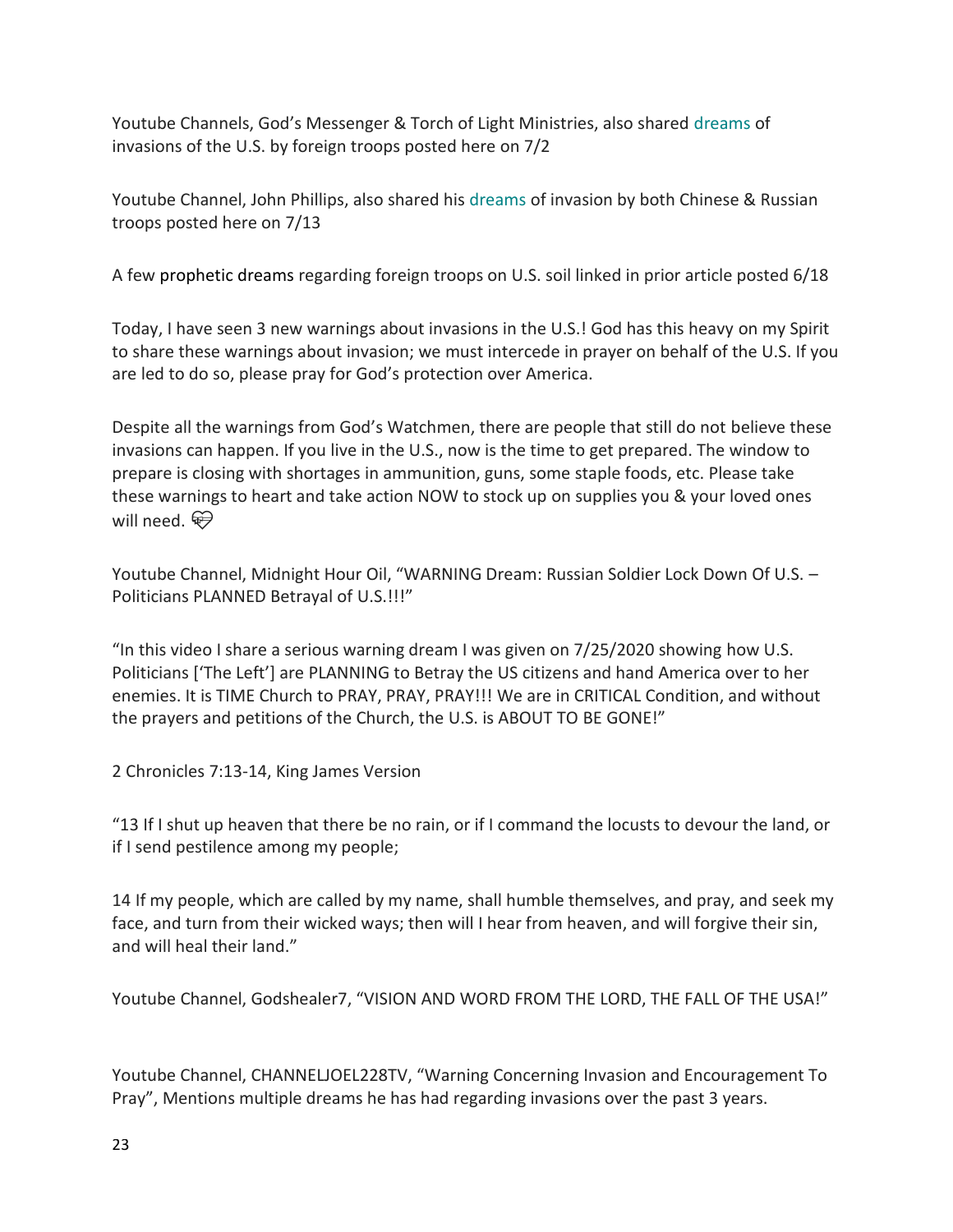Author: Expat Gal

Expat Gal has been blessed to have known God as long as she can remember. She was raised Catholic and was baptized and confirmed in the Catholic faith. At 21, she left the Catholic faith to become a non-denominational Christian as she began to question some Catholic doctrine. One of her life's highlights was her family's lake baptism in 2013. In late March 2015, she received a strong Word from the Lord that your "family is no longer safe here" so she and her family permanently relocated outside the U.S. Her goal is to serve the Lord in any capacity He calls her to serve in.

### **STATIC ,** Byron Searle, 07/26/2020

II Timothy 3:1-5

1 This know also, that in the last days perilous times shall come.

2 For men shall be lovers of their own selves, covetous, boasters, proud, blasphemers, disobedient to parents, unthankful, unholy,

3 Without natural affection, trucebreakers, false accusers, incontinent, fierce, despisers of those that are good,

4 Traitors, heady, high minded, lovers of pleasures more than lovers of God;

5 Having a form of godliness, but denying the power thereof; from such turn away.

My son, tell My children THERE ARE BUT **FIVE WEEKS** TO PREPARE., (**Until the end of August)**

Many ask, "PREPARE FOR WHAT?", I say, PREPARE FOR **THE DAYS OF AWE.**

I WILL MOVE ON THIS NATION AS **STATIC --** FROM ONE PERSON TO ANOTHER. **SHOCKING** will be the word used in **FIVE WEEKS** as this Nation spirals down into the **WHIRLPOOL.**

*(Note: Link to the word and vision called Tempest (Whirlpool) given to me on 6/30/20 that speaks of the Whirlpool: <https://byronsearle.blogspot.com/2020/07/the-tempest.html> )*

Many of My Children have been CAUGHT UP IN THE WHIRLPOOLS and have taken their eyes off of Me and focus on the world situations.

My son, hear Me now and shout to My Children -- STAY OUT OF THE TORRENTS!! Many things will transpire in the next FIVE WEEKS, but IT IS NOT THE END -- IT IS THE BEGINNING.

**THE DAYS OF AWE WILL BE BOTH GLORIOUS AND TORTUROUS.** Just as the **TWO RIVERS** flow - the GLORY RIVER will flow, and many will repent and come to walk with Me. The JUDGMENT RIVER will flow, and many will face a time of great despair as they have turned their backs to Me.

*(Note: Link to the word called "Get Ready" given to me 4/23/20 that speaks of the Two Rivers: <https://byronsearle.blogspot.com/2020/04/get-ready.html> )*

My son, **STATIC IS IN THE AIR** -- CHAOS and DESTRUCTION are moving across this Nation to WAKE UP MY CHURCH and BRING REPENTANCE to My Body.

Many in My Body are so BLIND -- BELIEVING THE LYING, FALSE PROPHETS SAYING THAT THIS NATION WILL NOT FACE DESTRUCTION.

**THUS SAITH THE LORD -- THIS NATION HAS BEEN WEIGHED AND FOUND WANTING, AND TOTAL DESTRUCTION IS COMING.**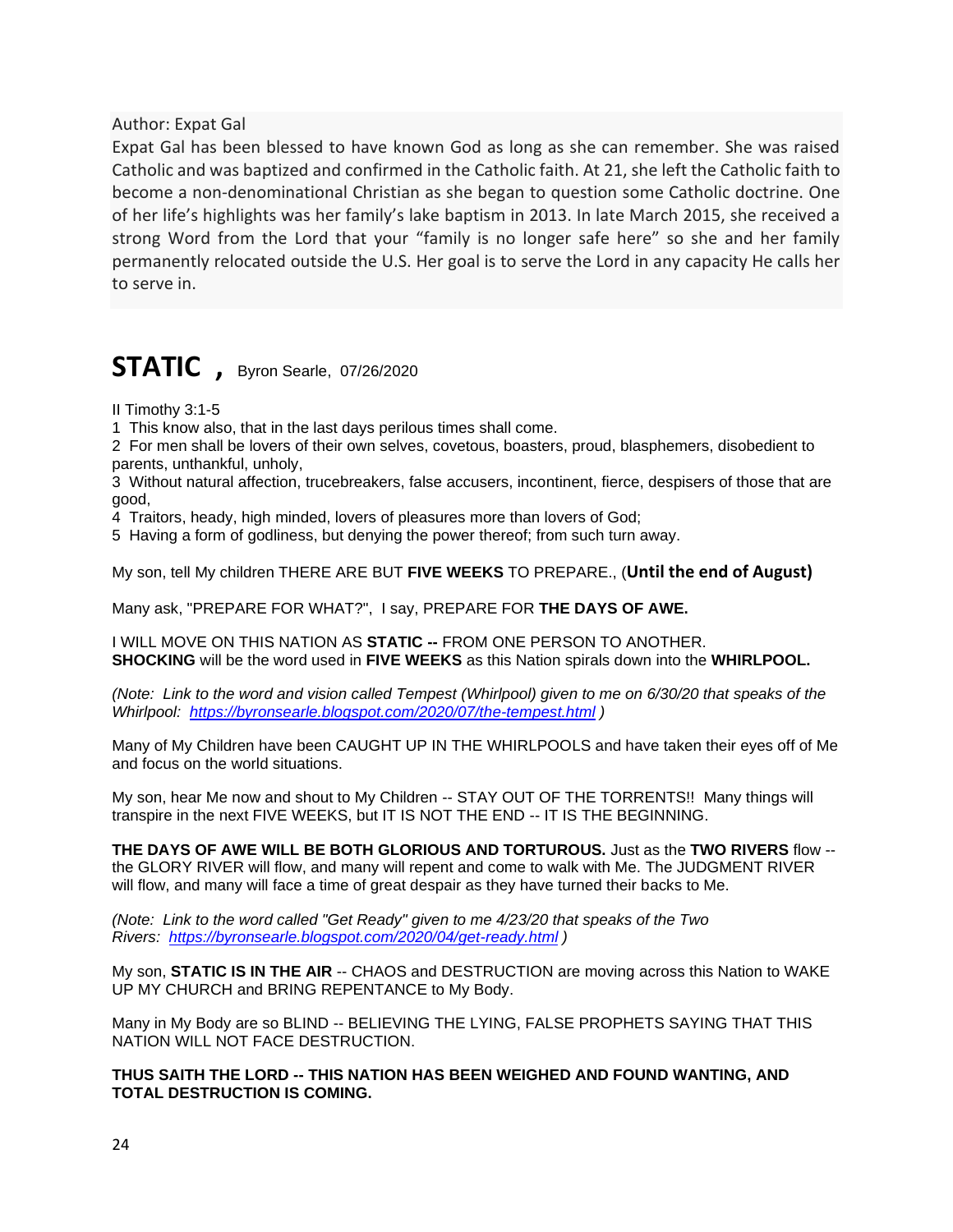My BLIND CHILDREN say, "But we are a CHRISTIAN NATION, and we have a CHRISTIAN KING!", BUT I SAY -- YOU ARE A REPROBATE NATION, AND YOUR LYING, DECEIVING KING IS WHAT YOU WANTED -- I GAVE YOU YOUR HEART'S DESIRE!

CAPTIVITY IS COMING, and the enemy is already in the house!

My son, as this Nation CONTINUES TO FALL and be deceived, the LOCKDOWNS are coming, and My BLIND BODY will not protest, but follow along as SHEEP LED TO THE SLAUGHTER.

HOW EASILY YOU WILL FALL AWAY AND TAKE THE MARK OF A MAN!, HOW EASILY YOU WILL BETRAY YOUR BROTHERS AND SISTERS -- THINKING YOU ARE DOING ME A GOOD SERVICE!

REPENT NOW!! PREPARE TO SUFFER AS I DID, AND THOSE BEFORE YOU. DO NOT put your faith in a GRAND ESCAPE, but learn to WALK IN GREAT FAITH as those before you did.

My son, SHOUT REPENT to the lost sheep! Tell them it's time to come home and prepare your house.

REPENT NOW! Come to Me and let Me love you, for in FIVE WEEKS THE PREPARATIONS MUST BE DONE.

#### **STATIC -- CONSTANTLY CHANGING MOTIONS OF ELECTRICAL ENERGY -- NEVER KNOWING WHEN THE DISCHARGE WILL OCCUR. I SAY -- ANY TIME!**

Get your house in order! Get your hearts in order! Many will believe and prepare.

Many more will doubt and not believe and will be CAUGHT IN THE STATIC WHIRLPOOL -- UNABLE TO ESCAPE. REPENT NOW! Come to Me with your baggage -- I can carry it. I will forgive you, and you can walk with Me in My Kingdom.

I LOVE YOU ALL, OR I WOULD NOT WARN YOU.

Amen. Given by the Lord and Savior Jesus Christ

## [THE MARK OF THE BEAST IS HERE!! GATEWAYS -](https://iamcallingyounow.blogspot.com/2020/07/the-mark-of-beast-is-here-gateways.html) THRONES -[SEEDED CODES OF OUR DNA,](https://iamcallingyounow.blogspot.com/2020/07/the-mark-of-beast-is-here-gateways.html) Julie Whedbee

*Message received July 27, 2020, \*Please share this with everyone you can\**

*A great and formidable enemy seeks to enter into the very blood of My children through the altering of your DNA. Because of the curse that came about after the fall of the first man Adam, I came to make a way for you. You are renewed and made clean again by your belief and salvation in Me, your King and Messiah, sent by My Father to redeem you by My blood sacrifice on the Cross of Calvary. Only through Me, the Door, corruptible is made incorruptible, unredeemable made redeemable. I have ransomed you in order to bring creation back to its Creator. Creator YHWH was made flesh to overcome death, hell, and the grave, and to take what was tainted and impure and make it whole again.*

*The spiritual battle that is raging now is ultimately to strip you of the Divine image of*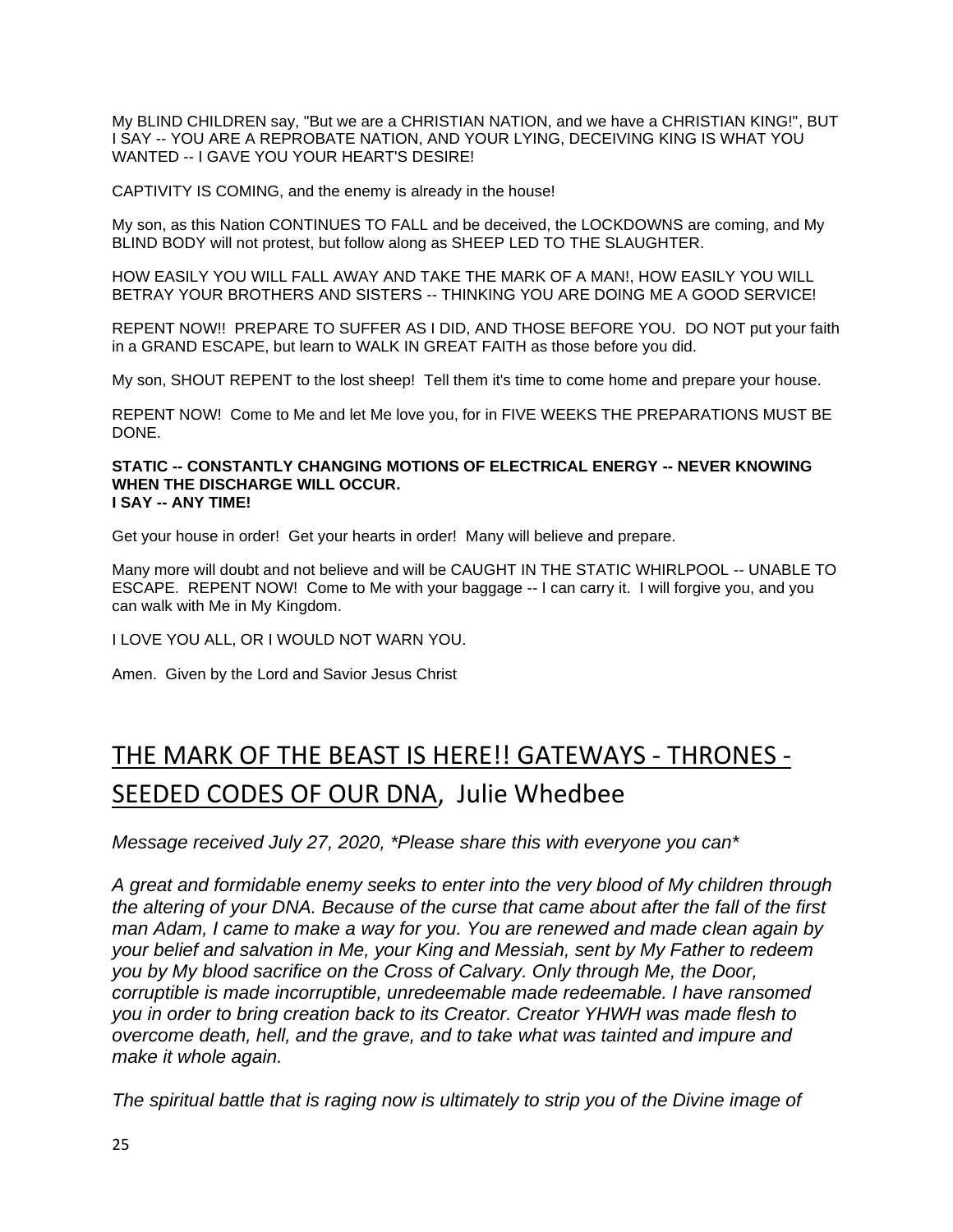*Myself that has been placed within the DNA of My creation. Ask Me for more wisdom and revelation about this and it will be given to you. The veil was torn, access granted when I shed My blood, died and rose again. We have created you in Our image, and when you walk in holiness, righteousness and purity, obeying My commandments, I am enthroned on your heart. You are then transformed in body, soul and spirit. When this transformation occurs, the very frequency of your cells then resonates with Me and raises you closer to your Creator and further away from the lower realm and lower frequencies which keep you bound. This is by design, and when indwelled, My Holy Spirit will be the gatekeeper of your heart, and your entire being, My sanctuary, and the place where I reside in you. When this occurs, My Kingdom is on earth, as it is in Heaven. It is then that I am able to provide victory over the curse for you, preserving the Divine design I have placed within your DNA. There are many layers of revelation to know what is coded there and hidden, secrets to be revealed to only those who overcome.*

*However, if the gates are breached by sin, lack of obedience, compromise, or lukewarmness, the enemy sets up thrones (strongholds) instead of Me, because my*  laws, My Word have not been written on your hearts. You have a sworn enemy whose *utter mission is to destroy you. He will stop at nothing, and as My Word has foretold, the time is here when the greatest of all violence and evil against My people, those made in My image, is taking place. The battle is for the soul, and the battle is about the blood. Satan's ultimate goal from the beginning was to corrupt the seed, corrupt the blood that carries My blueprint in you, My design for those made in Our image, your DNA.*

*There is only one way to ensure that My Throne is upon your heart and your eternal destination is sealed, or your soul will be lost forever. Your must be born again. Your heart must be sealed with My blood. You must be quick to repent often and seek holiness above all else. Love what is true and just. Be extremely careful what your eyes see and your ears hear. This is guarding your heart, guarding its gate. It is in sealing these portals to the soul, in commanding the spirit to govern or have mastery over the soul, that you overcome. You will then be prepared for My return, and be protected from the evil one.*

*If you have not already done so, seal the portals to the enemy now! Confess your sins and repent for the midnight hour is here! Bind the access points that have given satan legal rights within your temples, within your body, mind, soul and spirit. Give satan and all his dark kingdom a certificate of divorce and be free from the bondage, and from all the oppression and possession in your bloodline immediately! Break the curse from your ancestors back to Adam. Cover it all with My blood and command the enemy out of your bloodline, sealing it as well, the gates to your heart, using the authority you have been given through Me. Exercise dominion as a gatekeeper and a son or daughter of the Most High God, taking your positions as heirs to My Kingdom. My Holy Spirit will then have permission to use you for My glory and manifest through you in this crucial hour.*

*\*(*Please see the prayers on the right hand side bar and the one titled Increased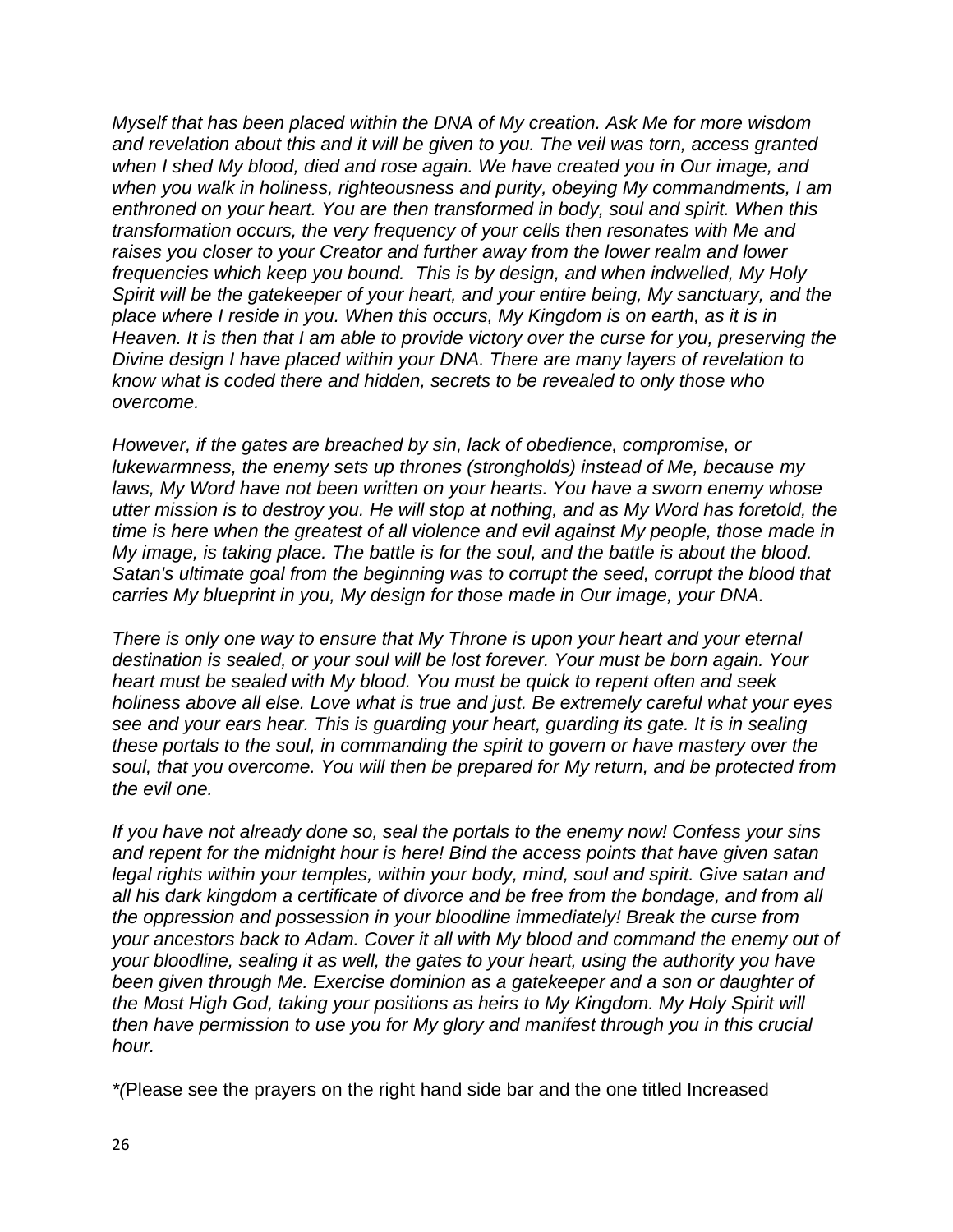Demonic Warfare Prayer covers everything He is instructing here*)\**

*This must be done this moment!! This is crucial! Precious moments remain before the implementation of the enemy's plan to destroy the DNA of My creation, making you forever unredeemable. The Kingdom of Heaven suffers violence and it must be taken by force! Take My Holy Word and dispossess what has had control of your gateways and that of your family line through covenants, oaths, soul trades and agreements made by your ancestors. Do it this moment! In Me you will be made FREE!*

*The implementation of the plans to alter your DNA and make it programmable by something other than Me, your Creator, are here. I control and govern the DNA I have placed within you, but if you allow man to administer anything within your bodies, that will recode your DNA, I will no longer be the controller. I will no longer recognize you as My creation. You will have become a mixture of something else, an altered form of man and technology, and therefore, not in My image any longer. Do you understand what I am saying? Truly the hour is here when you must prepare to make the choice to remain fully human, infused with My Spirit. The enemy wants nothing more than to deceive you through propaganda, fear and manipulation and cause you to allow either a mark or an implant (vaccine or digital tatoo) into your bodies that will forever separate you from Me. This is your reality right now! You must know what you will choose to do.*

*When you open doors to the enemy through sin and through your choices in life outside of My ways, the demonic spirits appoint gatekeepers over your heart, your mind, and your soul. Then those spirits invite more, and when no repentance occurs, strongholds occur. The heart of an unregenerate man is wicked and deceitful above all things. But My Word is quick, powerful, and sharper than any two-edged sword, piercing even to the dividing apart of your soul and spirit, your joints and marrow, as I discern the thoughts and intentions of your heart. Allow Me to write My laws on your heart and you will know truth at last. You will know what is now directly in front of you and the choices that are here for you and your loved ones. My people are destroyed for lack of knowledge, but it does NOT have to be this way. Allow My glory to penetrate your spirit so that your soul will come under submission. To not allow this, means you will remain in bondage and you will be easily deceived. If I do not dwell in you fully, and your gates have been breached, another will easily influence you and take governance.*

*My people, I have given you the keys to the Kingdom. Whatever you bind on earth will be bound in Heaven and whatever is loosed on earth will be loosed in Heaven. Bind the strongman, bind the strongholds on your life and be delivered!*

*The technology for the mark of the beast is here. It is upon you. It will be presented at first to be taken voluntarily, then very soon after, you will not be able to buy, sell or work. Do not wait another moment. Come out of Babylon and make Me King of your heart, the Divine Gatekeeper of your soul.*

*The evil ones have set in motion their wicked schemes, as it must be so according to My Word. Many, many judgments will occur as I allow them. This is to wake up My*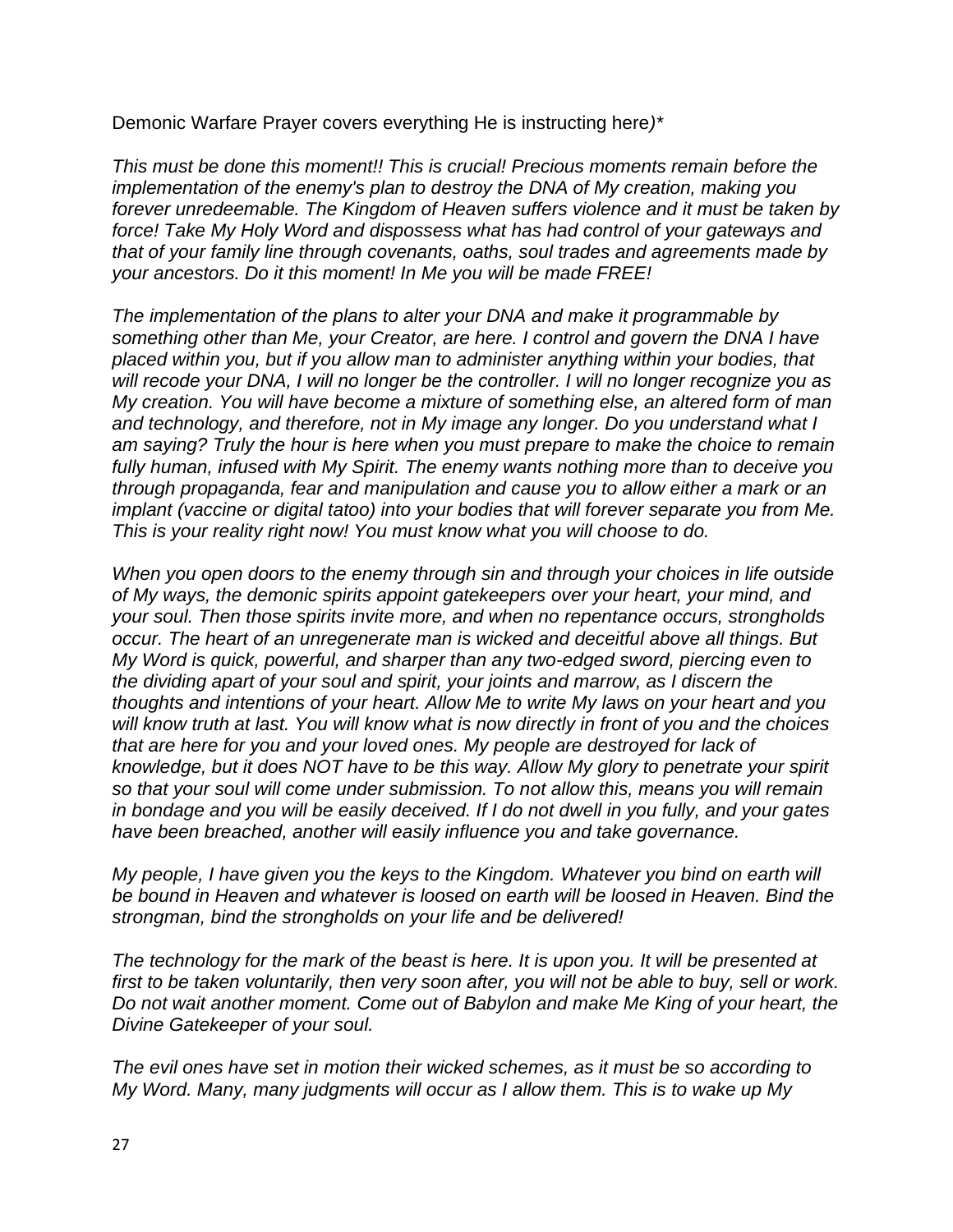*church. You must know where you stand in your walk with Me, because in an instant, everything will change, and there will not be another opportunity to choose, because the choice will be made for you. You are either all in, or I am turning you over to your carnal mind and nature. You have the choice My loves, choose life and eternity in Me over eternal death in darkness.*

*The time is now..YAHUSHUA*

### [VESSELS OF HONOR AND DISHONOR -](https://iamcallingyounow.blogspot.com/2020/07/vessels-of-honor-and-dishonor-your-soul.html) YOUR SOUL IS AT STAKE!

Message received July 20, 2020, By Julie Whedbee

You were born for such a time as this My beloved ones. I hold the power to make one vessel a vessel of honor and another for dishonor. I will make known the riches of My glory upon you, My vessels of mercy, as you are prepared unto glory.

So, hide your eyes My precious ones, as the darkness has invaded the lands. You who have given Me your lives in full surrender and have come into alignment with My will for you will know no fear, as My perfect love casts out all fear and will keep you and preserve you through this dark hour. Continue to cover yourselves in My blood and repent often throughout the day. Keep yourselves from things filthy and corrupt, and do not engage in worldly affairs, with the exception of acquiring essentials. Trust Me for the rest. Distance yourselves from all that brings fear.

A great line of separation and division is taking place, as those who are of Me are being strengthened and empowered from My Kingdom. Your transformation ongoing, while those who have not walked in My ways are being further hardened. Many divisions are occurring now within family groups, as those who are sanctified in Me must be separated out from those who continue to dwell in darkness. Those who have come into agreement with the dark lord satan and his forces by refusing obedience to Me are being given over to their depraved minds, their carnal desires, and their wicked ways. You are now witnessing the manifestation of great evil on the earth, and this will only increase, but only for a short time as foretold.

The oppression of the evil spirits on countless souls is becoming possession in many, as satan will overtake large numbers of souls to use for his wicked purposes. Do not be troubled My loves by what you see, as it only means My full indwelling for you is imminent. Just as satan's army gains strength for the final quest for souls, so do you, My army ready yourselves for the great outpouring of My Spirit that will enable you to walk in all power and authority that has been given to Me to give to you by My Father.

Your positioning is crucial. Those who have positioned themselves under the influence of satan, made agreements with him and continue to live in unrighteousness, opening the doors daily to the enemy and living in willful sin, will be used as weapons against the righteous, although most will not be aware of how they are used. But you who have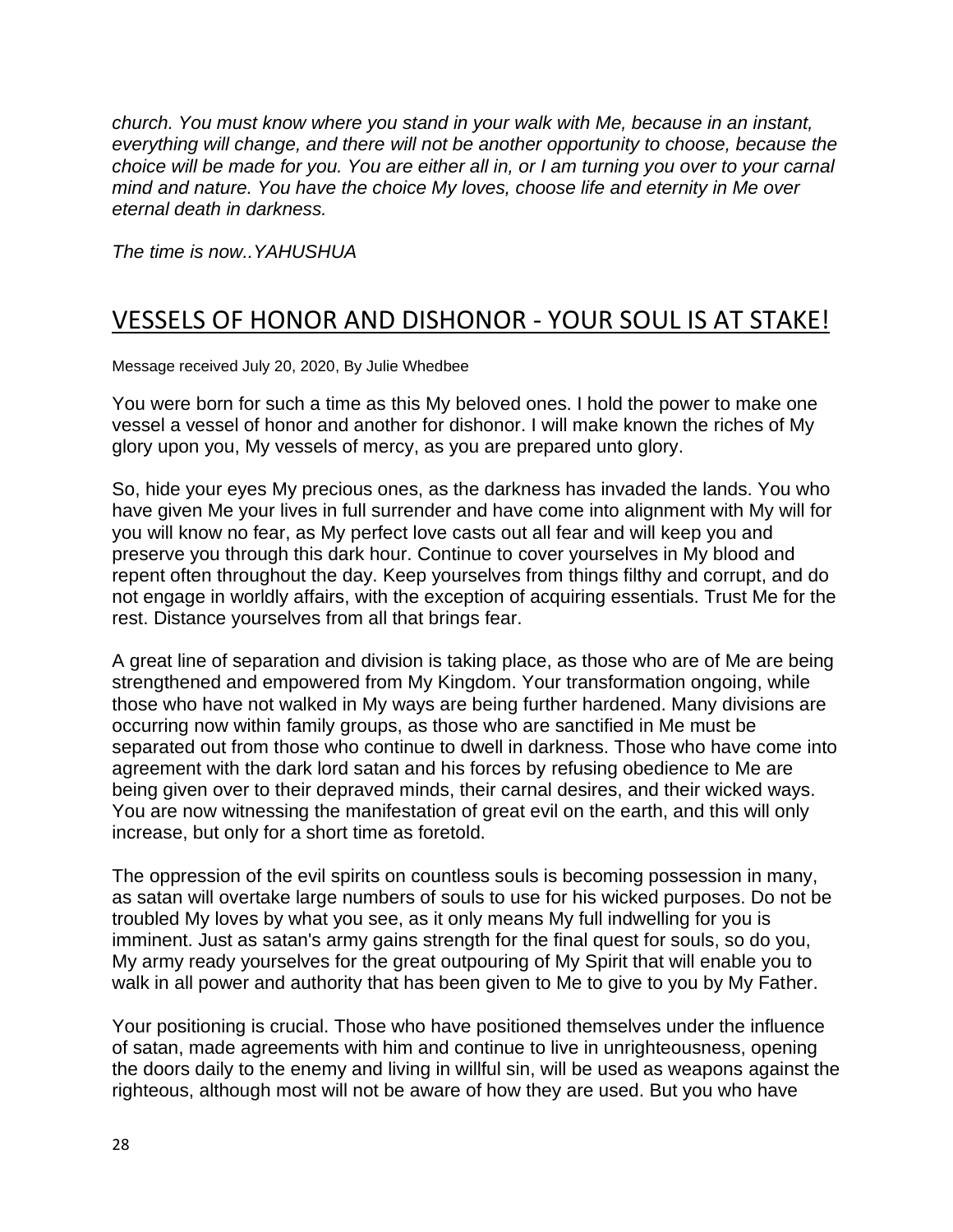aligned yourselves with Me and are intimate in My heart will be filled with a peace only I can give you despite the darkness, and at the appointed time, you will shatter the illusion here on the earth that truth is unattainable.

The days will become increasingly more difficult in that the beast system has risen and very soon will be implemented. You will not be permitted to conduct your business and affairs as before, and a choice will have to be made. This is why your positioning is so vital in this moment of now, just before these things take place. This is why the training for My remnant has been so intense and so difficult, because the days that are now here will require a total commitment that only those who have been refined by fire will be able to make.

What I am saying is that if you have not learned to live by faith and trusted Me to protect you and provide for you, you will fall into fear at what has come upon the earth and your vulnerability could cost you your salvation. Your soul is at stake with what is now upon the earth. If you do not comply with the beast system and its mandates, specifically this mark that will be given to identify you and alter your DNA, you will not be permitted to engage in society. This is coming so quickly now My people, and you must be prepared and know how to respond. The chaos you see now is all orchestrated to bring about the evil one's agenda. Noncompliance with the new world order will result in a drastic course of survival and change of life for you and those I have placed with you.

I have made a way where there appears to be no way. I am God of the impossible. Your life is in My hands regardless of the choice you make, but your eternity is determined by your choice in Me. React in fear that you will not be able to buy essentials or work, accepting the new 'system' and its mark, and you will lose your soul for eternity. Follow My commandments and know My Word and My instructions that you are NOT to take this mark, and live eternally, although some of you will lose your physical lives for your belief in Me and for this decision. Make the choice now. Be educated and know what is written in My Holy Word, trusting in Me who is all Providence to be your Refuge, and I will not fail you. You have My promise that I will walk with you through the darkness, and darkness will not overtake you. It is written, so let it be done according to My Word. My Word shall stand, for I AM My Word. Be in Me, and I will be in you, and We will be One, as I am One in My Father, so too you will be.

Remember, truth and wisdom, My counsel, understanding and knowledge are given to all who seek Me and separate themselves from the world, but the way is narrow and filled with opposition, as the world loves evil more than good. Evil will appear to prevail, but only for a short time. But to you who overcome, who have resisted evil and sought after Me, you will be heirs to My Kingdom and My Throne, and you will forever and into eternity grow into the depths of My heart and My great love for you.

Isn't that something to look forward to!! So, rejoice My precious ones, as I see all. I hold your tears and your disappointments. I sit with you in the ashes. I comfort you who mourn. I hold you in the palm of My hand and no evil will befall you. Your place is with Me in My Father's house, and you will receive the crown of life. You will sit with Me on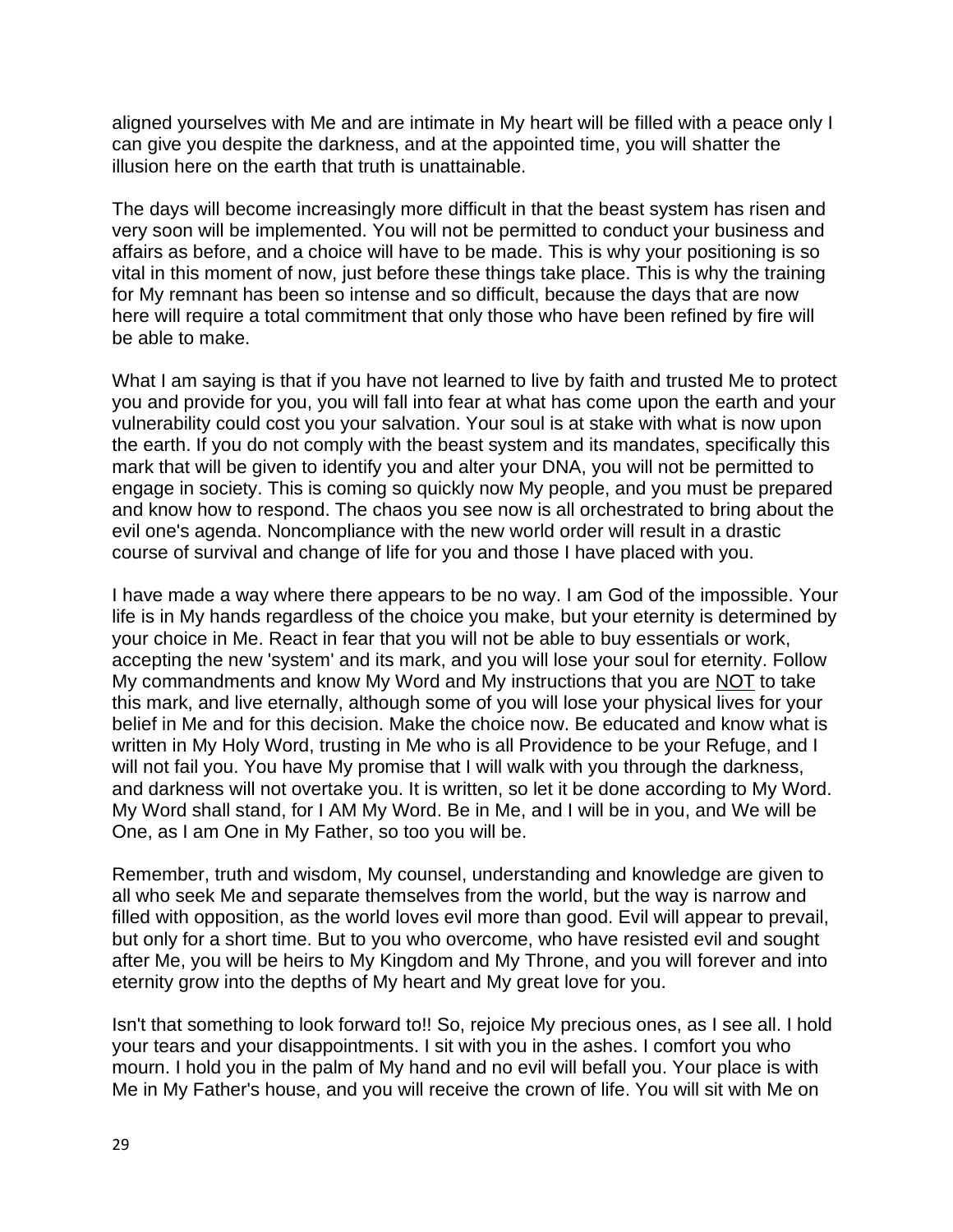My Throne, and all I have will be yours. I will give you hidden manna, a white stone and a new name. You will eat of the Tree of Life in Paradise, and I will make you a ruler over nations. I will clothe you in white garments and your name will be written in the Book of Life. I will confess your name before My Father and His angels. I will make you a pillar in the temple of My God, and write on you My new name, the city of My God and the new Jerusalem.

A great and yet terrible day is here, the fulfillment of all that has been spoken. Who can know it? Who will be able to stand? I tell you this truth-- you who have written My laws on your hearts, you who seek purity and holiness, you who worship Me in spirit and in truth, you who have turned your eyes away from evil things, you who have allowed Me to try you by fire, allowed Me to make your vessels unto honor, you who have clear eyes, clean hands and a pure heart, you who are humble, contrite and lowly, you who love others as you love yourselves and you who have honored Me with every step you take and in every breath you take. It is you My over-comers who are about to see the greatest move of My Spirit that this earth has ever seen. Together, we will save many, many souls from the clutches of satan and the harvest will be great.

My fire of revival in the hearts of My people will be an unquenchable fire, just as I AM an all consuming fire. Nothing will stand against My Spirit of Fiery love consuming My remnant... Nothing!

So, prepare, prepare My precious gems.

Your King dons His garments and prepares to meet His Bride!

YAHUSHUA

### **SOUND THE ALARM!!!,** Byron Searle, Received 07/19/2020

Joel 2:1

Blow ye the trumpet in Zion, and sound an alarm in my holy mountain: let all the inhabitants of the land tremble: for the day of the Lord cometh, for it is nigh at hand;

My son, tell My children to SOUND THE ALARM - TO PREPARE - FOR THE DAY OF VISITATION IS AT HAND.

My children have not believed that THE DAY IS AT HAND, saying they have plenty of time.

But I say, NOW IS THE TIME TO PREPARE YOUR HEARTS -- FOR I AM IS AT THE DOOR.

Very soon your world will SHAKE WITH A MIGHTY SHAKE, and those who are not anchored to the rock will not be able to stand.

My son, those of My children who have listened to and believed the lies of the false prophets WILL BE IN SHOCK. They have been taught that they have PLENTY OF TIME.

But I say, TIME HAS RUN OUT, AND YOU HAVE NOW ONLY SIX WEEKS TO PREPARE - TO GATHER WHAT YOU AND YOUR FAMILY NEEDS, PLUS THOSE I WILL SEND TO YOU.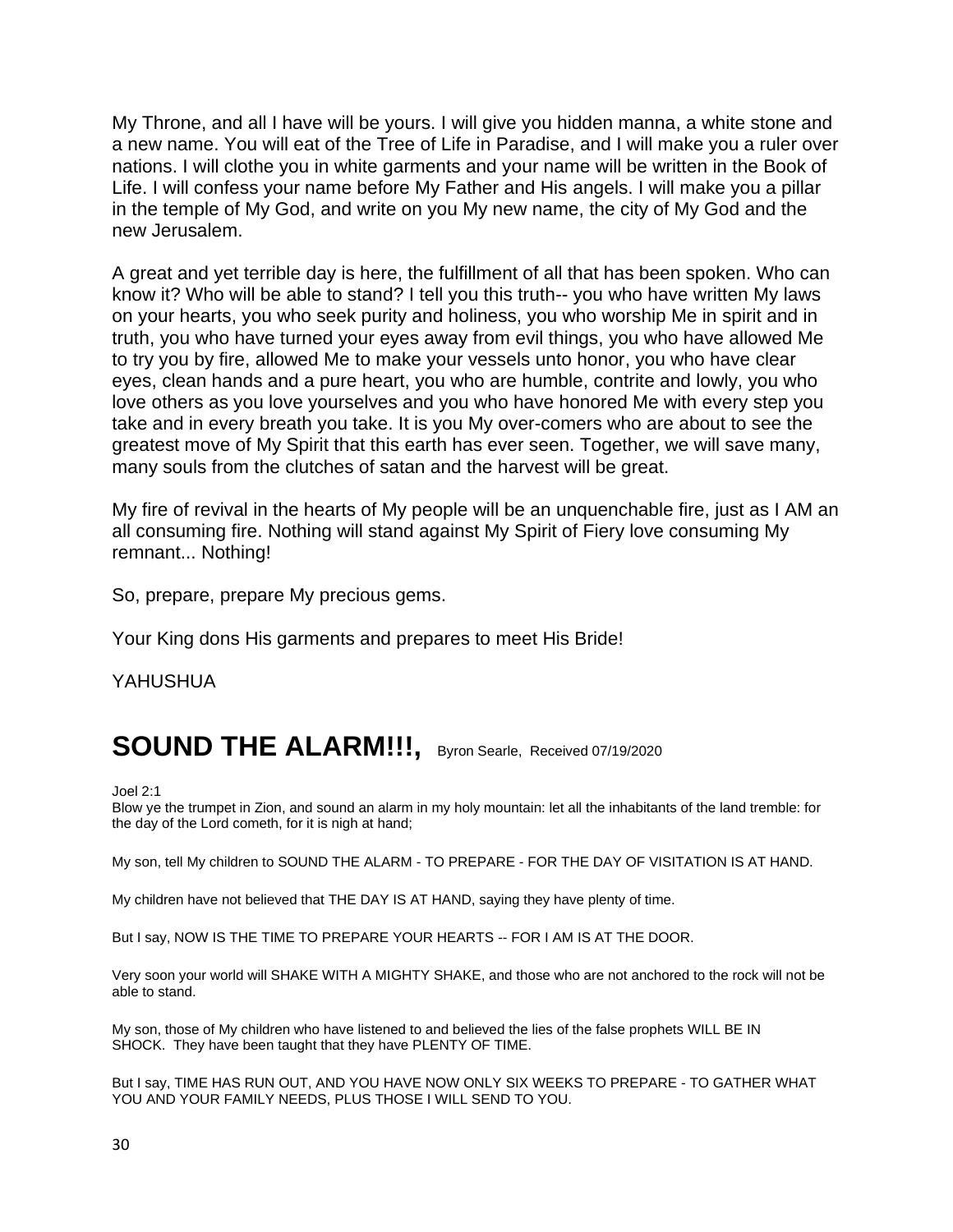You have sought in your heart as to WHAT will happen and WHEN. I say, THAT IS THE FATHER'S WILL, AS JUDGMENT IS SET AND IN MOTION FOR AMERICA.

Many say, But Lord, we are a Nation for you! I say, You are a stench in My nostrils.

My son, My children pretend they know Me, but THEY DO NOT KNOW ME. They do not believe that the DAY IS HERE WHEN THEY MUST CHOOSE -- ME OR THE WORLD.

Sadly, many will choose the world. They choose lifestyle over Me. They choose fear over faith. They choose lies over truth.

READ MY WORD -- LEARN OF ME. Do not trust man's interpretation of My Word. REPENT! SEEK ME FOR MY NAME IS HOLY!

My son, MY CHILDREN DO NOT TREAT ME AS HOLY. No, they swear in My Name and curse in My Name.

I AM HOLY, and those who come to Me MUST KNOW WHO I AM. My children are flippant with My Name, but very soon ALL will feel My Judgments, and their knees will be bloody.

MY NAME IS HOLY. HOLY IS MY NAME.

Prepare your house, your family, your hearts has been shouted for years, but NOW the shouting is over. NOW IS THE TIME TO REPENT.

My son, THE TRUMPET HAS BEEN SOUNDED, and it is not a king. This king will take this Nation into the World System, and those who praise this king will follow him gladly.

TRUST ME! Do not doubt My Word, for My Word is Truth. Come to Me, My children. Put your faith and trust in a HOLY GOD -- NOT an unholy man.

REPENT! FOR I AM WHO IS AND WHO WAS AND WHO IS TO COME. I AM COMING SOON FOR MY TRUE ONES WHO HAVE SUBMITTED TO ME.

REPENT! Come to Me now while you still can before the TIME OF DARKNESS is upon the Earth.

My son, I love My children, but IT IS TIME FOR THEM TO WAKE UP! SOUND THE ALARM LOUDER -- FOR SOON I WILL SHAKE THEM AWAKE! IF MY SHAKING DOES NOT WAKE THEM -- I WILL POUR WATER OVER THEM.

IF THE WATER DOES NOT WAKE THEM -- I WILL QUENCH THEM WITH FIRE. IF THAT DOES NOT WAKE THEM -- THEY ARE LOST FOREVER.

REPENT NOW. COME TO ME. REPENT.

Amen. Given by the Lord and Savior Jesus Christ

## America Is at The Point of No Return

July 17, 2020 By [Matthew Love](https://z3news.com/w/author/matthew-love/)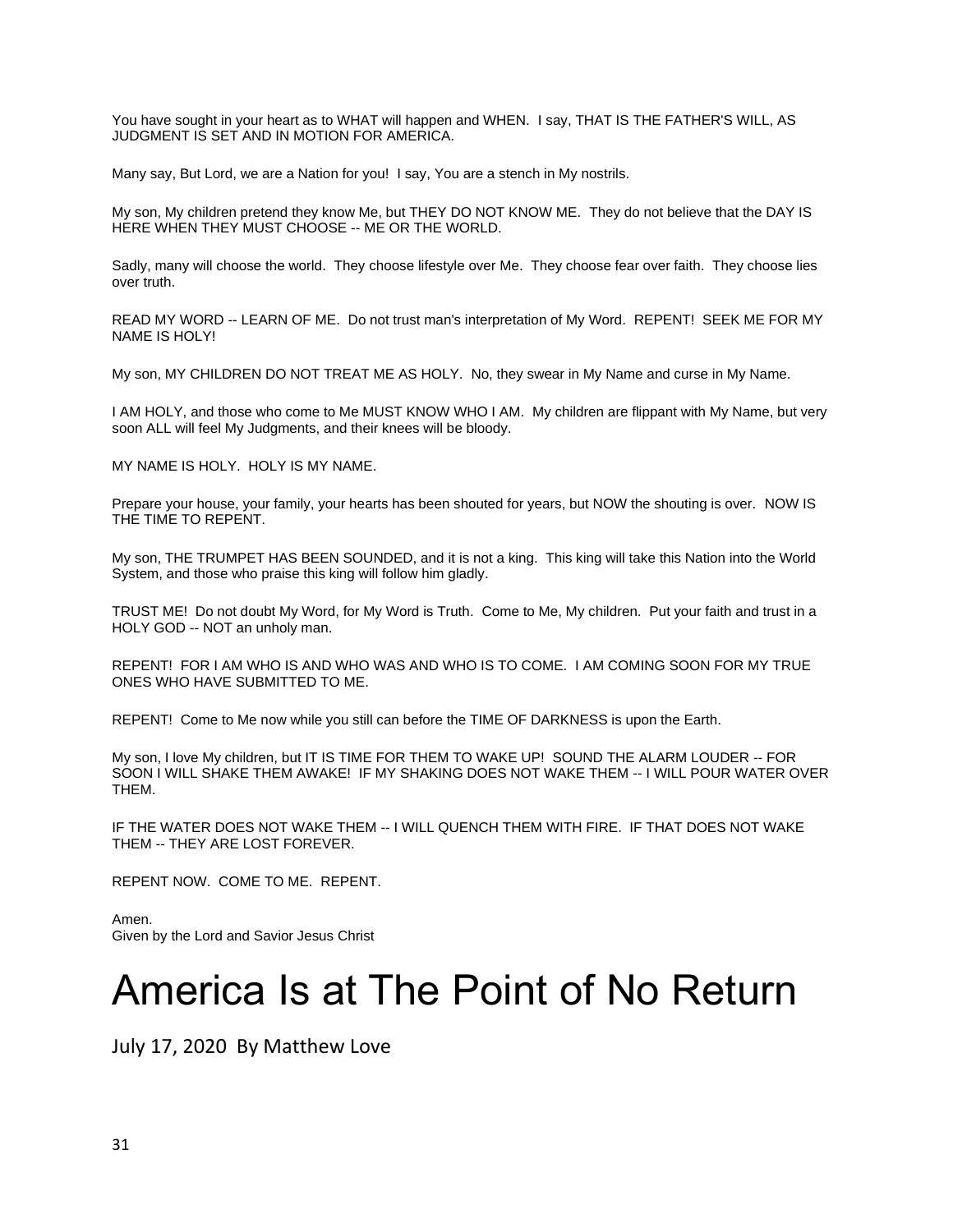Over these few hours, I felt like Daniel, Daniel 8:27 says: The vision of the evenings and the mornings that has been spoken is true. Now you must seal up the vision, for it concerns the distant future." 27 I, Daniel, was exhausted and lay ill for days. Then I got up and went about the king's business. I was devastated by the vision; it was beyond understanding. I wept uncontrollably as I watched in open vision and as the voice of the Lord spoke. My body trembled uncontrollably and I was in pure shock as if I was in a bunker that was getting shelled. These visions are not easy to handle and they definitely take a toll. But thus saith the Lord.

"America is at the point of no return. Don't pray for them. My judgment will bring cleansing and revival."

When the Lord says, "Don't pray for them", what this meant prophetically from the Lord to me was: don't ask or beg God to turn away these judgments. It is similar to when Samuel prayed and cried to the Lord all night over Saul, but God had already chosen to replace him (1 Samuel 16:1). I clearly heard the Lord say that America is "at the point of no return". I heard this extremely clearly in a very rare way. The times the Lord has spoken this way to me is rare in that it is very clear and very serious. I know exactly what He is saying and that is what I am sharing. Judgment is here and it won't be stopped. People have not repented or turned to the Lord. That isn't to say there is no good to come. There is surely a revival and a great awakening in the midst. But the Lord will surely pour out judgment because of the abortion, the drugs and alcohol, the pornography and homosexuality, the college campuses filled with immorality and fornication. The racism and hatred between brothers (divided churches; outflow in the steers). The Lord has had enough.

I saw a cross hair target over the US, and missiles were flooding in from every side. The Lord spoke and said, Watch Israel, Watch Iran. When America falls, Israel falls. Israel and the US will go to war with Iran. Turkey, Russia and China will step in. This is coming very quickly. I believe the missiles flooding into America truly indicate bombs hitting the US, even to the point of a small scale or even a large nuclear weapon. I have seen visions of buildings being bombed that looked similar to WW2 but obviously these were new high tech weapons. It was as if a missile hit the side of an apartment building and the bricks flooded the apartment. Just as we have seen in movies.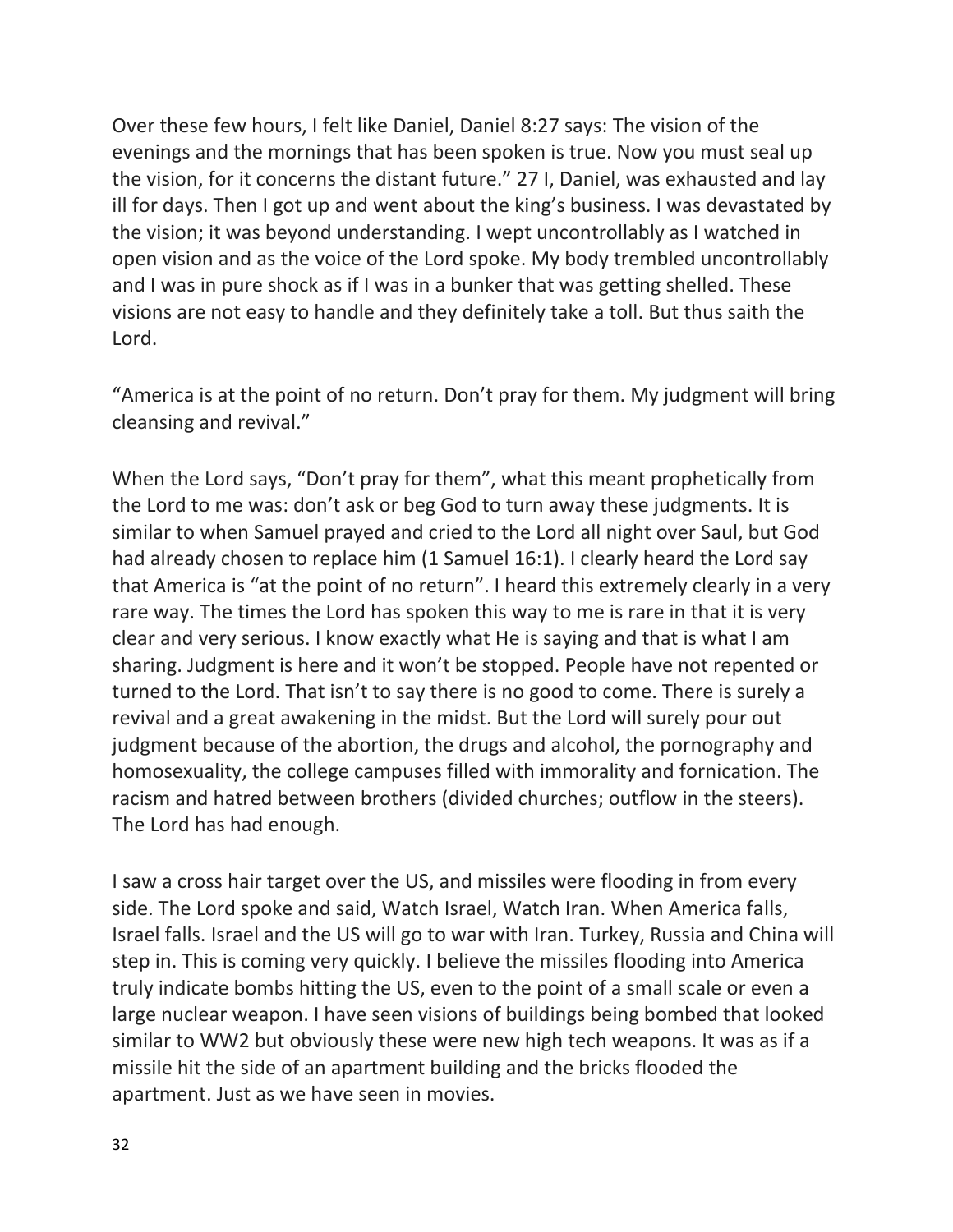I really hate saying all of this, but I have to obey the Lord. It is coming very quickly. Many trusted prophetic voices are speaking the same things. We need to wake up.

Trump has his hands tied. He won't be able to do anything but he will try to side with the Lord and send troops to Israel. There will be extreme violence and bloodshed in the US when Israel goes to war and America sends troops. People will hate this decision and the antichrist spirit (who hates the Church and the nation of Israel) will cause many to riot and turn to killing Christians and Jews.

In the next 6 months, gunshots will ring throughout the streets just like Chicago at night time. It will be throughout the entire US. There is a heavy emphasis on handguns. A lot of handgun shots will ring out in the streets. It won't be safe to be in the streets as bullets will whiz through the streets constantly.

The Lord says a physical famine is upon the US because of the spiritual famine in the land. There will be massive food shortages. People won't be able to eat. Many families will go hungry because of looting and rioting in the streets. This also will happen in the next 6 months.

The Lord says there will be lines for food rations. Everyone will be given a number. This will lead to a digital ID and everyone using a digital card to get rations for food. No money involved, only digital.

America has trusted in horses and men. They have not trusted in the Lord. So I will give them over to their enemies. American troops will fight, but they will be quickly defeated. There will be a split between those who are soldiers and patriots and those who bow down to the antichrist system and turn on civilians. Await marshal law and a system of totalitarian government and rule. Some soldiers will protect their families and choose to serve the state rather than serve and protect civilians.

I encountered a murderous Nazi spirit. It felt as if this murderous spirit was being released in the land to kill Jews and Christians. We will be the target of persecution and receive the blame for what will take place. This is because satan hates the people of God. So this is normal. There will be a Nazi style government that can be identified as somewhat as a third-reich. We know this as the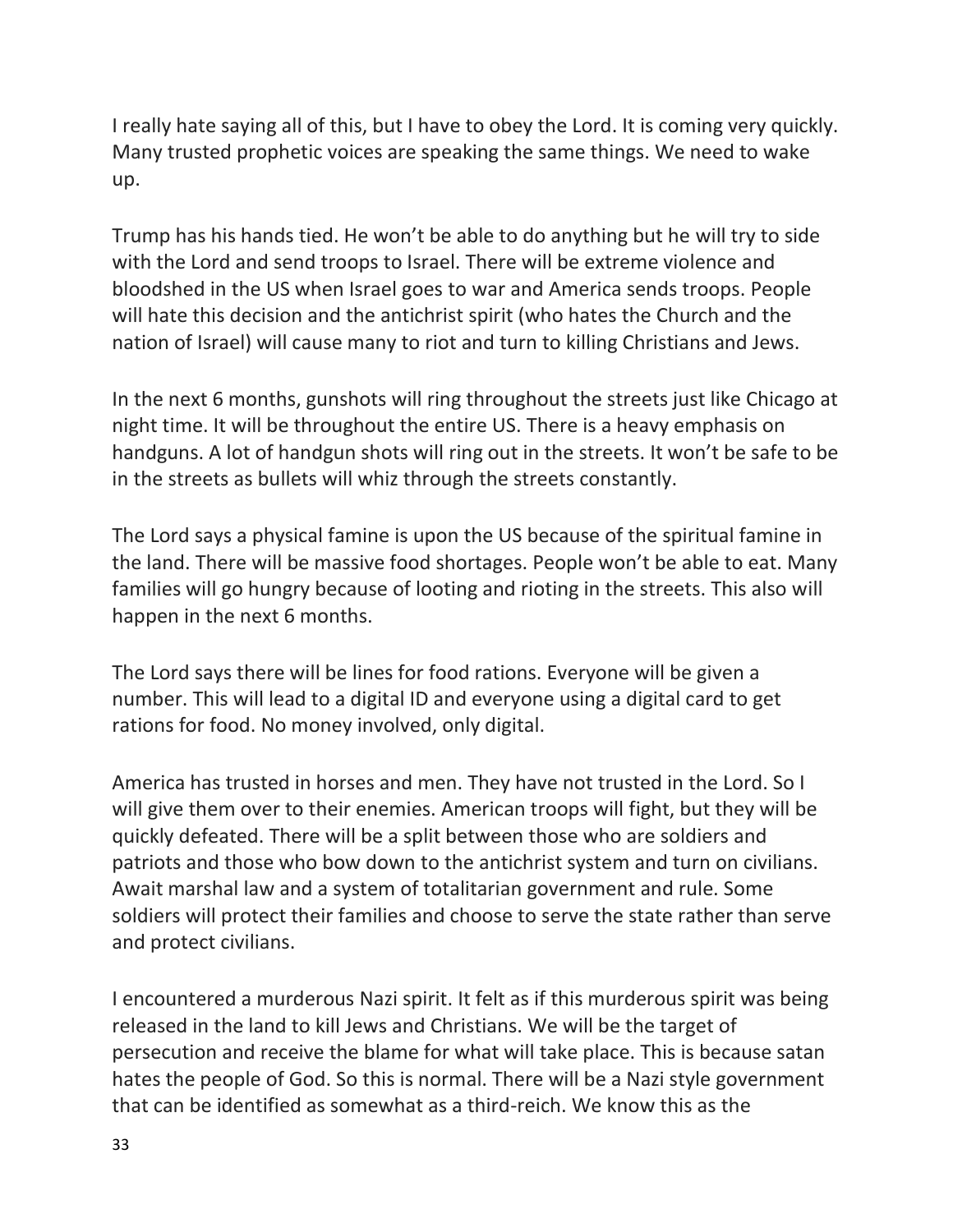beast/antichrist system. They have already preconditioned the people to receive everything from the government by destroying hard earned businesses and capitalism by replacing it with money rations (stimulus cheques) and soon with food rations and mandatory vaccinations. People will trust in the government and not in the Lord.

I saw babies, children and young teens not having any food and starving. Think of Venezuela. It will be the same in America. When true communism takes over under this new beast system in America children will starve. This generation is a fatherless and broken generation. These children are lost in fatherlessness, broken families, cruelty, pornography and drugs. They have been forsaken by their parents and they will have no option but to submit for food rations in lines. Please understand what I am saying because this is truly horrible and devastating. Freedom will be gone as we know it. This isn't a joke. Schools will be turned into mandatory vaccination clinics even for children. They have taken children out of school for a reason.

Do not be afraid. Prepare your hearts before the Lord in the secret place. Prepare for harvest. Many will be prepared to receive the Lord. They will search for God in a time of crisis. Many will break down in pure hearted repentance as they see peace taken from the land. A red horse of war is currently riding. The current pandemic is only an excuse and cover up for the internal revolution and war that is brewing. People are deceived and the dark spiritual powers are using COVID-19 as a means to blind people from what's about to come to pass. The general population isn't ready for such bloodshed and violence.

Russia is a bear ready to attack. Russia is a she-bear bereaved of her cubs. China is a dominant world power and is growing in might day by day. Watch and pray for Israel as these two powers are constantly waiting to pounce on her. Pray that God would save and grant repentance to millions in these nations.

The time of the end is near! Make sure you are walking rightly with the Lord. He loves you and He says, "Do not fear. Only believe". You are safe in His loving arms.

My prophetic counsel for you if you are a believer is such: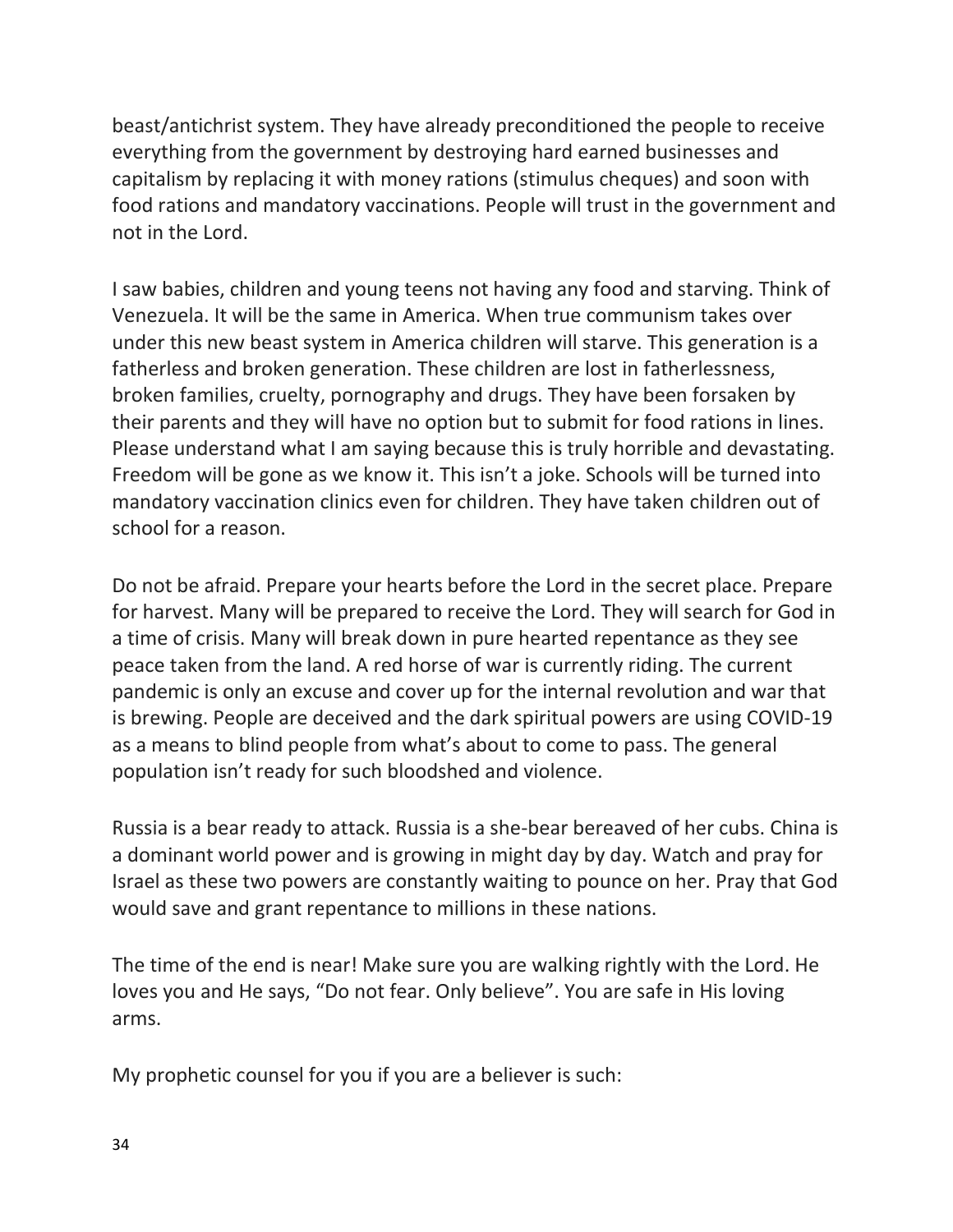- 1. Seek the Lord like you never have before. Make sure you are walking in holiness. Have joy, enjoy life, be with your family and friends, with your church family and loved ones. Make sure your priorities are straight.
- 2. Don't waste time in the media because the deceptive spirits involved will try at all costs to take your eyes of Christ. Replace foolish things that consume and waste time with prayer and studying the Word.
- 3. Do not fear. If you have any fear, remember: you were not given a spirit of fear, but a spirit of power and love and a sound mind/self-control. Surrender any fear to the Lord and He will fill you with His peace. God is surely in control! There is nothing too great for Him. He warns us ahead of time because He loves us and will provide for us. You don't have to worry. Listen for specific instructions about food storage/self-defence weapons or anything like that. It's different for everyone. Don't buy into any fear mongering or the like. Listen to the Spirit. Some will need to buy supplies some won't. Don't buy things anxiously but trust in the Lord.
- 4. Be very careful of the following spirits as they are very powerful right now: the spirit of pornography/lust, the spirit of hatred and division, the spirit of rage, the spirit of deception and delusion, the spirit of murder. Pray against these things and make sure that you are filling your heart and mind with God's Word. Don't have itching ears but remain in the Lord Jesus and in His Word's. Not everyone is from God who says they are. Not everyone has a true prophetic anointing. Don't just believe people before asking the Lord if they are speaking the truth and testing their words and personal life/character. The Spirit will always confirm when it's Him.
- 5. A big emphasis on spending time with family and preaching the gospel. Step out in faith and lay hands on the sick. Don't be fearful or buy into the satanic agenda of COVD-19. This virus is under the feet of Jesus Christ. Jesus has given us all authority to heal the sick and cast out demons. COVID-19 can manifest as a spirit of fear that needs to be cast out. Such a spirit of fear can manifest in physical sickness causing shortness of breath or producing other symptoms usual for this virus. Live out the true gospel with power. Do not buy into the lies of the virus or forfeit the true gospel of Jesus Christ (Luke 10: Mark 16).
- 6. Enjoy the Lord in the midst of trouble. He is your refuge and tower. He is your Love and Life. He will give you joy in His presence. Remember the manna; the cloud by day and fire by night. God will see us through. He will provide for us. Even as we dwell in spiritual Egypt we are God's inheritance and holy possession. He has an infinite number of ways to provide for His saints in the midst of war, famine, violence and any persecution. You will see the hand of God on your behalf. Remind yourself constantly of His works towards His people throughout the entire Bible by meditating on them and thanking Him for being faithful to us in every circumstance and season in life. Be thankful before the Lord and trust in Him.

I love each of you dearly. I am writing this with a very heavy heart. I believe the tipping point has been reached. There is a general consensus in the prophetic community that peace will be taken for a season. I don't see goodness coming but instead I see violence and bloodshed. I don't want this to be so. But the Lord will always save and we must be praying for salvation and preaching the gospel. There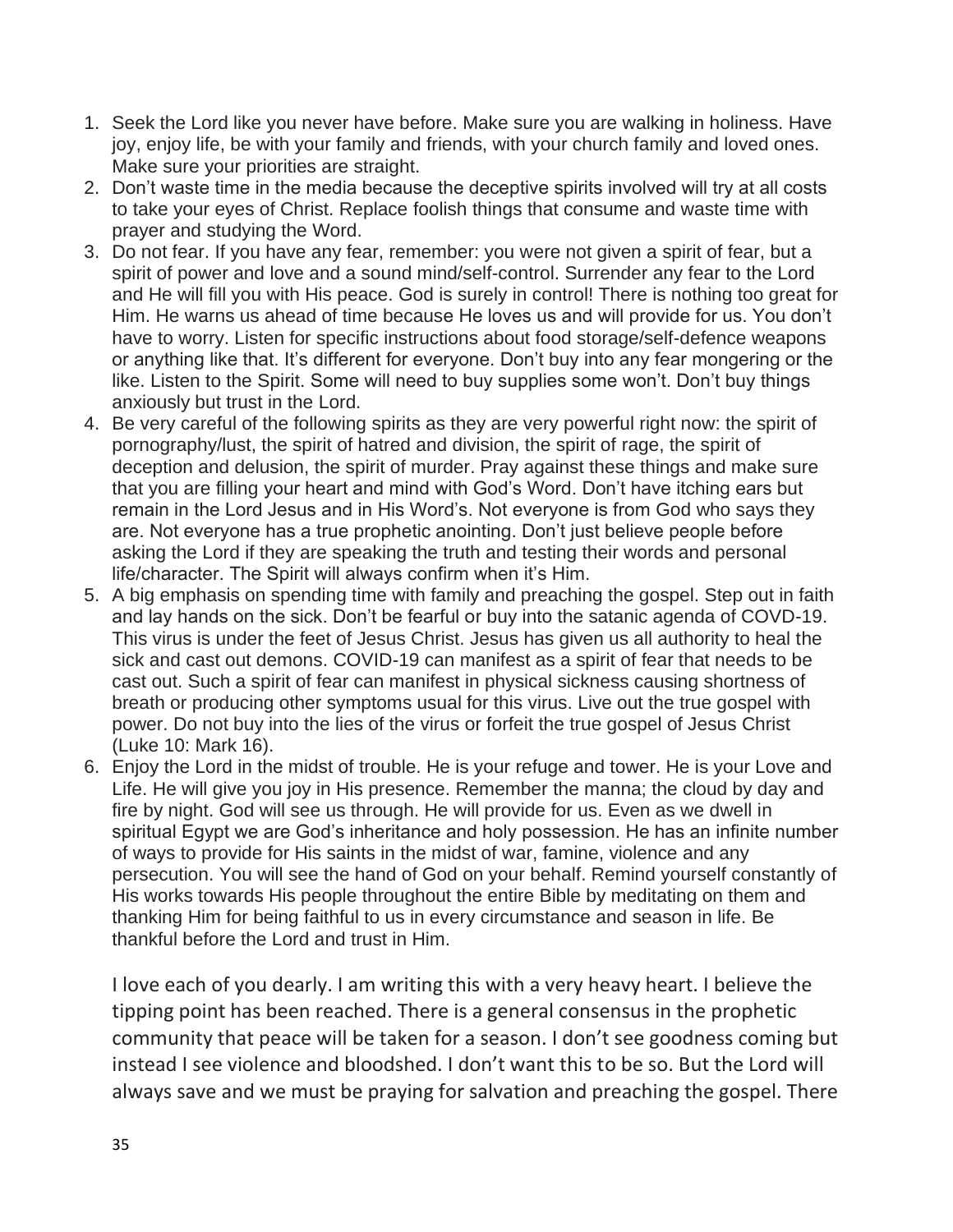is always hope in our beloved Savior Jesus. This is a very hard and lonely season for the saints as we see the world coming full circle towards the beast system. But we can rejoice in our salvation. Our home is Heaven and we will spend eternity with God! With no more suffering or tears. Be faithful unto death.

#### Author: [Matthew Love](https://matthewelijahlove.wixsite.com/mysite)

Matthew Love was born again when he was 16 years old when the Holy Spirit spoke to him and convicted him, telling him that he would "burn in hell" if he did not repent. That night he repented before the Lord Jesus and his life was completely changed

## **Such a Debt, who can Pay?**

**I am continuing to run this story, as this is a great witnessing story to use to lead someone to Jesus Christ. I believe this could be the study you will want to share with your unsaved friends and this story and the scriptures can let them know how much God loves them and wants to forgive them.**

While attending Bible College years ago I enjoyed reading stories I could use to share the Gospel and I would put them into a note book for later use. I found this story about Czar Nicolas the leader of Russia. It was such a good story of forgiveness that I have never forgot it.

So I asked my barber if he had ever heard of Czar Nicolas? He said no so I proceeded to share this story.

Czar Nicolas the king of Russia would from time to time travel to outposts in Russia disguised as someone else so he could see for himself what was going on in his country.

As he was making his tour late one night in this one particular outpost he was walking down the halls of this town hall kind of building and he noticed that the lights were still on in the office of the town treasurer.

Let me go back and explain what was going on in this office. The treasurer for this out post was misusing funds, He was losing money gambling and thinking his luck would turn back he kept digging a bigger hole that would eventually bury him. Then one day it was the day of reckoning. He received a notice that in a couple of days the bank examiners were coming to check the books an do an audit.

He knew he was in big trouble so on this same night that the Czar would be walking the halls of his office, he was up late counting money and figuring out how much trouble he was in. When he finished adding up the debt that he owed, he knew he was in to deep and there was no way out. His solution was he would take his life. He had his pistol on the table and when he finished adding up the debt he owed he wrote these words at the bottom of the balance sheet**. "Such a debt, who can pay?"**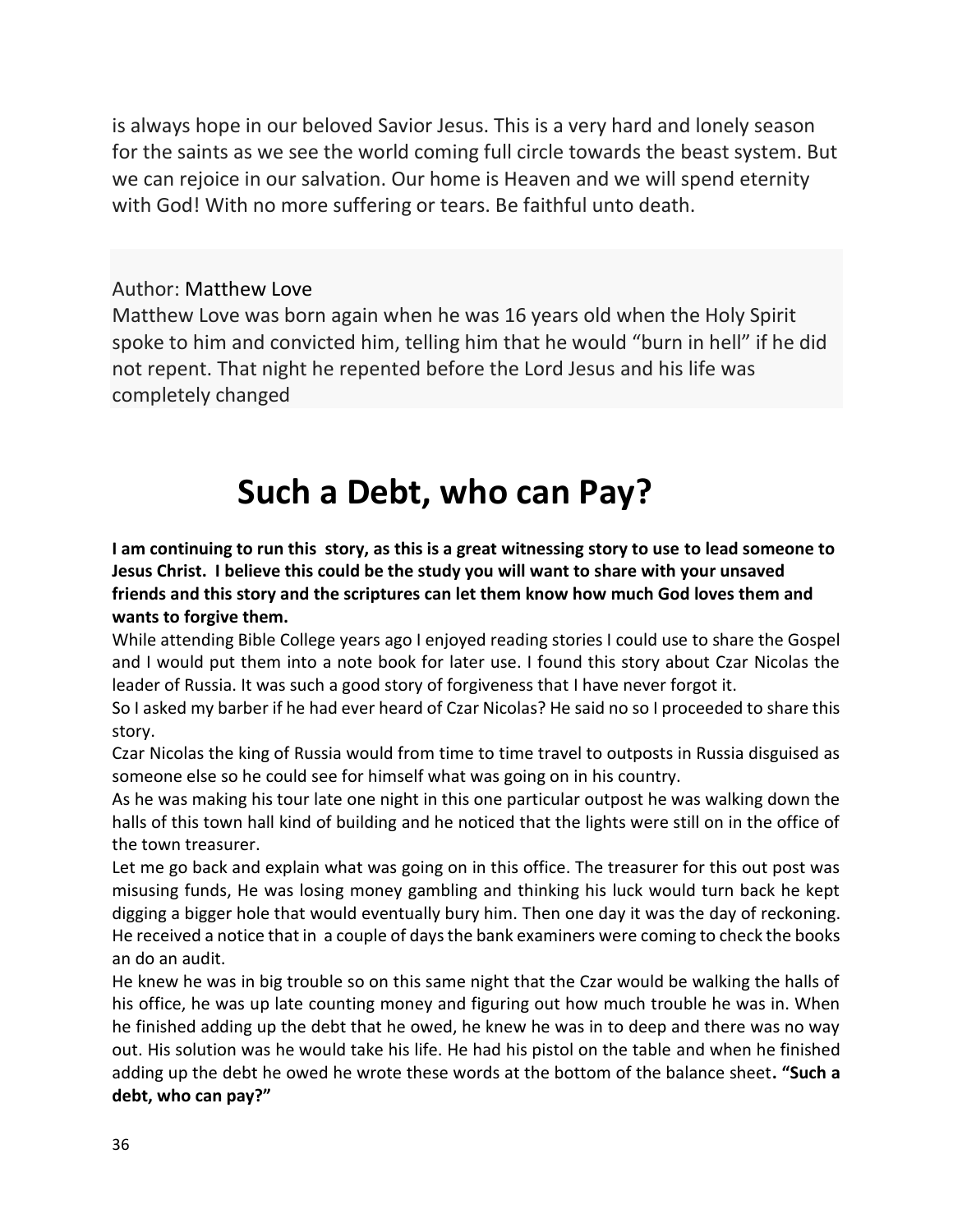He was overwhelmed with fatigue so he laid his head down on the desk and fell fast to sleep. While he was sleeping, this is when the Czar of Russia spotted the light on so late in the office of the Treasurer. The Czar saw the door was unlocked and he walked in. He sees the man sleeping, he sees the gun lying by his hand and he looks at the record book and realized this man had been stealing from his kingdom, a crime that would mean the death penalty and disgrace. Then at the bottom of the balance sheet the Czar spotted these words. **"Such a debt, who can pay?"** This is when the Czar picked up a pen and under the words, **"Such a debt, who can pay?"** the Czar signed his name and walked out the door.

Just before morning the treasurer woke up and realizing how long he had been asleep, he reached for his pistol to take his life and just before ending his life he looked down at the bottom of the balance sheet and saw the signature of Czar Nicolas. Finding this hard to believe he looked into his files for a document with the Czar's signature and sure enough the Czar had been there that night and paid his debt. The next day men from the Treasury of Russia arrived with bags containing the missing money and his debt was paid in full.

**The Bible says that we will all stand before God and be judged from what has been written about us in the record books of our lives.** We all have been assigned guardian angels to watch over us and record every word, thought, good deeds and bad.

Just like that man in charge of the cash of his town in the story above, God has access of the record books of your life. We owe a debt that is **"Such a debt, who can pay?"** If you will call out to Jesus the one who died to pay for your debts. If you will ask Jesus to forgive your sins, Jesus will take his eraser and wipe out the sins that have been recorded in the record book of your life. Then at the bottom of the blank pages of your record book, Jesus will sign His name with these words. **"Paid in full by Jesus Christ."**

**Below I have written out important scriptures for leading someone to Jesus and I have included the sinners prayer as a guideline for leading someone to Jesus.**

## **Share God's Plan of Salvation**

#### **1. Admit you are a sinner and repent**.

(Romans 3:10 NIV), "As it is written: There is no one righteous, not even one." (Romans 3:23 NIV), "For all have sinned and fall short of the glory of God." (Luke 5:32 NIV), "I have not come to call the righteous, but sinners to repentance

#### **2. Believe in the Lord Jesus Christ**.

(John 3:16 NIV), "For God so loved the world that He gave his one and only Son, that whosoever believes in him shall not perish but have eternal life."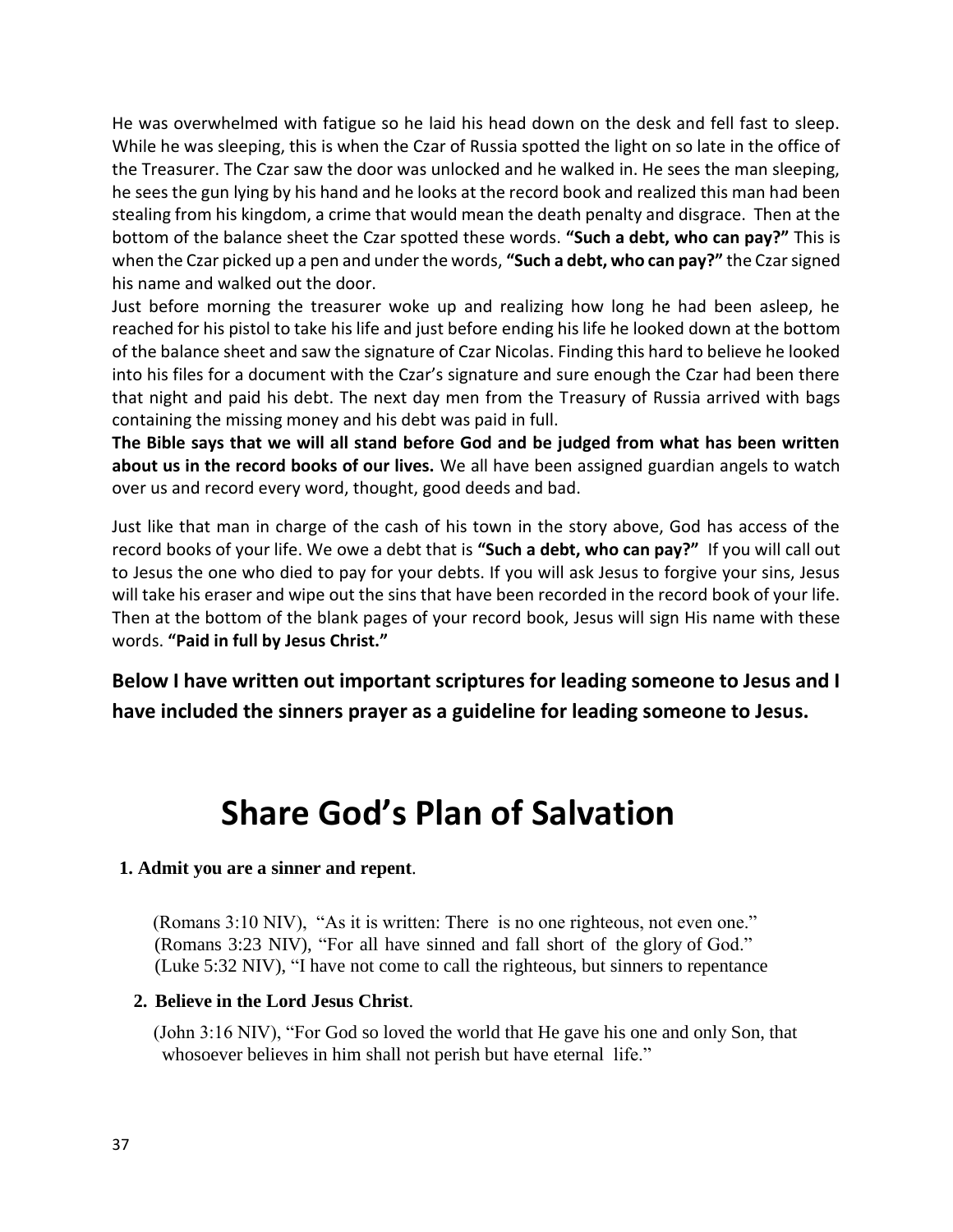#### **3. Confess or declare that Jesus is the Lord of your life.**

(Romans 10:9 NIV), "That if you confess with your mouth, 'Jesus is Lord,' and believe in your heart that God raised him from the dead, you shall be saved.

### **The Sinner's Prayer**

If you would like God to forgive all your sins and make Jesus Christ the Lord of your life, then stop here and say this prayer to God. (Prayer is simply talking to God.)

**Dear Heavenly Father, I know I am a sinner. I believe Jesus Christ died on the cross for me. Please forgive me of all my sins. Jesus, please come into my heart and wash my** sins away. Please be the Lord of my life and help me to live for you every day. I ask this **in Jesus name. Amen.**

The Bible says when a sinner repents and makes Jesus his Lord, the angels in heaven rejoice. A word of warning is advised at this point. As we read in the story of the ten virgins, not all who call themselves Christians will make it to heaven. Knowing about Jesus and the plan of salvation is no guarantee of making it to heaven. When we arrive in heaven, the greatest surprise will be seeing people we did not think would make it. And just as surprising will be the absence of those we thought would be there. The Bible says Jesus knocks on the door of our hearts and wants to come in and live with us. The important thing to realize is God wants our hearts, not just our minds. Head knowledge about salvation does not save us, but sincerely allowing God to forgive and wash our sins away will allow God to give you a new heart. When your heart is changed, people will notice you have been changed and made into a new person in Christ. This is called being "Born Again."

### **Instructions on How to Give to This Ministry**

You can use the donation link on my site www.tribulationtruth.com that uses PayPal with your credit card, or mail your donation to **John Shorey, 178 Camino Embarcadero, Rio Rico, Arizona 85648, May God Bless You as you partner with my ministry.**

The food offers I have been sharing in my newsletters are no longer available. Augason Farms are working two shifts to rebuild their inventory.. The best way to order is to go online at Augasonfarms.com and only order the products they say they have in stock